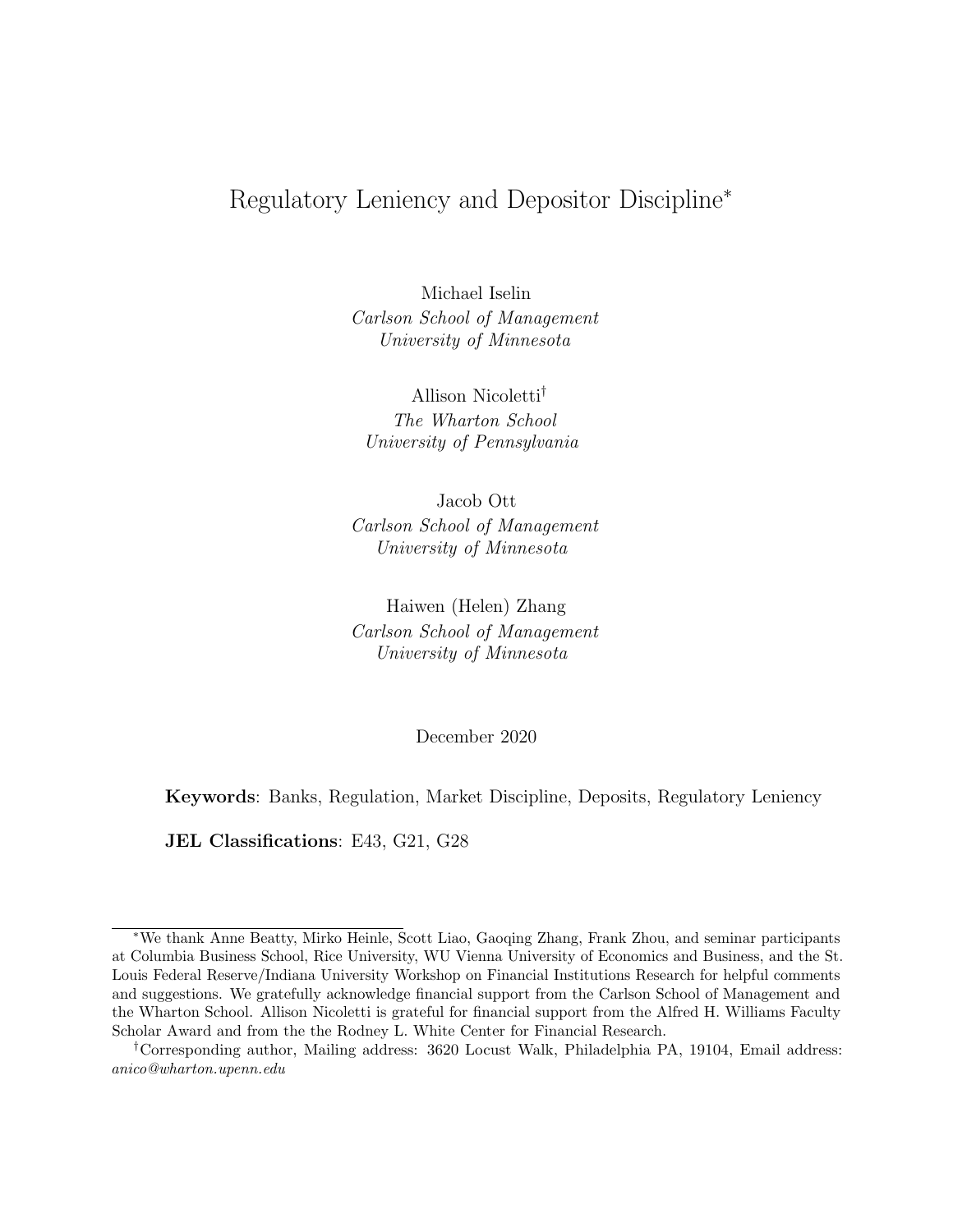# Regulatory Leniency and Depositor Discipline

#### Abstract

We examine whether uninsured depositors exhibit price discipline in the presence of lenient bank regulators. We exploit the unexpected shale booms to identify a shock to information asymmetry between depositors and managers, which increases the importance of regulatory monitoring. We find the change in uninsured deposit rates at state banks exposed to shale booms positively associates with the leniency of their state regulators. This result is stronger for riskier banks and for branches with more sophisticated depositors. These findings further our understanding of the interaction between two of the three pillars of the Basel Accords: regulatory supervision and market discipline.

Keywords: Banks, Regulation, Market Discipline, Deposits, Regulatory Leniency

JEL Classifications: E43, G21, G28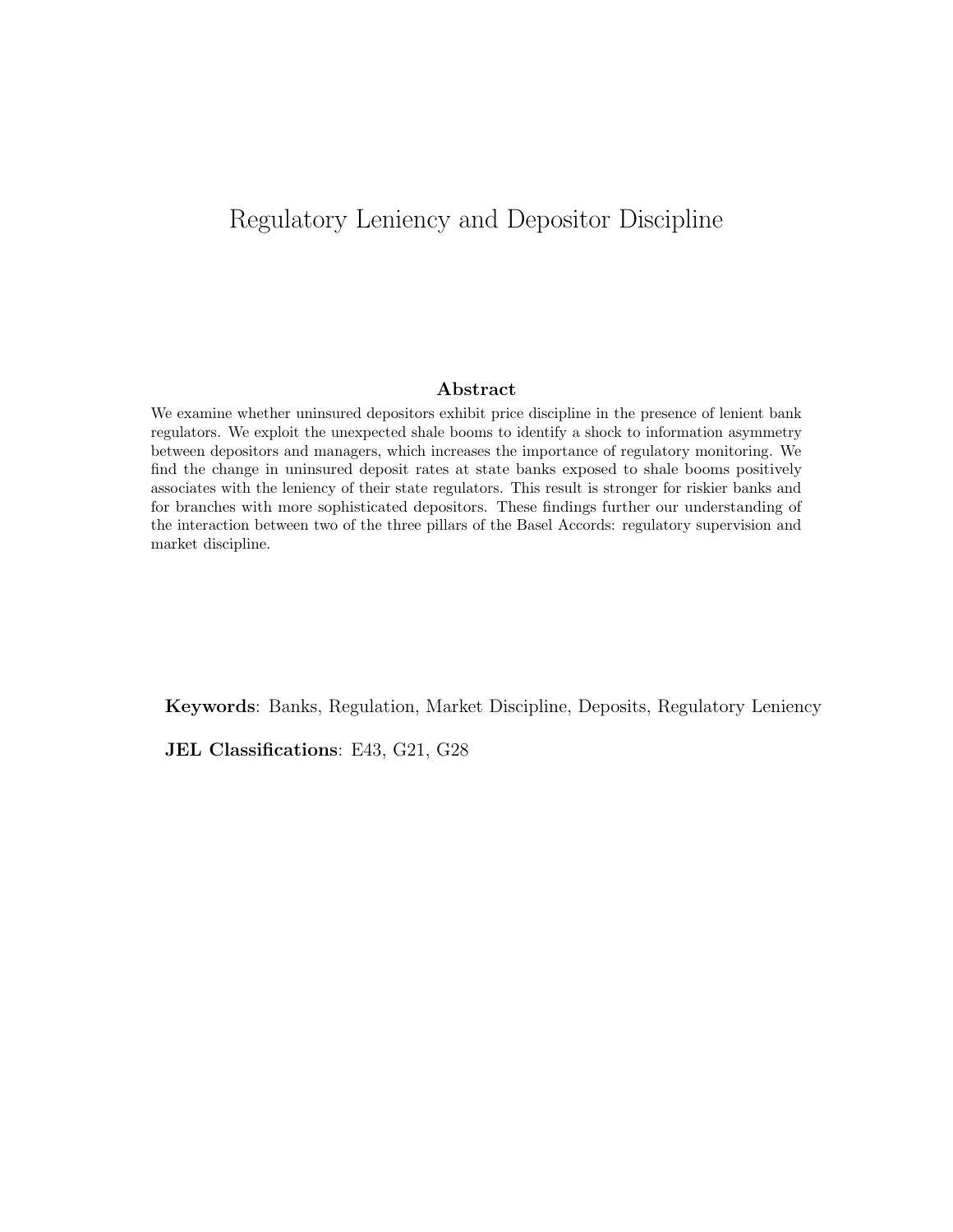## 1. Introduction

An agency conflict between depositors and bank managers is one of the main reasons for bank regulation. In their efforts to mitigate this agency conflict, regulators conduct on-site examinations, monitor bank performance through regulatory reports, assign regulatory ratings which determine a bank's ability to continue its operations, and issue corrective actions to remediate any areas of concern. Prior literature finds that bank regulators' ability and incentives to monitor bank activities vary both across time and across regulators [\(Kroszner](#page-31-0) [& Strahan,](#page-31-0) [1996;](#page-31-0) [Barth, Caprio Jr., & Levine,](#page-30-0) [2004;](#page-30-0) [White,](#page-31-1) [2011;](#page-31-1) [Morrison & White,](#page-31-2) [2013;](#page-31-2) [Bischof, Daske, Elfers, & Hail,](#page-30-1) [2020\)](#page-30-1). Even within the United States, [Agarwal, Lucca, Seru, &](#page-30-2) [Trebbi](#page-30-2) [\(2014\)](#page-30-2) document variation in the leniency of different state regulators relative to their federal counterparts and find that more lenient state regulators are associated with costly future outcomes, such as higher problem bank rates and bank failure rates. In this paper, we examine whether the deposit market understands this association between bank outcomes and regulatory leniency and investigate whether uninsured depositors exhibit price discipline in the presence of more lenient regulators.<sup>1</sup> By investigating this question we further our understanding of the interplay between market discipline and regulatory supervision in the banking industry.

We follow [Agarwal et al.](#page-30-2) [\(2014\)](#page-30-2) and define a regulator as more lenient if they are more likely to delay intervention for a given level of bank risk. We argue that regulatory leniency can affect uninsured deposit pricing through two channels. First, delayed intervention can have a direct effect on deposit rates if it allows problems to build up, which could both increase the likelihood of bank failure and exacerbate depositor losses in the event of bank failure. Second, delayed intervention can have an indirect effect on deposit rates if it allows banks with lenient regulators to invest in riskier assets in the future without increasing the likelihood of regulatory intervention. If depositors understand these potential consequences of more lenient regulators, we predict a positive association between deposit interest rates and regulatory

<sup>1</sup> Consistent with prior studies, we use the term "discipline" to refer to higher interest rates (or lower deposit growth) in the presence of greater bank risk [\(Park & Peristiani,](#page-31-3) [1998;](#page-31-3) [Martinez Peria & Schmukler,](#page-31-4) [2001\)](#page-31-4).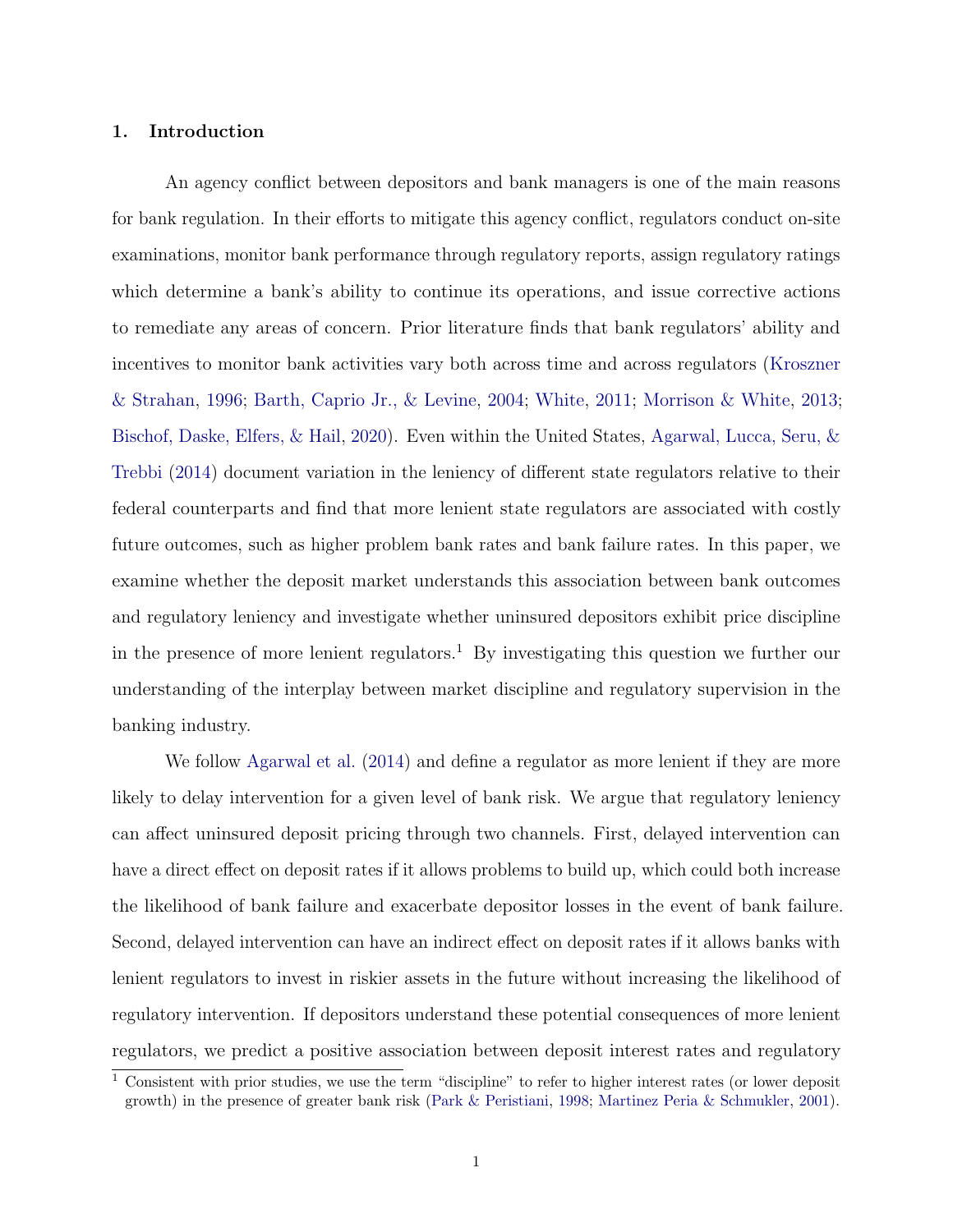leniency. Importantly, this prediction differs from the findings in prior literature that primarily document an association between observable realized risk outcomes and deposit interest rates [\(Park & Peristiani,](#page-31-3) [1998;](#page-31-3) [Martinez Peria & Schmukler,](#page-31-4) [2001\)](#page-31-4). Instead, regulatory leniency is an ex-ante construct associated with potential future negative outcomes, including delayed intervention when the bank is experiencing problems or greater future risk-taking, that are not yet reflected in observable realized risk measures.

We focus on depositor discipline because deposits are the most important source of funding for banks [\(Jayaratne & Morgan,](#page-31-5) [2000\)](#page-31-5), can affect bank stability [\(Diamond & Dybvig,](#page-30-3) [1983\)](#page-30-3), and are at the focal point of banking theory explaining the need for bank regulation [\(Dewatripont & Tirole,](#page-30-4) [1994\)](#page-30-4). Uninsured depositors have strong incentives to monitor bank performance and risk-taking because, unlike insured depositors who are protected by deposit insurance, they are at risk of loss in the case of bank failure (Demirgüç-Kunt  $\&$  Detragiache, [2002;](#page-30-5) Demirgüç-Kunt & Huizinga, [2004\)](#page-30-6). In support of this, prior studies document that uninsured deposit growth and interest rates are sensitive to bank risk and performance measures [\(Park & Peristiani,](#page-31-3) [1998;](#page-31-3) [Martinez Peria & Schmukler,](#page-31-4) [2001\)](#page-31-4). These findings suggest that uninsured depositors are able to both acquire and understand relevant, publiclyavailable financial information. There is also evidence that uninsured depositors are able to obtain and act on non-public information [\(Iyer, Puri, & Ryan,](#page-31-6) [2016\)](#page-31-6). Collectively, the evidence in prior research suggests that uninsured depositors are relatively sophisticated entities and have both the ability and incentives to obtain information relevant to monitoring and disciplining bank risk-taking.

Although prior literature provides evidence that uninsured depositors are sensitive to bank risk and performance measures, there are a few reasons why uninsured depositors may not engage in price discipline with respect to regulatory leniency. First, learning about and understanding regulatory leniency requires larger information acquisition costs compared to calculating realized financial statement ratios from publicly available financial reports. Public information regarding bank supervisory activities and outcomes is more limited, and uninsured depositors may determine that the costs of acquiring this information outweigh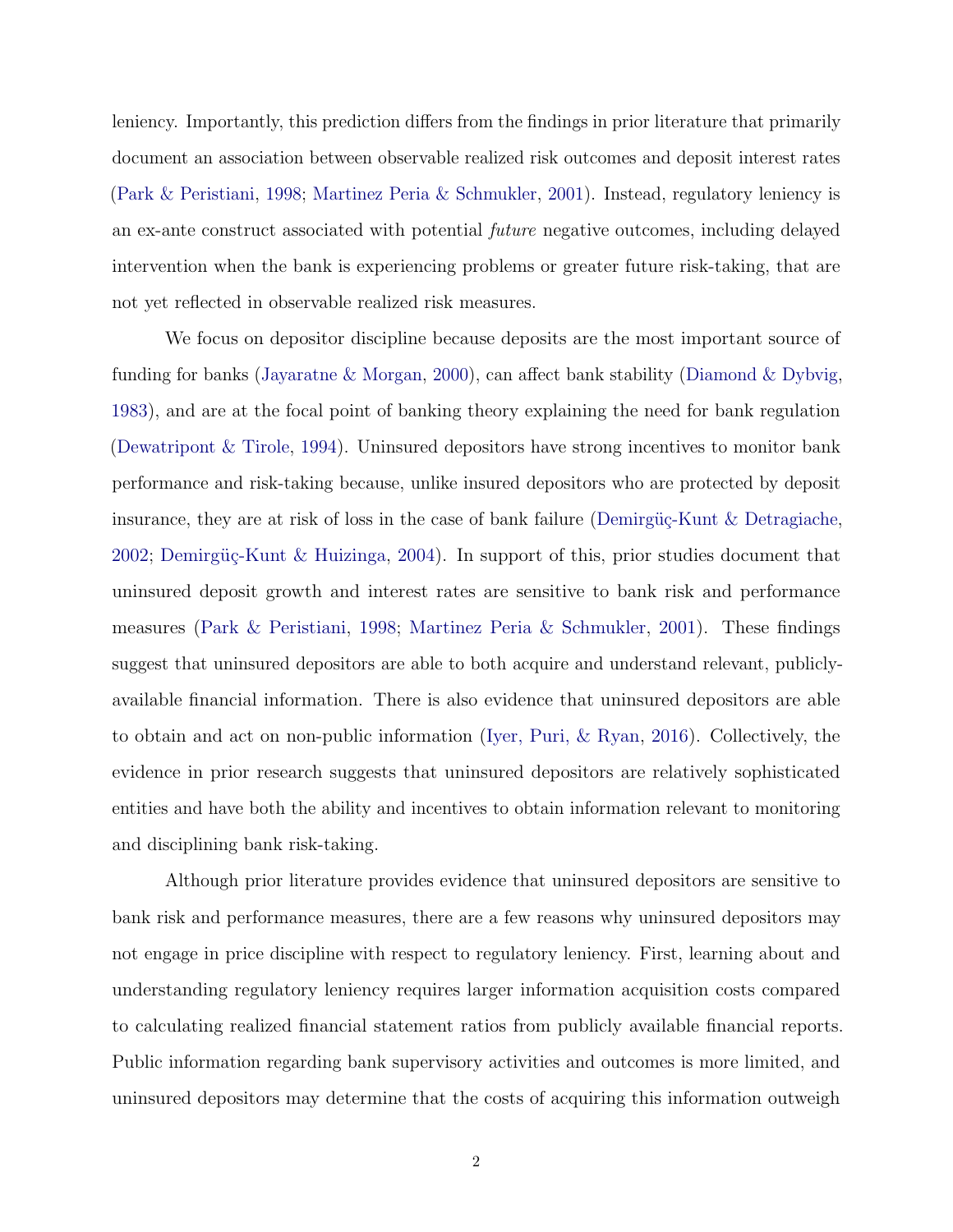the benefits. Second, prior research documents that depositors value several factors when choosing a bank, and even with the rise of internet banking, one of the most important factors is still the bank's branch network [\(Jordan,](#page-31-7) [2000;](#page-31-7) [DeYoung et al.,](#page-30-7) [2007\)](#page-30-7), not bank risk. Thus, even if depositors are aware of regulatory leniency, it may not be an important enough factor to affect interest rates.

We use the rate on large time deposits from the bank's Call report to measure uninsured deposit rates. Specifically, we follow [Chen, Goldstein, Huang, & Vashishtha](#page-30-8) [\(2019\)](#page-30-8) and divide the total interest expense on these deposits by the average total level of these deposits. Regulatory leniency is a more difficult construct to measure empirically. We rely on the [Agarwal et al.](#page-30-2) [\(2014\)](#page-30-2) regulatory index to measure this construct. [Agarwal et al.](#page-30-2) [\(2014\)](#page-30-2) use access to confidential regulatory examination data and the alternating examination schedule of state and federal regulators at state-chartered banks to compare regulatory ratings issued by a bank's federal regulator (i.e., the Federal Deposit Insurance Corporation (FDIC) or the Federal Reserve) to ratings for the same bank issued by the state regulator. The authors provide a time-invariant, state-level regulatory index based on their analysis, which captures the average difference in regulatory (CAMELS) ratings assigned by the state regulator relative to the federal regulator in each state. Larger values of this index correspond to relatively more lenient state regulators. Although there are several potential sources that contribute to the relative leniency of state regulators compared to federal regulators in each state, [Agarwal](#page-30-2) [et al.](#page-30-2) [\(2014\)](#page-30-2) document that some of the variation in the leniency index is driven by state regulator concerns regarding the local economy and budgetary concerns.

The regulatory leniency index is a state-level, time-invariant measure, thus any association between this index and banks' uninsured deposit rates is particularly susceptible to bank-level or state-level correlated omitted variable concerns. The lack of variation in the leniency index also leaves us unable to identify an exogenous shock or change to leniency within a bank. Instead, we identify a setting where there is a change in the importance of regulatory leniency. We argue that an increase in information asymmetry between depositors and bank managers leaves depositors more reliant on bank regulators to monitor bank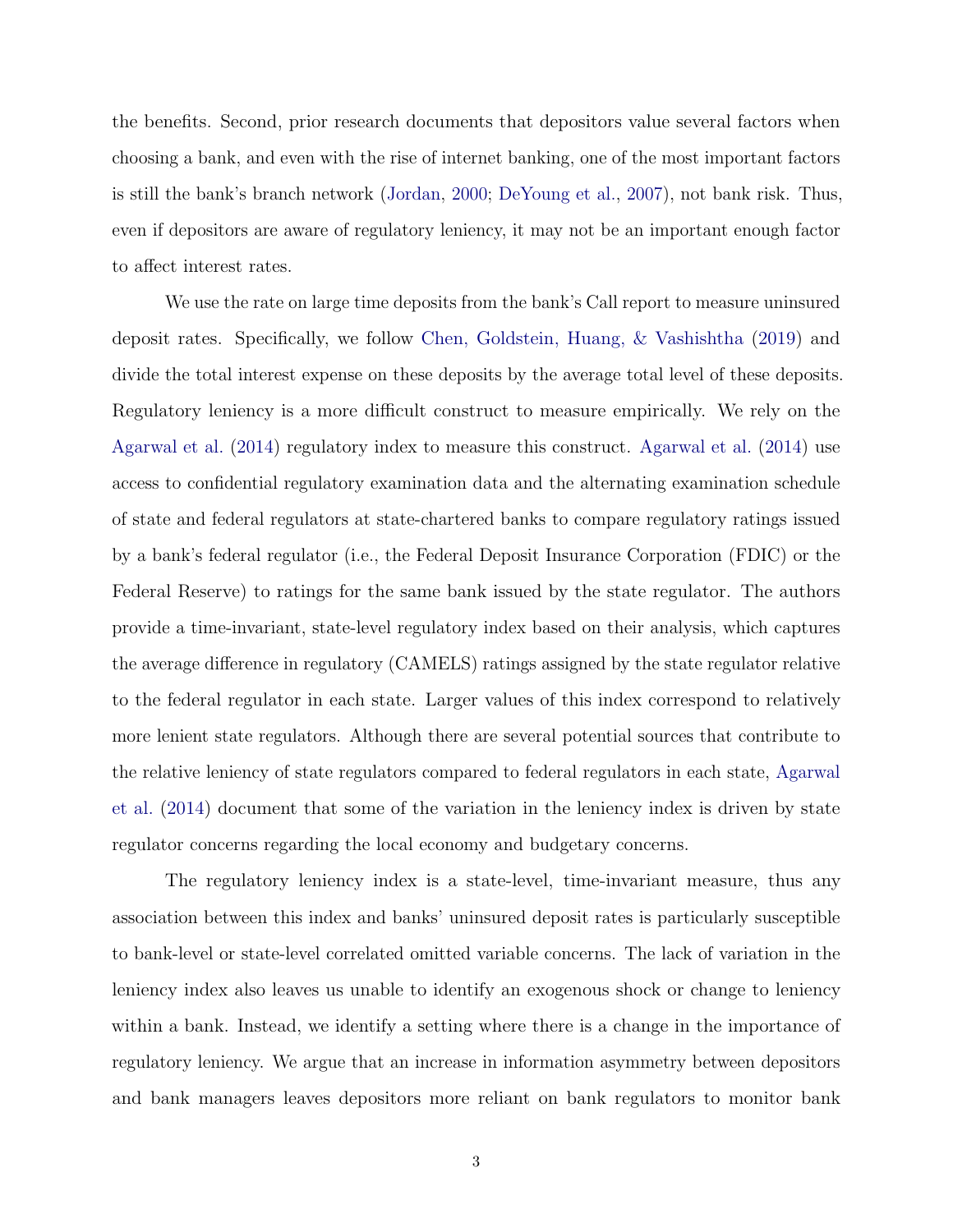risk-taking and thus, increases the weight that depositors place on regulatory leniency. The specific setting that we investigate is the unexpected development of "fracking" technology that led to oil and gas shale booms from 2003 - 2010 in specific local communities. [Gilje,](#page-30-9) [Loutskina, & Strahan](#page-30-9) [\(2016\)](#page-30-9) document that banks operating in counties exposed to these booms significantly expanded their lending portfolio.

[Morgan](#page-31-8) [\(2002\)](#page-31-8) provides evidence that as the size of a bank's loan portfolio increases, so too does bank opacity. Based on this finding, we argue that the increased lending during the boom period exacerbates the information asymmetry problem between managers and depositors. This increase in information asymmetry increases the extent to which depositors must rely on bank regulators to monitor risk taking. However, depositors may be less willing to rely on a more lenient regulator and instead may exhibit greater price discipline. A second effect of these shale booms is an inflow of new deposits stemming from both lease payments to local land owners and increased business activity in the local community [\(Gilje,](#page-30-10) [2019\)](#page-30-10). Although this inflow of deposits likely has a negative effect on the average level of deposit interest rates, we do not expect an incremental association between these new deposits flows and regulatory leniency.<sup>2</sup> Importantly, we expect the increase in information asymmetry to be relevant to both these potential new depositors as well as existing depositors (i.e., those present before the boom) who have similar incentives to monitor bank risk.

Our use of the shale boom setting allows us to include both bank fixed effects and state by quarter fixed effects in an effort to mitigate concerns regarding correlated omitted variables. More specifically, we are able to include bank fixed effects due to the within-bank variation in exposure to the boom, which allows us to account for innate bank characteristics that are associated with both leniency and deposit interest rates. In addition, because the shale booms vary across counties within a particular state and different states experience the shale boom during different time periods, our research design can accommodate state by

<sup>&</sup>lt;sup>2</sup> If regulatory leniency is a priced risk, then deposit rates will already reflect any differential effect of leniency and depositors should be indifferent between banks with lenient and strict regulators. If regulatory leniency is not a priced risk, then there is no reason for depositors to allocate their newfound wealth differentially between a more lenient bank and a less lenient bank. Consistent with these arguments, in untabulated analysis, we do not find an incremental effect of regulatory leniency on the association between exposure to the boom and uninsured deposit growth.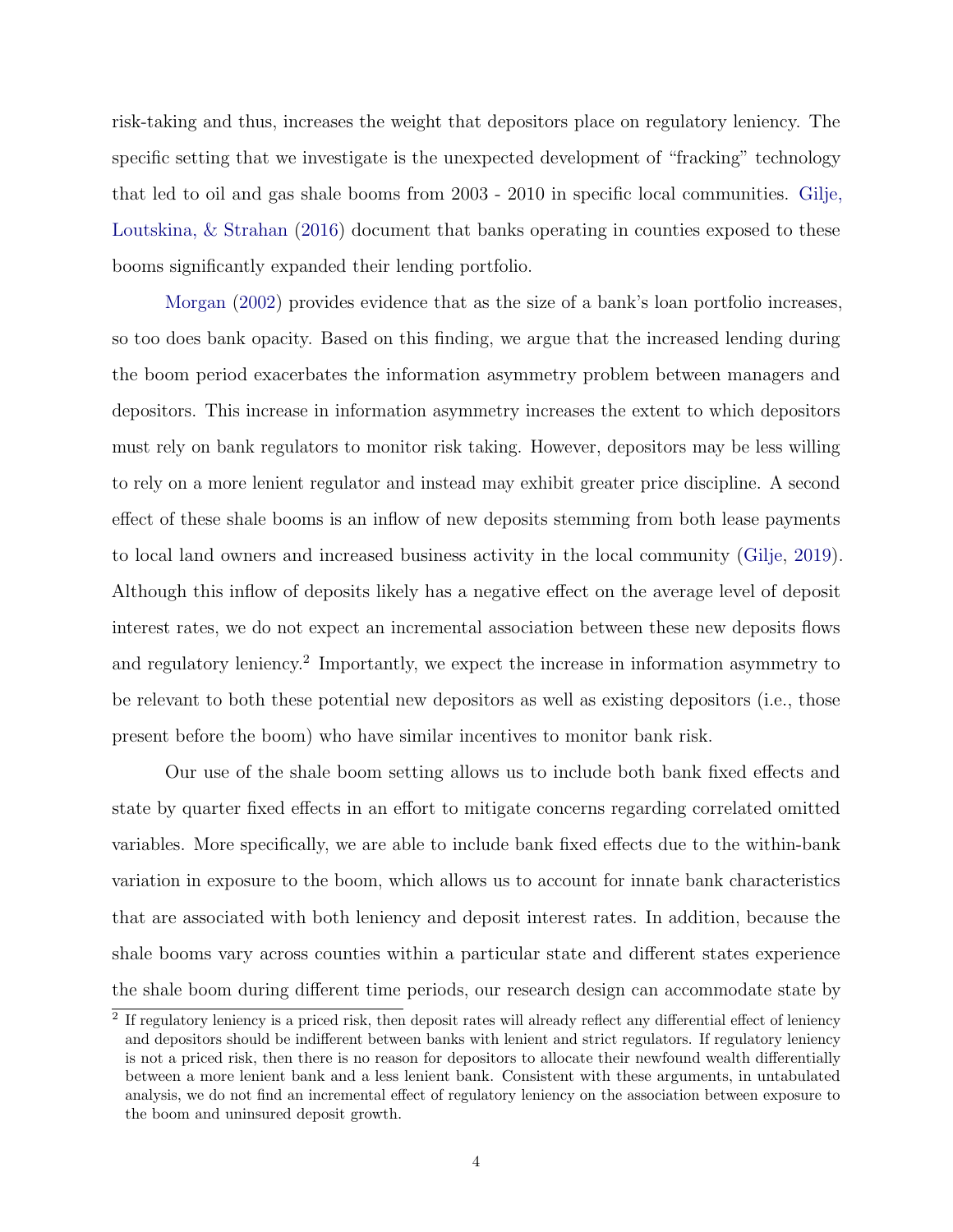quarter fixed effects to control for economic conditions at the state-quarter level. Importantly, we also control for multiple measures of bank risk to strengthen the argument that we are not simply capturing differences in observable bank risk associated with regulatory leniency. However, we are careful to point out that despite our stringent fixed effects structure, we cannot completely eliminate endogeneity concerns.

Our primary analysis examines whether uninsured deposit rates are more sensitive to regulatory leniency after a shale boom. As a baseline, we find no association between boom exposure and uninsured deposit interest rates, which is consistent with the countervailing effects of an increase in supply reducing uninsured deposit rates and an increase in information asymmetry increasing uninsured deposit rates.<sup>3</sup> We next document that regulatory leniency is positively associated with the boom exposure/interest rate relation. This finding is consistent with our argument that the increase in information asymmetry is more relevant for banks with more lenient regulators. The economic magnitude of this association suggests that a one standard deviation increase in regulatory leniency is associated with a 6.9 - 9.9 basis point increase in uninsured deposit rates during the 5-year boom period for a bank that operates entirely within a boom county. The economic magnitude is in line with prior studies in the shale boom setting [\(Gilje et al.,](#page-30-9) [2016\)](#page-30-9) and is reasonable given that regulatory leniency is only one factor that determines deposit interest rates. This finding suggests that uninsured depositors understand the increased importance of regulatory monitoring after the shale boom and exhibit greater price discipline in the presence of a more lenient regulator.

Next, we examine whether the positive association between regulatory leniency and interest rates after a shale boom is stronger for riskier banks. Uninsured depositors may be more concerned about bank failure when a bank's asset composition reflects higher risk, when a bank is closer to default, and when a bank is subject to greater liquidity risk [\(Hannan](#page-31-9) [& Hanweck,](#page-31-9) [1988;](#page-31-9) [Imbierowicz & Rauch,](#page-31-10) [2014\)](#page-31-10). These situations represent cases where the

 $3\,$  In contrast, in Section [4.2,](#page-22-0) we document a negative baseline association between boom exposure and *insured* deposit rates. Given that insured deposits are fully protected in the case of bank failure, we expect the effect of an increase in information asymmetry on insured deposit rates to be minimal. These findings also suggest that the negative association between total deposit interest rates and boom exposure documented in [Gilje et al.](#page-30-9) [\(2016\)](#page-30-9) is driven by insured deposits.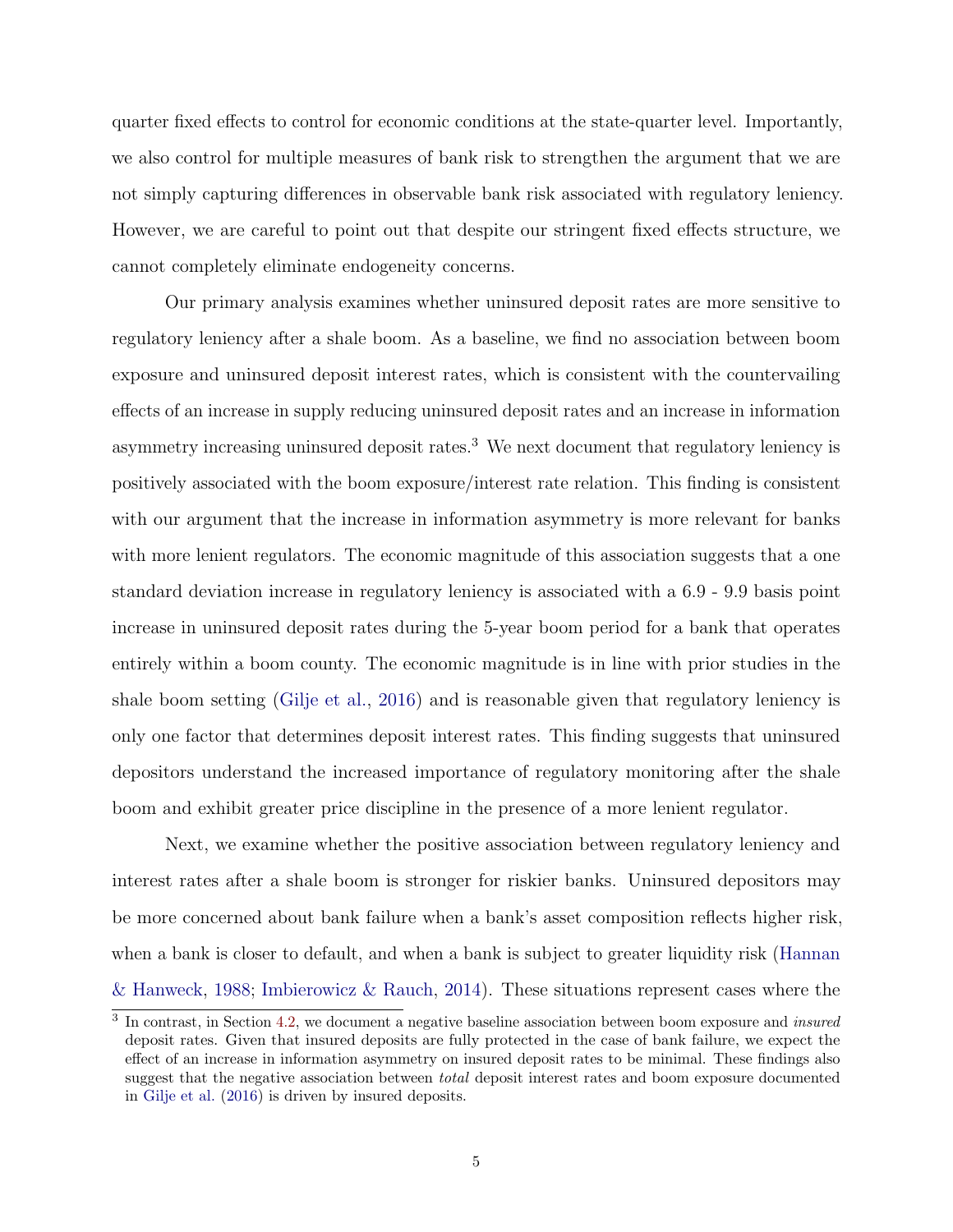potential for depositor losses is high, and thus, depositors may be more sensitive to variation in regulatory leniency. To capture these dimensions of risk, we use the ratio of risk-weighted assets to total assets, which captures the bank's balance sheet risk, the z-score, which captures the bank's default risk, and the ratio of loans to deposits, which captures the bank's liquidity risk. We document that the positive association between regulatory leniency and deposit rates after a shale boom is stronger for banks with higher balance sheet risk, banks with higher default risk (i.e., lower z-scores), and banks with higher liquidity risk. These findings strengthen our interpretation that uninsured depositors engage in price discipline associated with regulatory leniency.

A concern with our interpretation and the use of the state-level regulatory leniency measure is that a different state-level factor that is correlated with the leniency measure could be driving the results. Importantly, in addition to being correlated with leniency, any potential correlated omitted variable would need to be staggered across time and across state and correlated with the timing of the shale booms. It would also need to have a larger effect on banks with more of their deposits located in boom counties. Nonetheless, in an effort to further mitigate concerns regarding an alternative explanation, we perform a falsification test using nationally-chartered banks. These banks are also subject to the shale boom but they are solely supervised by the Office of the Comptroller of the Currency (OCC). Thus, if the effect we document is due to regulatory leniency at state-chartered banks, we would not expect to observe similar results for national banks based on the leniency of the state regulator where the bank is headquartered. Moreover, this test helps mitigate concerns that we are simply capturing interest rate adjustments to the boom stemming from changes in the competitive landscape that are also correlated with leniency. We find no evidence of an effect of regulatory leniency on the shale boom/interest rate relation for national banks and further find that the magnitude is significantly smaller compared to that documented for state banks. These findings strengthen our interpretation that variation in regulatory leniency is driving the results.

We next examine the relation between regulatory leniency and insured deposit rates.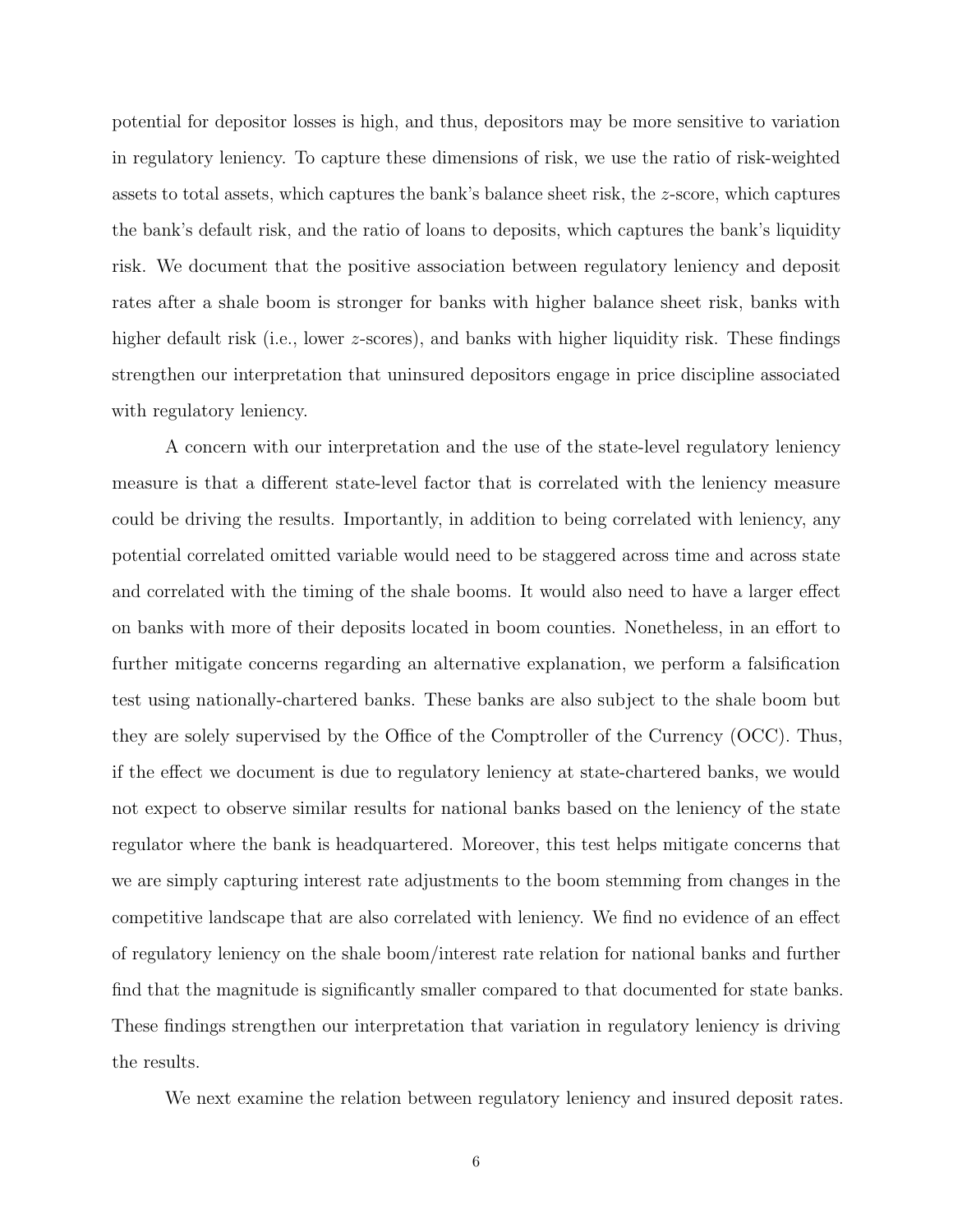Papers document evidence consistent with price discipline by insured depositors, but the magnitude is generally smaller relative to uninsured depositors (Demirgüç-Kunt & Huizinga, [2004;](#page-30-6) [Berger & Turk-Ariss,](#page-30-11) [2015\)](#page-30-11). Examining insured deposit rates also helps to further address the concern that state banks with lenient regulators have a competitive advantage and simply raise rates to attract more deposits. If that were the case we would expect banks to raise deposit rates on relatively cheaper insured deposits by at least as much if not more than the amount that they raise rates on more expensive uninsured deposits. We find no evidence of an association between leniency and insured deposit rates. This test further corroborates the interpretation that we are capturing the effects of regulatory leniency.

There are multiple potential sources of information that depositors can use to understand leniency, including conversations with management, disclosure of corrective actions issued to local banks, or news of local bank failures. Unfortunately, it is unclear how and when depositors would use these mechanisms to develop an expectation of regulatory leniency, making it difficult to document empirically. However, understanding leniency through any of these channels requires a certain level of sophistication. Thus, if our main results are indeed associated with regulatory leniency we would expect them to be driven by relatively more sophisticated groups of uninsured depositors. To test this, we follow [Chen et al.](#page-30-8) [\(2019\)](#page-30-8) and use the percentage of individuals within a particular county that holds a college degree to measure sophistication. Because this sophistication measure is at the county level, we conduct this analysis at the branch level.<sup>4</sup> After partitioning the sample into branches located in high education and low education counties, we find that the main result is primarily driven by branches located in high-education counties. This finding corroborates our main result, suggesting that a certain level of sophistication is required for depositors to understand and price regulatory leniency.

As a final test, to determine whether our results generalize beyond the shale boom setting, we examine the association between regulatory leniency and uninsured deposit rates at state banks using a broader panel of banks across the country in a matched sample

 $\frac{4}{4}$  Consistent with the idea that branches have some autonomy in setting deposit rates, prior research documents within bank variation in offered deposit rates [\(Drechsler et al.,](#page-30-12) [2017;](#page-30-12) [Dlugosz et al.,](#page-30-13) [2019\)](#page-30-13).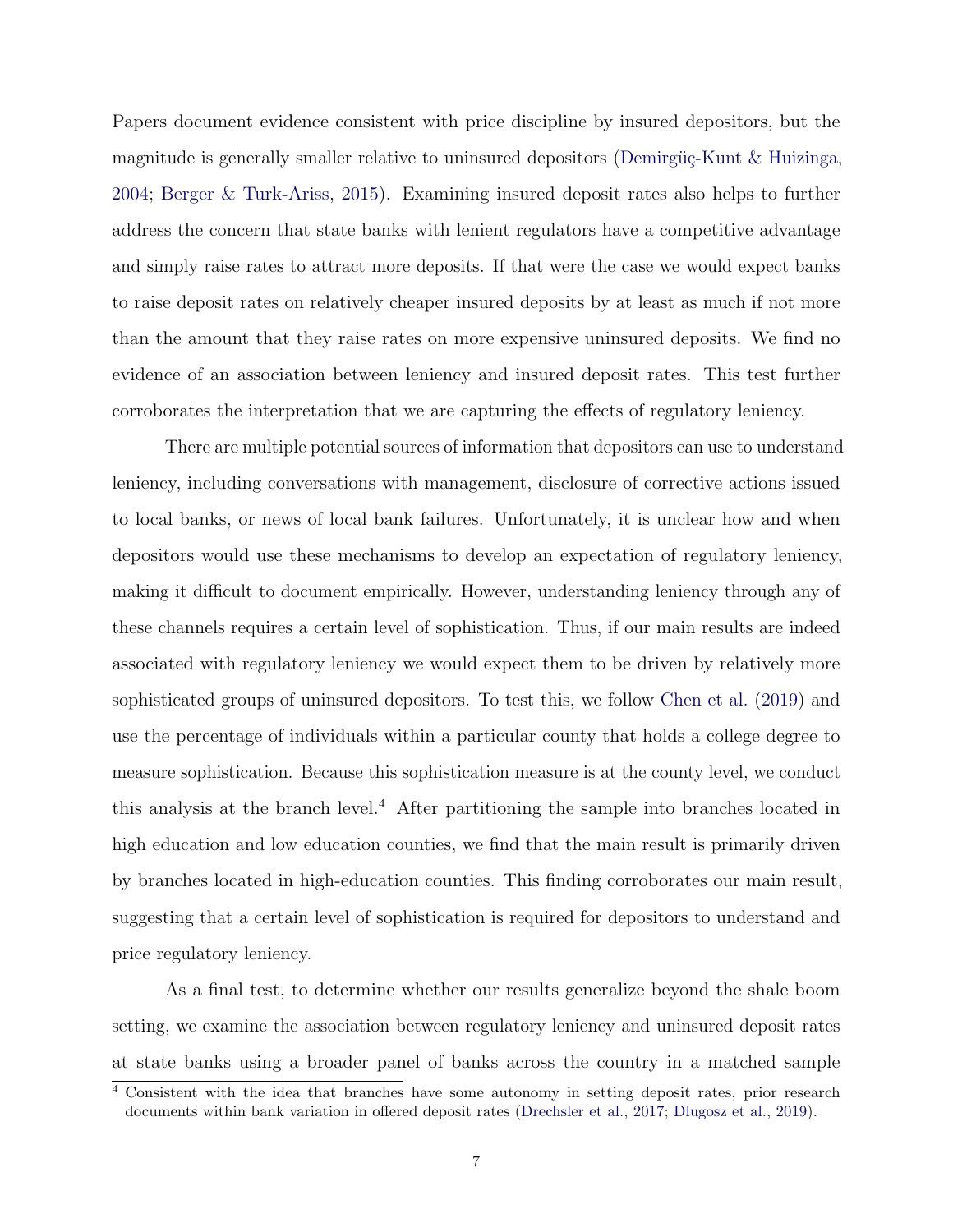design. Specifically, we match each state bank to the most similarly-sized national bank headquartered in the same county. We further include state-quarter fixed effects, which control for fluctuating local economic conditions to the extent that state and national banks operating in the same state are similarly affected by these fluctuations. Results from this analysis show that leniency is positively associated with deposit rates at state banks relative to the national bank control group. Finding a consistent result in this broader setting mitigates concerns that our results only hold in the shale boom setting and corroborates the interpretation that depositors engage in price discipline with respect to regulatory leniency.

This paper contributes to the literature along two primary dimensions. First, we contribute to the broad literature that examines the effects of regulation and regulatory requirements on bank-level outcomes, such as risk-taking and investment decisions (e.g., [Gonzalez,](#page-31-11) [2005;](#page-31-11) [Laeven & Levine,](#page-31-12) [2009;](#page-31-12) [Ongena, Popov, & Udell,](#page-31-13) [2013;](#page-31-13) [Barth, Lin, Ma,](#page-30-14) [Seade, & Song,](#page-30-14) [2013\)](#page-30-14). The most closely related papers are those examining the consequences of regulatory leniency. These papers document that stricter regulators are associated with lower problem bank rates and failure rates [\(Agarwal et al.,](#page-30-2) [2014\)](#page-30-2), more transparent financial statements [\(Costello, Granja, & Weber,](#page-30-15) [2019\)](#page-30-15) and greater small business lending [\(Granja](#page-31-14) [& Leuz,](#page-31-14) [2018\)](#page-31-14). However, it is unclear whether depositors understand these future potential implications of more lenient regulators and as a result, exhibit price discipline on an ex-ante basis. Adding to this uncertainty, prior research argues that effective bank regulation is important because depositors often hold diverse claims and lack the ability or information to monitor bank managers, leading to the failure of the usual market mechanisms [\(Dewatripont](#page-30-4) [& Tirole,](#page-30-4) [1994;](#page-30-4) [Flannery,](#page-30-16) [2014\)](#page-30-16). Our findings also help further our understanding of the links between two of the three pillars of the Basel Accords.<sup>5</sup> However, we note that our paper does not speak to other consequences of lenient regulators, such as implications for the deposit insurance fund, the local economy, or other stakeholders, such as equity holders.

Second, we contribute to the literature on market discipline and depositor monitoring.

<sup>5</sup> The Basel Committee on Banking and Supervision designates three pillars of a sound financial architecture in the second Basel Accord (Basel II). These three pillars are minimum capital requirements, supervisory reviews, and market discipline.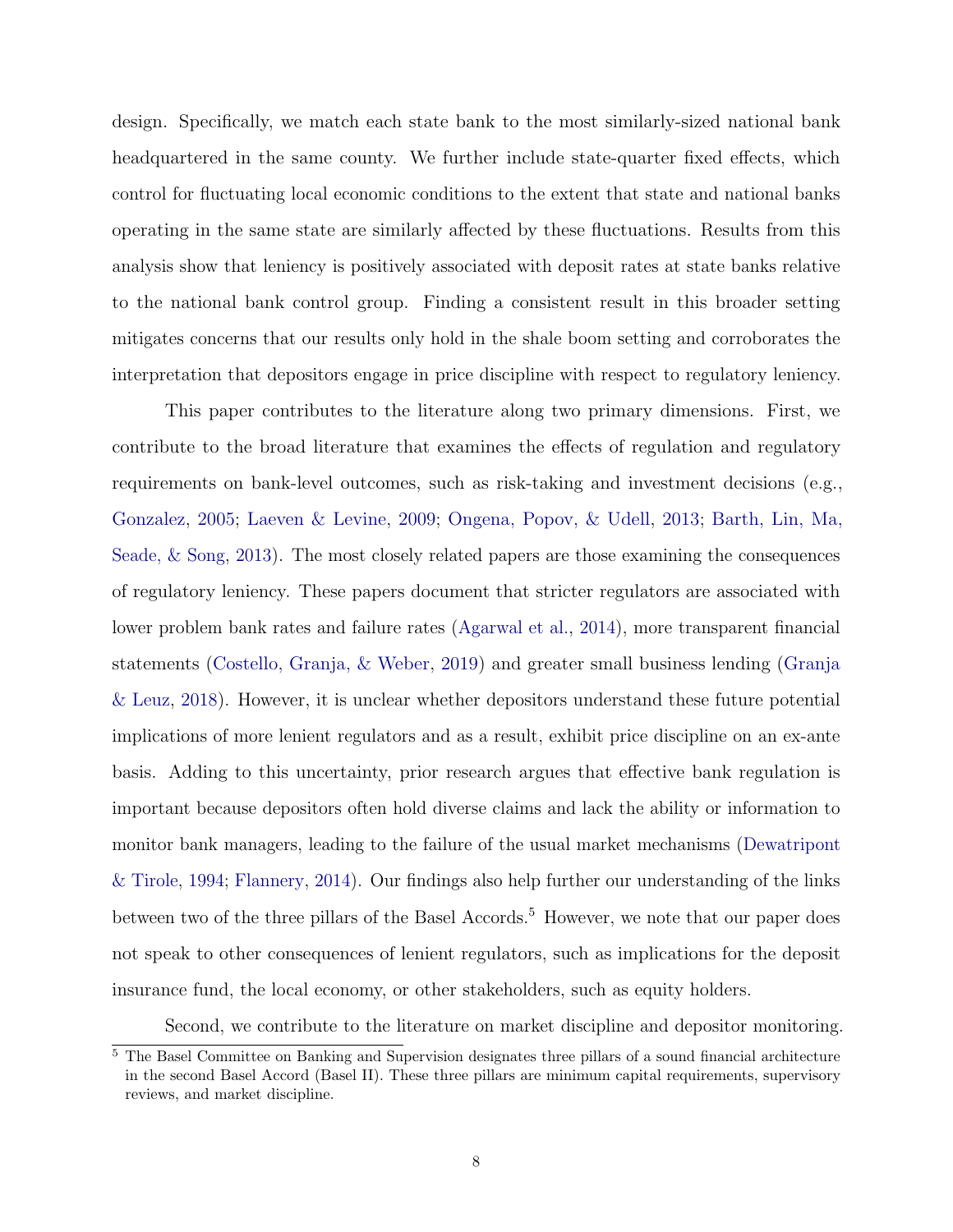[Billett, Garfinkel, & O'Neal](#page-30-17) [\(1998\)](#page-30-17) find that regulation potentially undermines market discipline by offering insurance on a subset of deposits. We show that uninsured depositors provide at least some market discipline in the presence of lenient regulators. Other papers document evidence consistent with depositor discipline of bank risk-taking by showing that deposit growth and deposit interest rates are sensitive to bank fundamentals [\(Park & Peristiani,](#page-31-3) [1998;](#page-31-3) [Martinez Peria & Schmukler,](#page-31-4) [2001\)](#page-31-4) and that depositors withdraw funds ahead of bank failure [\(Goldberg & Hudgins,](#page-31-15) [2002\)](#page-31-15). These papers illustrate that depositors discipline banks surrounding poor performance, which is generally the ex-post realized outcome of greater risk-taking. Our study contributes to this literature by documenting that depositors are also able to understand and price an ex-ante risk factor that is more difficult to observe and assess, namely regulatory leniency.

# 2. Data and Research Design

#### 2.1. Variable Measurement

To test the primary research question of whether uninsured depositors exert price discipline on banks subject to more lenient regulators, we calculate a proxy for uninsured deposit rates using information on large deposits (i.e., those with balances greater than \$100,000).<sup>6</sup> Specifically, similar to [Chen et al.](#page-30-8) [\(2019\)](#page-30-8), we divide the quarterly interest expense on large deposits by the average quarterly balance of large deposits. We then annualize this amount to arrive at the final measure, Unins Rate. This measure captures the average annual interest rate for all large deposits held by the bank at the end of the fiscal period and is the dependent variable in all of our main analyses.

Regulatory leniency depends on the specific agency responsible for bank oversight, which includes conducting on-site safety and soundness examinations. National banks are

<sup>6</sup> The threshold for deposit insurance increased from \$100,000 to \$250,000 in October 2008. The initial increase was a temporary measure but was made permanent as part of the Dodd-Frank Act, which was enacted in July 2010. The threshold for reporting large time deposits in the Call report did not increase until the third quarter of 2009. Although this may create measurement error in our proxy for uninsured deposit rates, our research design should reduce this concern to the extent that our treatment and control observations are similarly affected.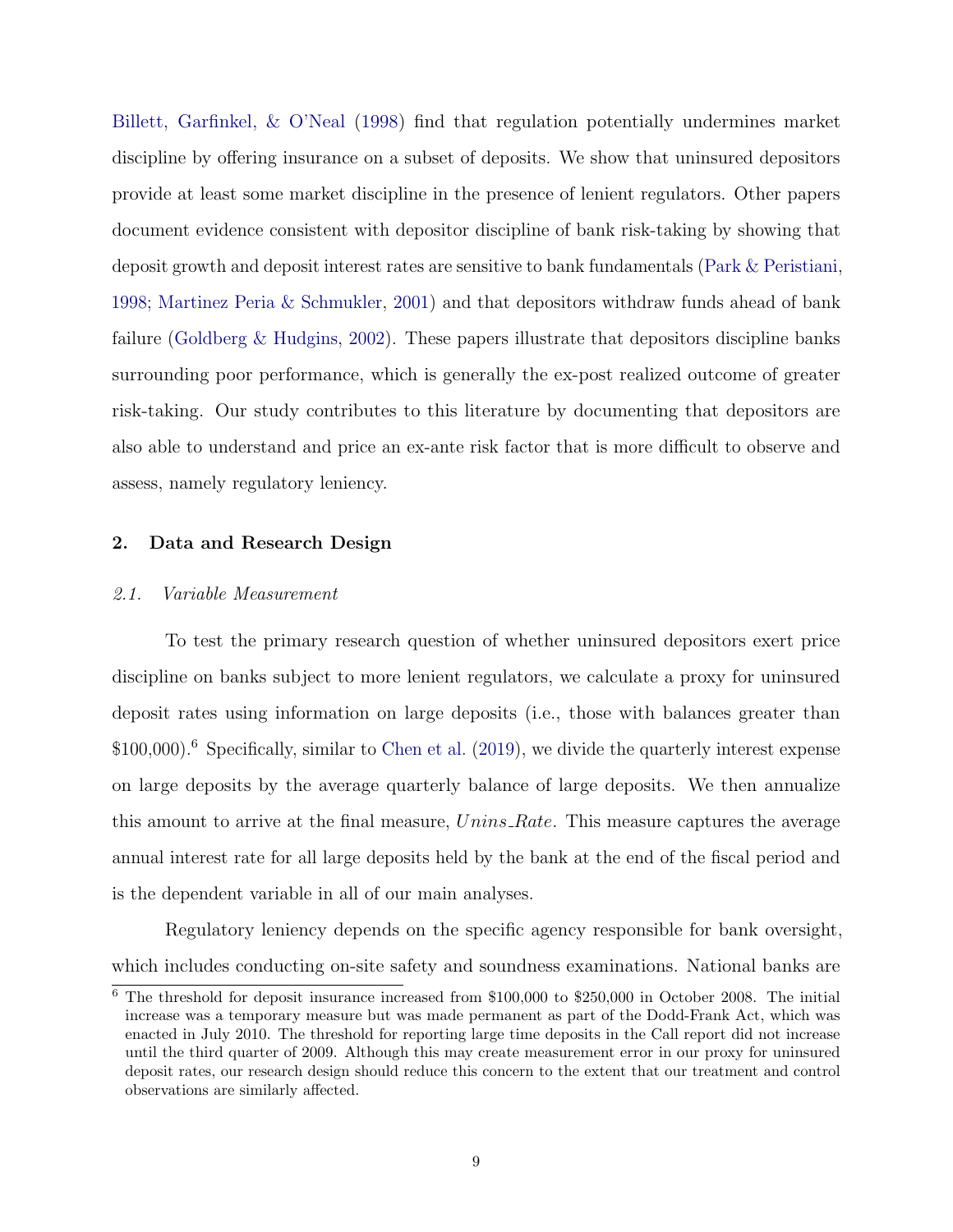supervised solely by the Office of the Comptroller of the Currency (OCC). State banks are supervised by their respective state regulator as well as their federal regulator, which is the Federal Reserve for state banks that are members of the Federal Reserve system and the Federal Deposit Insurance Corporation (FDIC) for non-member state banks. State banks with total assets below \$250 million are supervised on an alternating basis by either their federal regulator or their state regulator. The examinations for state banks with total assets greater than \$250 million are usually jointly conducted by the federal and state regulators, although the agencies alternate serving as the lead [\(Agarwal et al.,](#page-30-2) [2014\)](#page-30-2). Unfortunately, the agency that is conducting or serving as the lead on the examination is strictly confidential.

Given this data availability constraint, we rely on the measure developed by [Agarwal](#page-30-2) [et al.](#page-30-2) [\(2014\)](#page-30-2), which leverages access to confidential regulatory examination data. Specifically, [Agarwal et al.](#page-30-2) [\(2014\)](#page-30-2) use the rotation between state and federal regulators for state-chartered banks and examine the average CAMELS rating assigned by the two regulators for the same bank to assess the strictness of the state regulator relative to the federal regulator. The paper documents that state regulators assign "better" CAMELS ratings relative to their federal counterparts and interpret this as evidence that state regulators are more lenient, on average.<sup>7</sup> They further validate this interpretation by showing that more lenient state regulators are associated with higher bank failure rates, higher problem bank rates, larger asset sale discounts, and lower Troubled Asset Relief Program (TARP) repayments even after controlling for CAMELS ratings, suggesting that delayed supervisory corrections under lenient regulators lead to costly outcomes. [Agarwal et al.](#page-30-2) [\(2014\)](#page-30-2) also develop a state-level timeinvariant leniency index, which captures the relative leniency of state regulators compared to federal regulators in each state. This index is publicly-available and provides variation in regulatory leniency for our study. A larger value of this index corresponds to relatively more

<sup>7</sup> At the conclusion of the examination, bank regulators assign CAMELS ratings. The CAMELS rating is comprised of a rating for each of the following dimensions along with an overall rating: capital adequacy  $(C)$ , asset quality  $(A)$ , management quality  $(M)$ , earnings  $(E)$ , liquidity  $(L)$ , and sensitivity to market risk (S). The examination findings and CAMELS ratings are shared only with bank management and are not publicly available. Receipt of a poor CAMELS rating can prevent banks from engaging in acquisitions or opening new branches, restrict payout policies, affect lending decisions, and in the extreme, result in closure of the bank.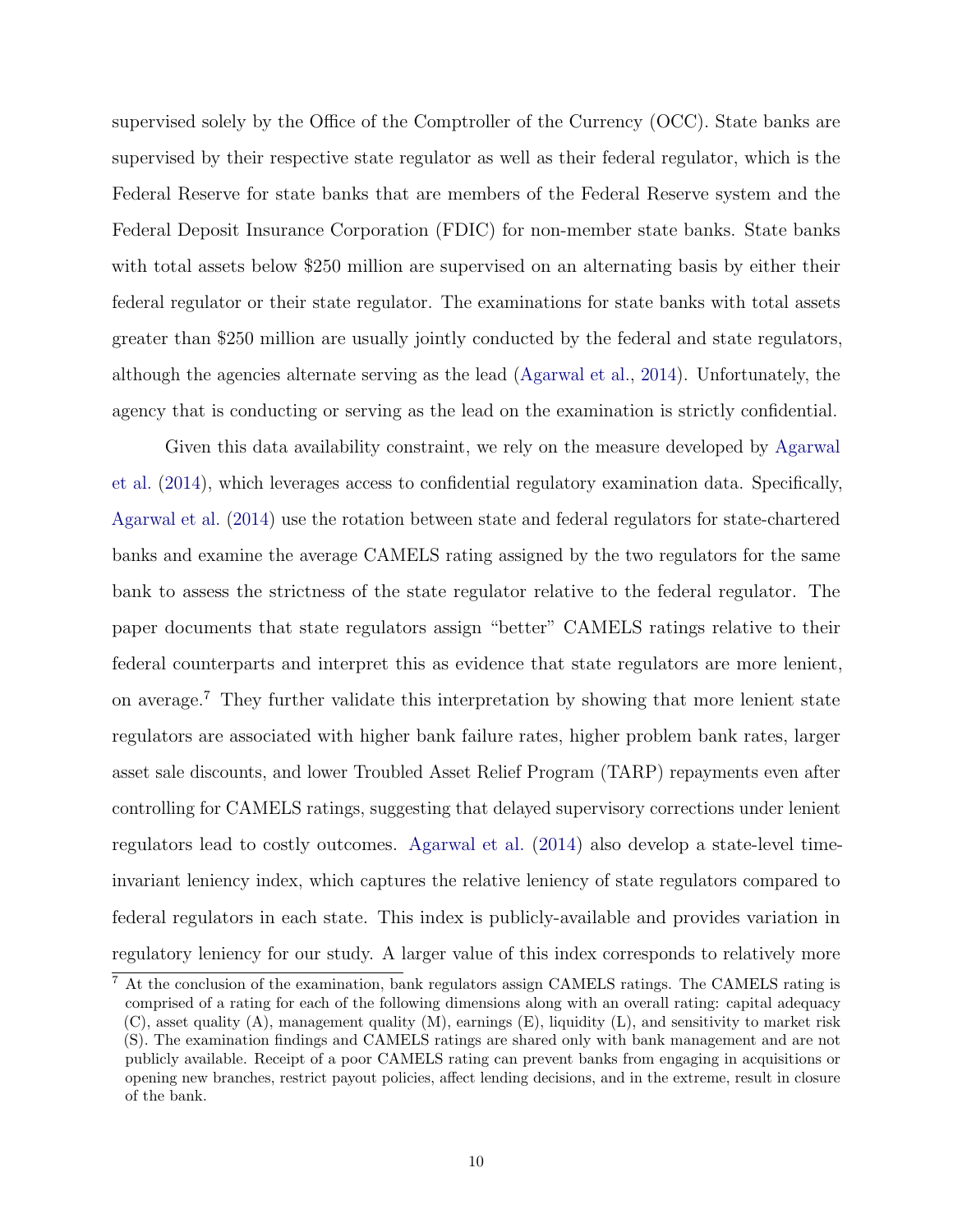lenient state regulators.<sup>8</sup> For interpretation purposes, we normalize the raw leniency variable by subtracting the mean within our sample and dividing by the standard deviation and use this transformed variable (Leniency) as the primary independent variable of interest.

# 2.2. Research Design

The regulatory leniency measure is a state-level, time-invariant measure. Thus, any association between leniency and deposit interest rates is subject to concerns of omitted correlated variables. To address this, we rely on an empirical setting that increases the importance of regulatory monitoring from the depositor perspective. We argue that greater information asymmetry between depositors and managers increases the reliance that depositors place on regulators to perform monitoring and as a result, the weight placed on leniency in the depositor pricing function. To obtain variation in this information asymmetry problem, we examine the effects of shale booms staggered across several states between 2003 and 2010.

The unexpected advances in hydraulic fracturing ("fracking") technology, a combination of horizontal drilling and hydraulic fracturing, expanded the number of wells with potential for oil and gas drilling and greatly decreased the likelihood that a well would be unproductive. As a result, oil and gas firms negotiated with land owners to use their property for fracking. The contracts typically involve (i) an upfront payment to landowners that is paid regardless of whether the well is productive and (ii) a royalty percentage based on well productivity. In addition to the direct inflows from royalty payments these shale booms also resulted in significant job creation in local economies and increased wages across many different industries. [Feyrer et al.](#page-30-18) [\(2017\)](#page-30-18) find that for each million dollars of new oil and gas production the local county experienced an \$80,000 growth in wages and a \$132,000 growth in royalty

<sup>8</sup> Variation in leniency can arise if regulators have access to different information sources or have different incentives that affect their decisions. For example, holding bank performance constant, one regulatory group may exhibit forbearance in the hopes that bank performance will improve while another may choose to intervene immediately. Another source of leniency is differences in resource allocation or budgetary constraints. [Agarwal et al.](#page-30-2) [\(2014\)](#page-30-2) examine the potential sources of leniency in their setting and document that the state leniency index is larger when state regulators have incentives to place greater weight on the local economy and when state budgets are tighter. This evidence suggests that there are a number of sources that contribute to observed leniency.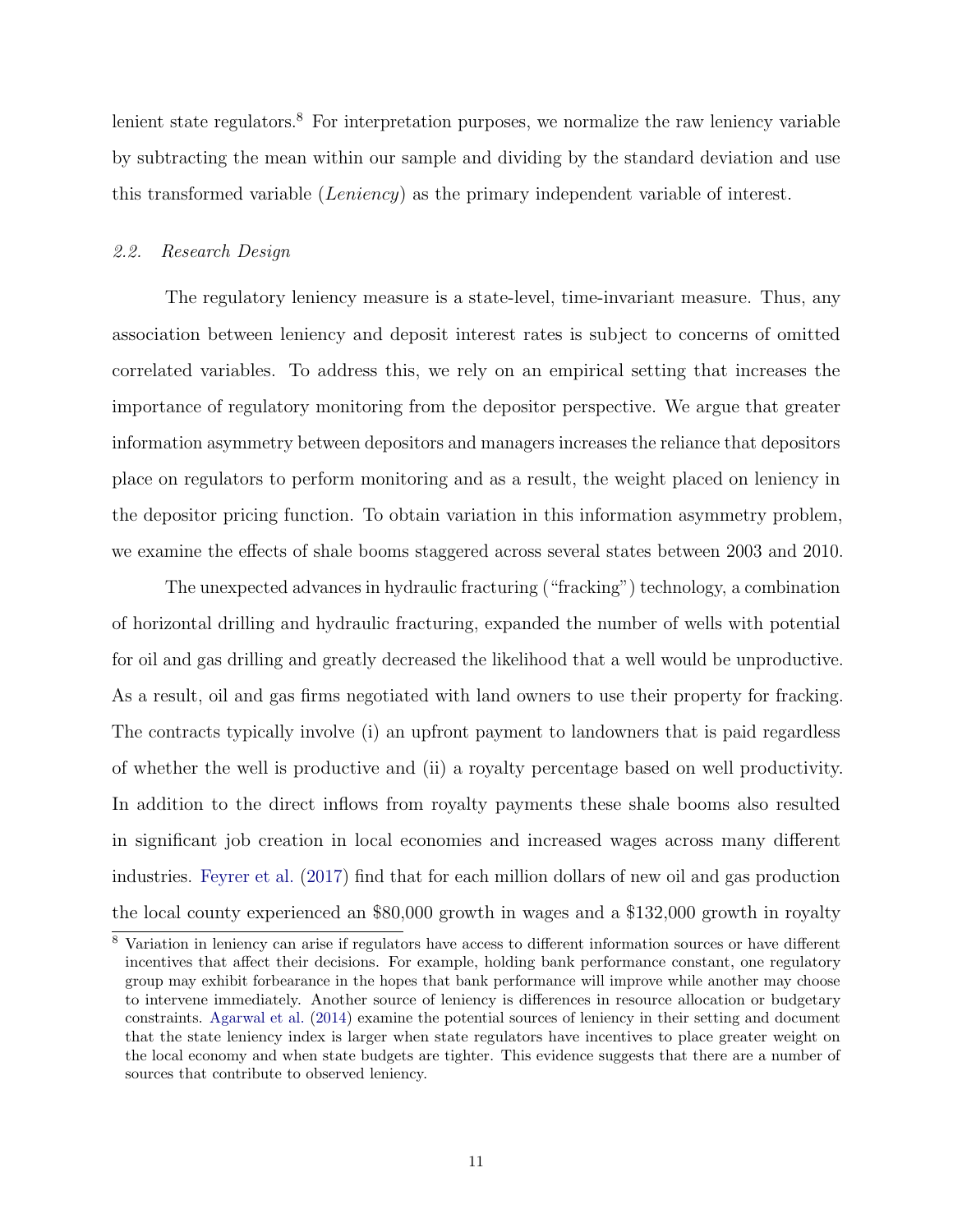and business income.<sup>9</sup> Prior literature finds that the royalty payments made to landowners as a result of the shale boom as well as the corresponding economic growth of the local economy led to large deposit inflows at local banks and to expanded mortgage lending as it alleviated financial constraints [\(Gilje et al.,](#page-30-9) [2016\)](#page-30-9). We refer to the period following a "shale boom" (i.e., extraction of additional oil and natural gas from a well using the new fracking technology) as the "boom period."

Given prior findings that banks exposed to these shale booms expanded lending, we contend that this setting represents an economic event that increases information asymmetry between depositors and managers. Specifically, [Morgan](#page-31-8) [\(2002\)](#page-31-8) finds that bank opacity is increasing in the size of the loan portfolio. Greater information asymmetry increases the importance of regulatory monitoring to depositors, because regulators have the ability to obtain private information and closely monitor bank risk-taking. This importance of regulatory monitoring is relevant for both the bank's existing depositors and any new depositors stemming from the shale boom since both groups have incentives to be informed regarding bank failure risk. Therefore, all else equal, we would expect an increase in uninsured deposit rates if depositors exhibit greater price discipline when information asymmetry increases. An additional effect of the boom is the inflow of new deposits, which should lead to a reduction in deposit interest rates, on average. We argue that this supply effect does not vary with regulatory leniency. Specifically, if leniency is priced, then depositors are indifferent between banks with lenient and strict regulators. If leniency is not priced, then there should be no effect of leniency on deposit flows. Consistent with this argument, in untabulated analysis, we find no evidence of an incremental effect of leniency on the association between boom exposure and uninsured deposit growth.

Thus, our main identification strategy examines changes in the association between regulatory leniency and deposit interest rates after the shale boom. A key advantage of this setting is that the nature of the variation allows us to control for economic trends affecting all

<sup>&</sup>lt;sup>9</sup> It is difficult to obtain an estimate of the overall increase in production as a result of fracking advances but [Feyrer et al.](#page-30-18) [\(2017\)](#page-30-18) report that from 2005 - 2014 the oil and gas industry extracted \$393 billion of new production.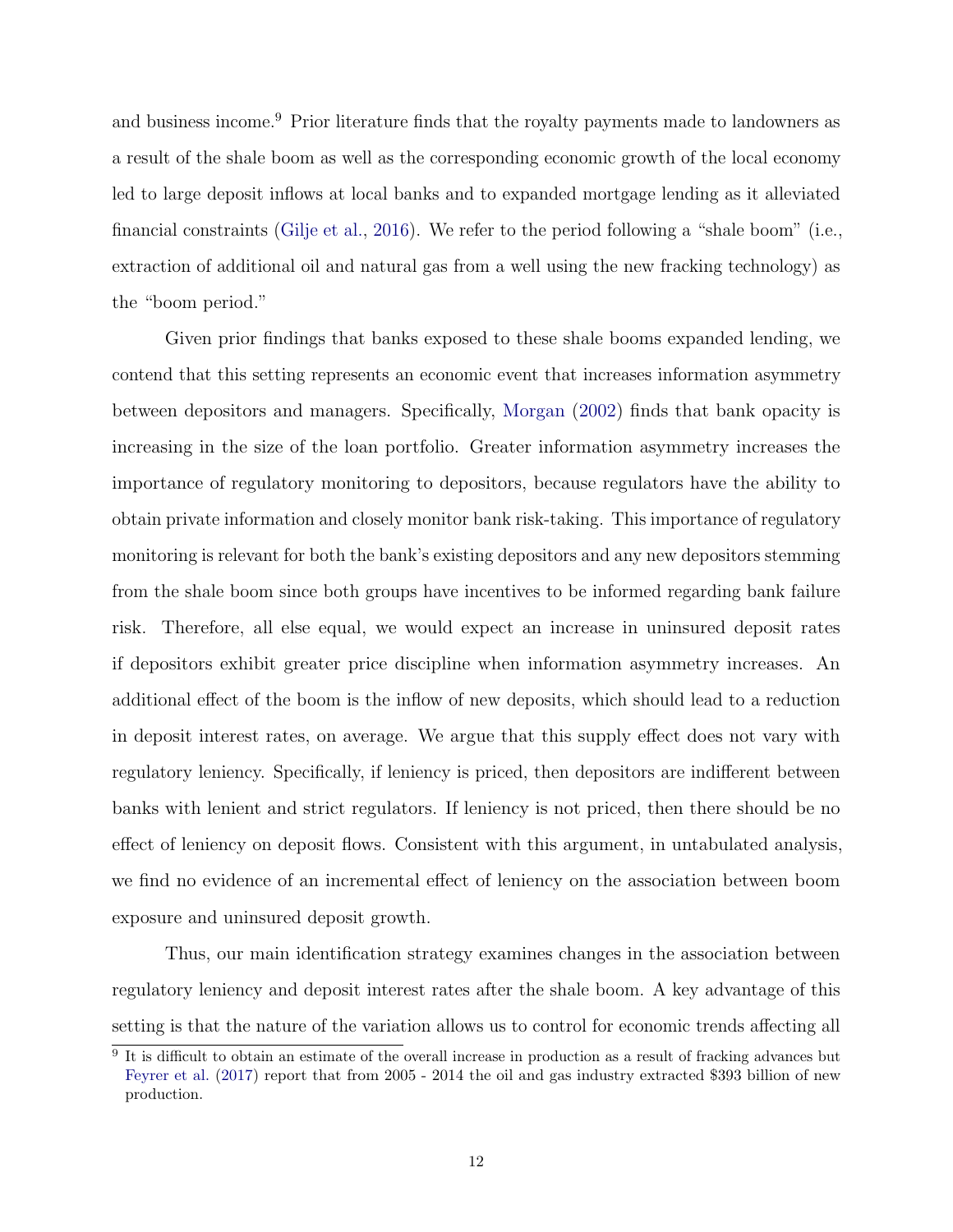banks in the same state in the same quarter by including state-quarter fixed effects as well as any time-invariant unobservable bank characteristics by including bank fixed effects. Given this design, an alternative explanation would require an omitted factor that is correlated with both regulatory leniency and bank exposure to the boom. To further mitigate concerns regarding this possibility, we conduct a falsification analysis using nationally-chartered banks in Section [4.1.](#page-21-0)

Our main test investigates the association between uninsured deposit rates and Boom Exposure and allows that association to vary with regulatory leniency. We test this association by estimating the following ordinary least squares regression, where the unit of observation is the bank-quarter and  $i$  indexes the bank,  $q$  indexes the quarter, and  $s$ indexes the state location of the bank headquarters:

<span id="page-14-0"></span>
$$
Unins_Rate_{i,q} = \beta_1 Boom\_Exposure_{i,q} + \beta_2 Lening_{s} * Boom\_Exposure_{i,q} + \beta_3 County\_Exposure_{i,q} + \beta_4 Size_{i,q-1} + \beta_5 Tier1_{i,q-1} + \beta_6 NPL_{i,q-1} + \beta_7 ROA_{i,q-1} + \beta_8 Loans-to-Deposits_{i,q-1} + \beta_9 RealEstate Loans_{i,q-1} + \beta_{10} C&I Loans_{i,q-1} + \beta_{11} LoanRate_{i,q-1} + \beta_{12} Z-Score_{i,q-1} + \beta_{13} RWA_{i,q-1} + \phi_i + \lambda_{s,q} + \epsilon_{i,q}
$$
\n(1)

The sample includes observations from all state-chartered banks that are headquartered in one of the states subject to a shale boom during our sample period that meet the other sample restriction requirements discussed below in [2.3.](#page-16-0) Boom Exposure is the percentage of a bank's deposits that are located in a county experiencing a boom in the current year or any of the previous four years. Similar to [Gilje et al.](#page-30-9) [\(2016\)](#page-30-9), we use deposits to measure bank exposure to the boom given that the booms occurred at the county-level and branch-level information on banks' total lending is unavailable. We identify the length of the boom period by examining the length of time following the initial boom during which banks continue to experience consistent uninsured deposit inflows.

The coefficient estimate on  $Boom\_Exposure$ ,  $\beta_1$ , represents the average change in the uninsured deposit rate in response to the shale boom exposure for a bank subject to the mean level of regulatory leniency.<sup>10</sup> We do not have a prediction for the direction of  $\beta_1$  given

 $\sqrt{10}$  Leniency is a normalized variable, so its mean is zero allowing for this interpretation of the coefficient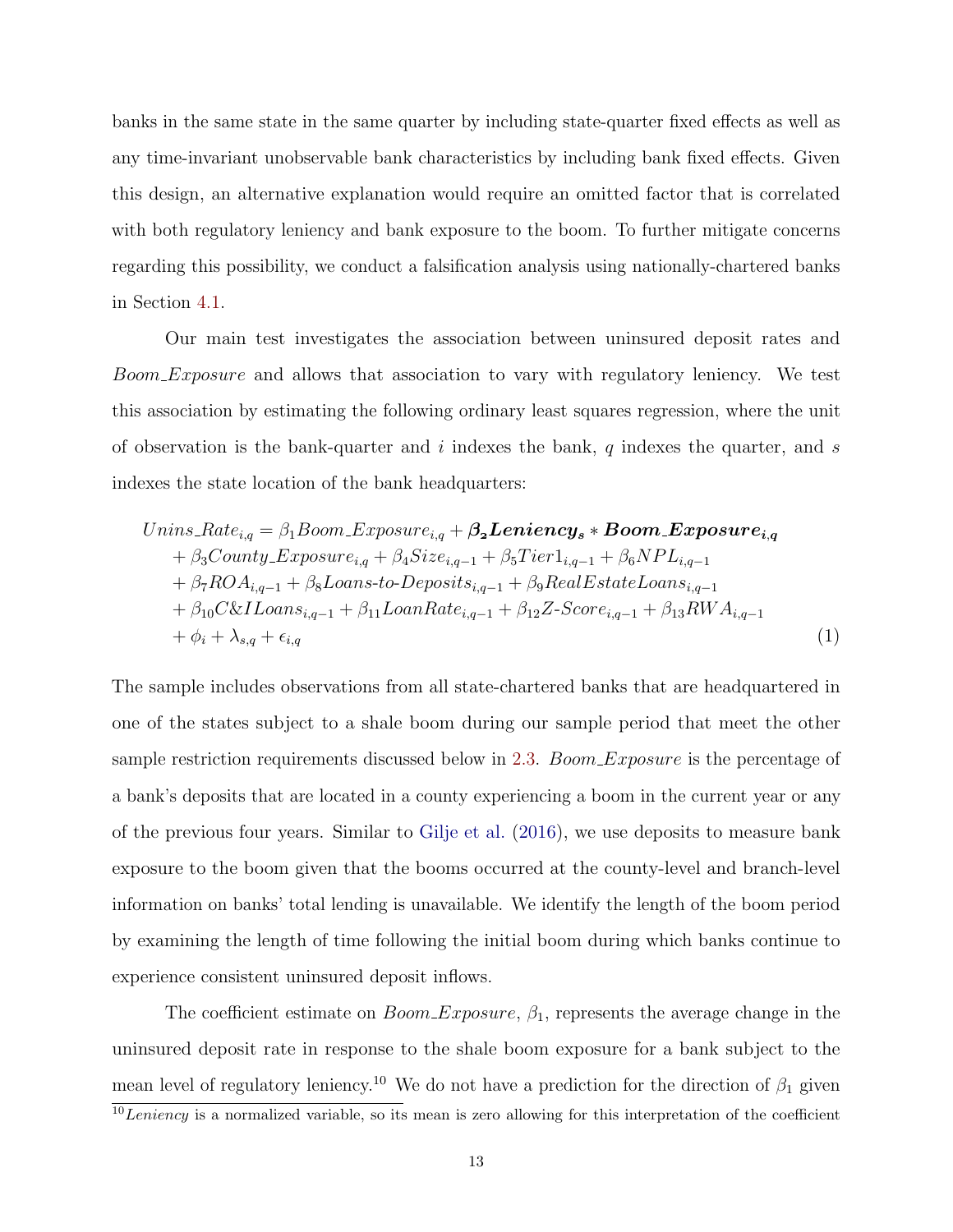that an increase in information asymmetry would result in an increase in uninsured deposit rates while an increase in the supply of uninsured deposits would result in a decrease in uninsured deposit rates. Therefore, the sign of the coefficient is determined by the net of these two effects. The main coefficient of interest is  $\beta_2$ , which represents the effect of a one standard deviation change in Leniency on the interest rate adjustment driven by the boom exposure. If depositors understand the increased importance of regulatory monitoring after a shale boom, we would expect a positive  $\beta_2$ .

To mitigate concerns that there is something fundamentally different about boom counties, we also control for the percentage of a bank's deposits located in counties that ever boom (*County Exposure*). The specification also includes several controls for bank characteristics. Specifically, we control for bank size by including the log of total assets  $(Size)$ and for bank risk and performance by including: the Tier 1 capital ratio  $(Tier1)$ , the ratio of non-performing loans to total loans  $(NPL)$ , the ratio of annualized income before taxes and extraordinary items to total assets  $(ROA)$ , the ratio of annualized loan income scaled by total loans (*LoanRate*), the ratio of loans to deposits (*Loans-to-Deposits*), the natural log of the Z-Score calculated using the standard deviation of return on assets over the prior three years  $(Z\text{-}Score)$ , and risk weighted assets scaled by total assets  $(RWA)$ . Finally, we control for the bank's loan portfolio characteristics by including real estate loans scaled by total loans (RealEstateLoans) and commercial and industrial loans scaled by total loans (C&ILoans). All financial control variables are measured at the end of the previous quarter  $(q-1)$ . The inclusion of multiple measures of observable bank risk strengthens the argument that we are capturing the potential future implications of leniency beyond observable current performance and risk characteristics. Detailed variable definitions are provided in Appendix A, and standard errors are clustered by bank.

This setting provides variation across two dimensions that we leverage in the research design. First, there is variation across time in when the shale booms happen in different states as well as multiple booms for a few of the states. Second, there is variation in a

estimate on Boom\_Exposure.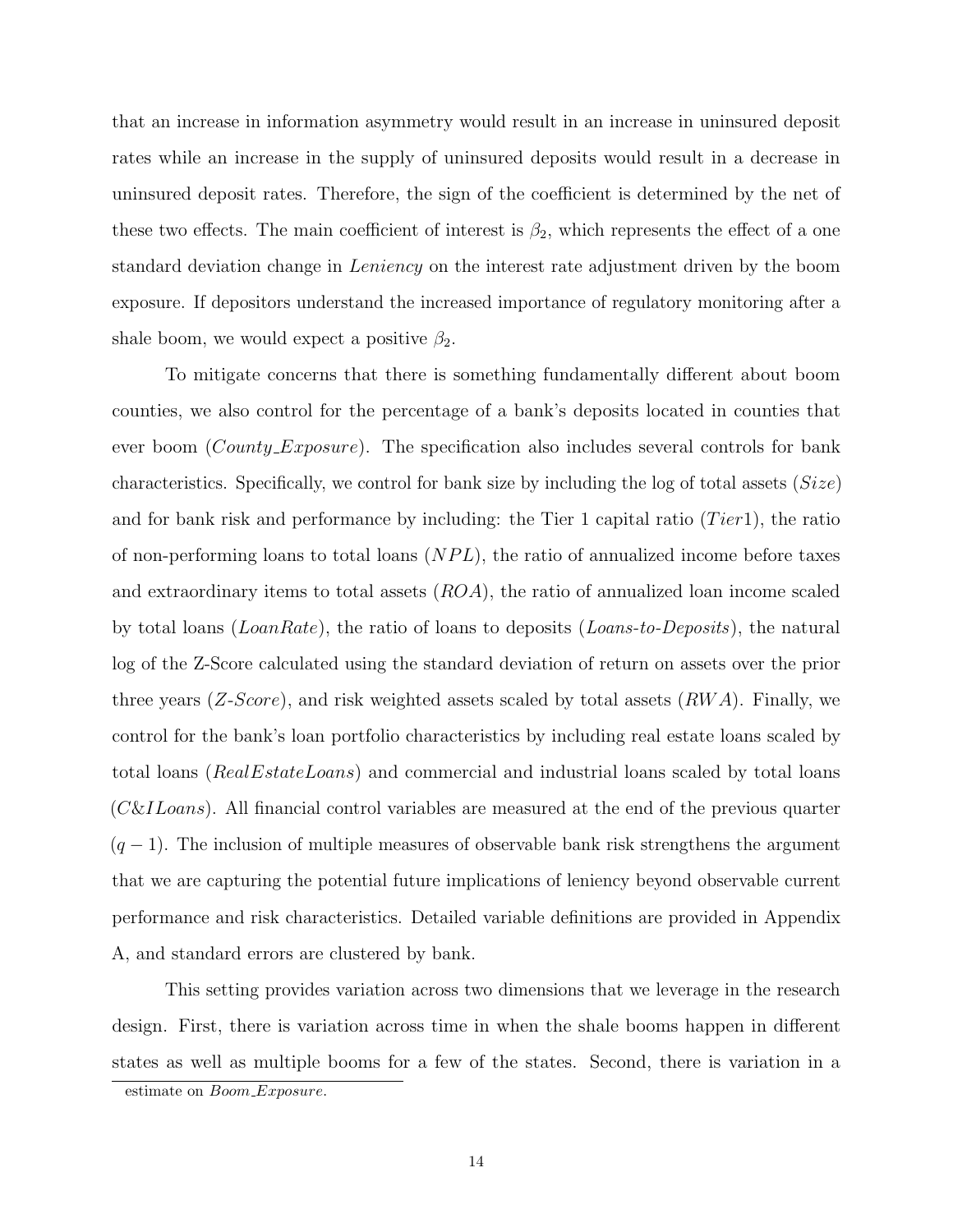bank's exposure to the counties affected by the shale booms which allows us to measure Boom Exposure as a continuous variable. Using this variation, we first include quarter fixed effects to control for any changes contemporaneous with the shale booms that might affect deposit rates. In the second specification we are able to further include state by quarter fixed effects which remove characteristics common to all banks in a given quarter in a given state. As such, the design compares banks located in the same state-quarter with the primary difference being that some banks are exposed (or more exposed) to shale booms while others are not. Finally, we include bank fixed effects to control for time-invariant unobservable bank characteristics.

## <span id="page-16-0"></span>2.3. Sample Selection

Our sample includes all state-chartered banks that are headquartered in a state that was subject to a shale boom. We identify nine states with shale booms over the period 2003-2010 [\(Plosser,](#page-31-16) [2014;](#page-31-16) [Wu,](#page-31-17) [2018\)](#page-31-17). Specifically, Arkansas, Kansas, Louisiana, North Dakota, Ohio, Oklahoma, Pennsylvania, Texas, and West Virginia all have at least one county that we identify as being subject to a shale boom. There are 122 counties within these states that are exposed to a boom, and many counties that are not exposed to a boom. The counties affected by the booms and the years of the booms are presented in Appendix B. We use the FDIC's Summary of Deposits (SOD) data to identify the location of bank deposits at the county-level. In order to have a pre- and post-period for each of the shale booms, we begin the sample period in 2000 and end the sample period in 2012.

We obtain the other data used in this study from several sources. First, deposit information and control variables are constructed using the FDIC's Statistics on Depository Institutions (SDI), Summary of Deposits (SOD), and Call report data. Second, the leniency index is obtained from Amit Seru's website.<sup>11</sup> In order to mitigate the effect of mergers and acquisitions, we omit bank-quarters with asset growth greater than 10%. We also implement several filters such that the leniency index from [Agarwal et al.](#page-30-2) [\(2014\)](#page-30-2) is applicable

<sup>11</sup><https://aseru.people.stanford.edu/data-and-discussions>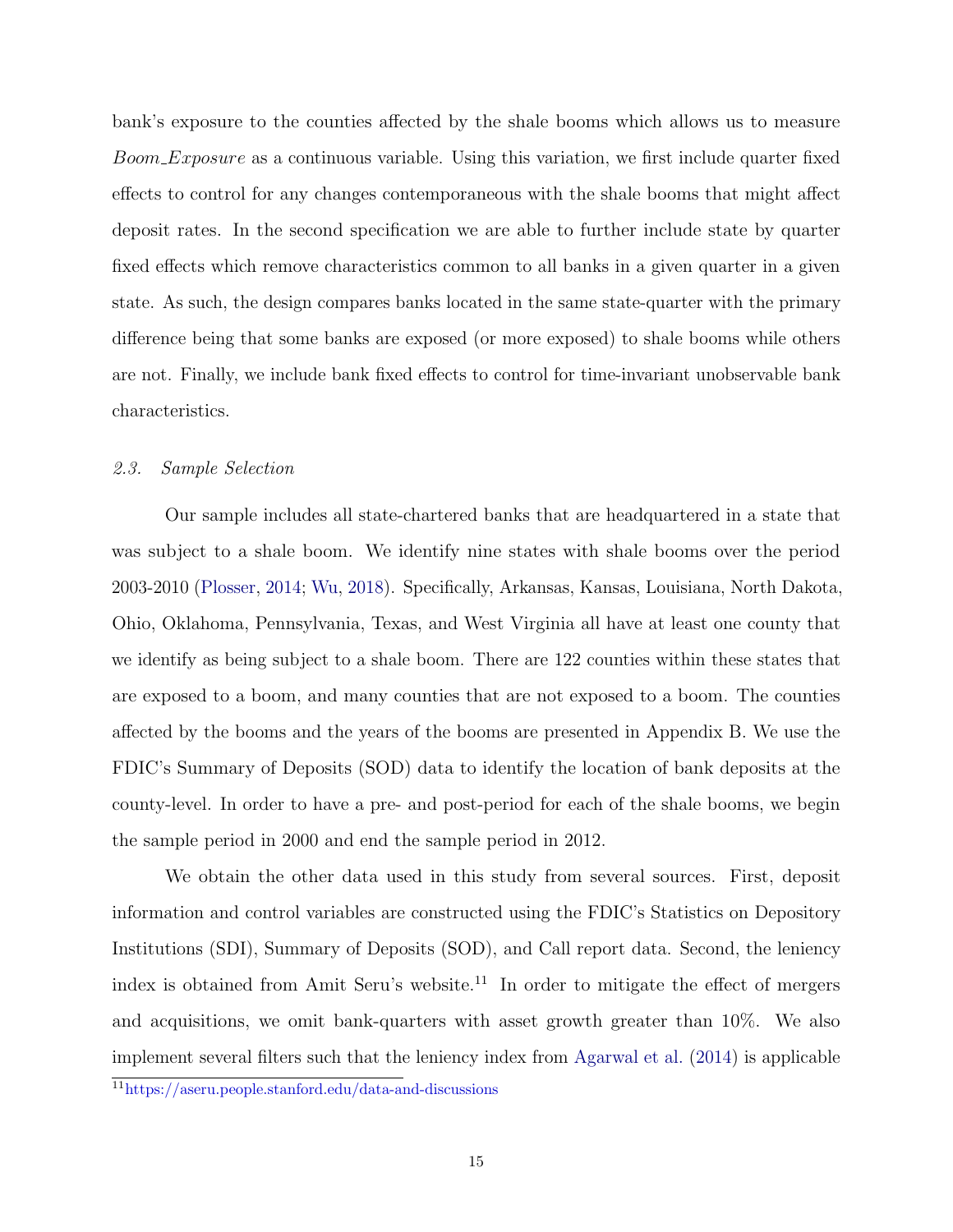by excluding: banks with greater than \$10 billion in assets, new banks (less than five years old), and banks that have recently switched charters (in the past two years). We winsorize all continuous variables at the top and bottom one percentile to mitigate the influence of outliers. Our final sample consists of 65,795 bank-quarter observations representing 1,807 state-chartered banks located in nine states.

## 3. Results

#### 3.1. Descriptive Statistics

We begin by presenting descriptive statistics both for the full sample and then separately for bank-quarters exposed to shale booms and bank-quarters not exposed to shale booms. Table [1,](#page-35-0) Panel A presents the full set of descriptives and shows that the average annual interest rate on uninsured deposits  $(Unins_Rate)$  in our sample is 3.3%. The average bankquarter in our sample has 12% of its deposits in counties that experience a shale boom at some point in time (*County Exposure*), but the variable is skewed as more than half of the observations have no exposure to these counties. The average bank-quarter has total assets of approximately \$232 million. In addition, the average Tier 1 capital ratio is 17%, which is well above the regulatory minimum to be considered well-capitalized, and the average annual ROA is approximately 1.3%. Finally, we standardize the variable Leniency resulting in a mean of zero and a standard deviation of one.

#### [Insert Table [1\]](#page-35-0)

Table [1,](#page-35-0) Panel B presents means and standard deviations separately for each control variable for bank-quarters with and without exposure to counties that have a shale boom during the current quarter (e.g.,  $Room\_Exposure > 0$  vs  $Room\_Exposure = 0$ ). It then also reports both raw differences in the means and normalized differences across those two groups. We examine normalized differences to evaluate covariate differences, because [Imbens](#page-31-18) [& Wooldridge](#page-31-18) [\(2009\)](#page-31-18) show that normalized differences are independent of sample size and can be preferable to the standard t-test. They also state that normalized differences greater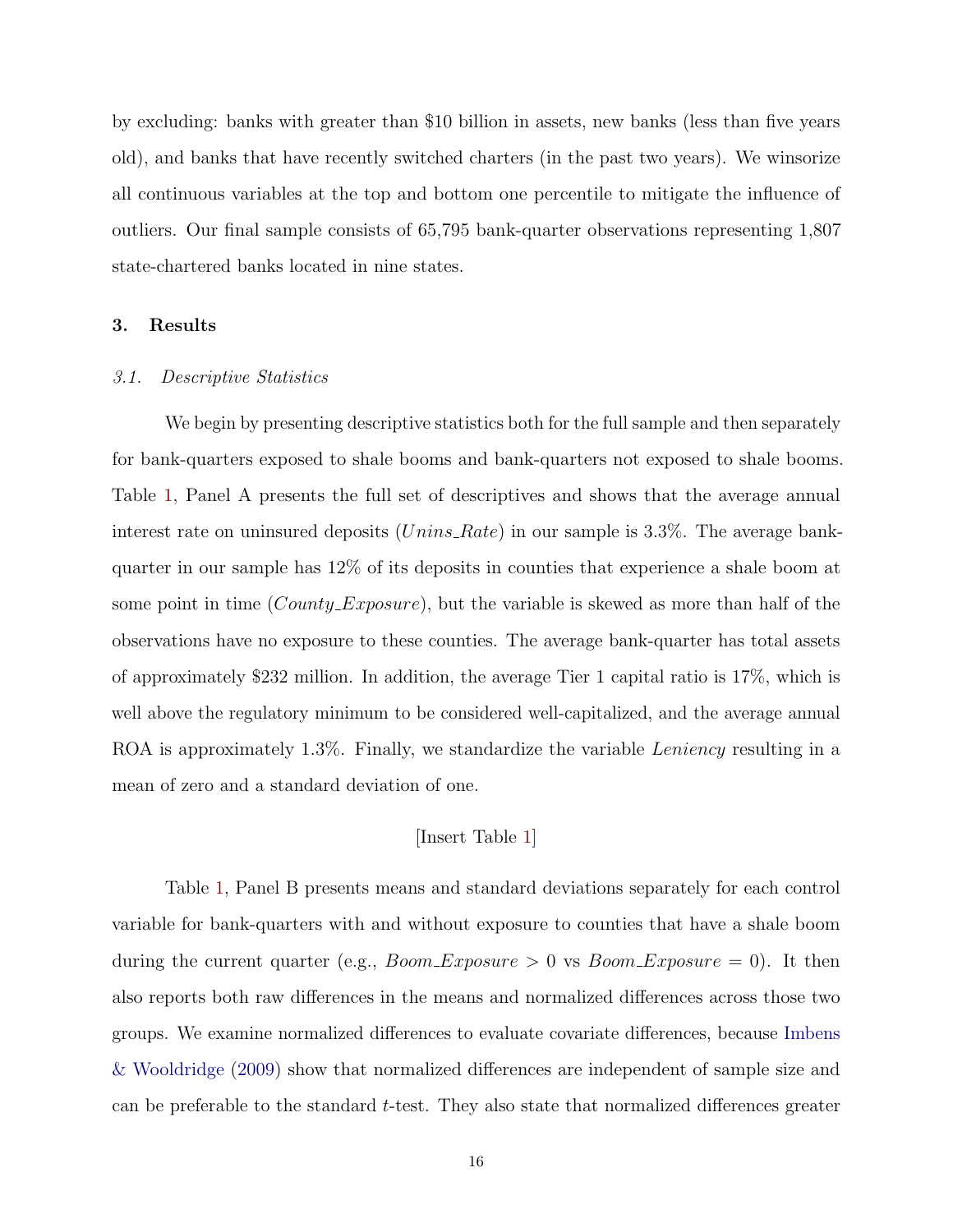than 0.25 can indicate specification sensitivity. The table shows that all differences with the exception of *County\_Exposure* and *Size* are below the recommended threshold. The large difference in *County Exposure* across the two groups is by construction as banks that have activities in counties while they are exposed to a shale boom also almost certainly have exposure to those same counties outside of boom periods. There is also a slight difference across the two groups in Size. This difference is unsurprising because larger banks have a more disperse network of branches and are more likely to have at least one branch in a county that has a shale boom relative to smaller banks.

#### 3.2. Main Results

Table [2](#page-36-0) reports the results of estimating equation [\(1\)](#page-14-0). Column (1) reports results including bank fixed effects and quarter fixed effects. Column (2) further controls for local economic shocks by replacing quarter fixed effects with state-quarter fixed effects. Across both columns, the coefficient on  $Boom\_Exposure$  is insignificant, consistent with the net effect of an increase in uninsured deposit supply resulting in lower deposit rates and an increase in information asymmetry resulting in higher deposit rates for banks subject to the mean level of leniency.<sup>12</sup> We next document a positive and significant coefficient estimate on the interaction term LeniencyXBoom Exposure, consistent with our prediction. The magnitude of this coefficient suggests that a one standard deviation increase in regulatory leniency is associated with a 9.9 basis point (or 6.9 in Column  $(2)$ ) increase in uninsured deposit rates during the 5-year boom period for a bank that operates entirely within boom counties. This magnitude is consistent with prior studies that examine the pricing effect of the shale boom [\(Gilje et al.,](#page-30-9) [2016\)](#page-30-9) and is reasonable given that regulatory leniency is only one consideration for depositors in determining their required interest rate. This finding suggests that uninsured depositors engage in ex-ante price discipline with respect to regulatory leniency.

[Insert Table [2\]](#page-36-0)

 $12$ As shown in Section [4.2,](#page-22-0) we document a negative association between boom exposure and *insured* deposit rates, on average. This finding is consistent with the supply effect dominating the information asymmetry effect.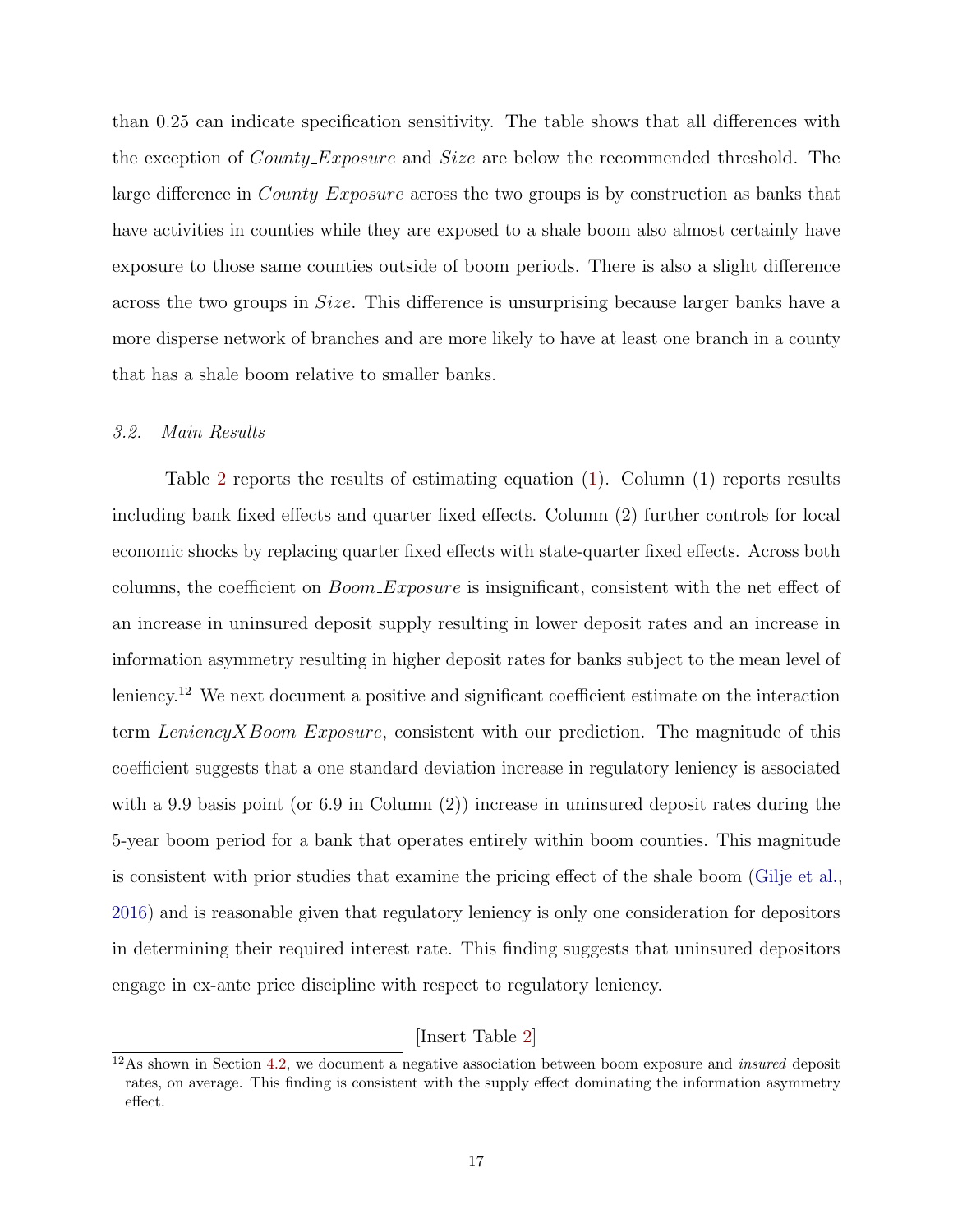### 3.3. Cross-Sectional Variation in Risk

We next assess whether the association documented in the previous section is stronger for high risk banks. High risk banks are relatively closer to failure and the ability of regulators to intervene promptly is more important relative to lower risk banks. We specifically examine three dimensions of bank risk: balance sheet risk, default risk, and liquidity risk [\(Hannan](#page-31-9) [& Hanweck,](#page-31-9) [1988;](#page-31-9) [Imbierowicz & Rauch,](#page-31-10) [2014\)](#page-31-10). Banks with greater balance sheet risk or lower distance to default may be viewed as more likely to fail and as such, depositors may require an incrementally higher interest rate in the face of more lenient regulators as delayed intervention is particularly salient for these banks. Banks with greater liquidity risk may be less able to repay depositor funds in the event of a failure, which might also lead depositors to place additional value on timely regulatory intervention.

To capture balance sheet risk, we define RW A as the ratio of risk-weighted assets to total assets. Larger values of RW A correspond to greater risk. Second, to capture default risk, we use the z-score, which is a measure of distance to default [\(Roy,](#page-31-19) [1952;](#page-31-19) [Laeven &](#page-31-12) [Levine,](#page-31-12) [2009\)](#page-31-12). Specifically, we define Z-score as the sum of ROA and the capital ratio scaled by the standard deviation of ROA measured over the prior 12 quarters. Larger values of Z-score correspond to higher distance to default and as such, lower default risk. Third, we capture liquidity risk using the ratio of loans to deposits (DiSalvo  $\&$  Johnston, [2017\)](#page-30-19). This ratio captures the extent to which banks have longer-term maturity loans financed with shorter-term deposits such that larger values correspond to higher liquidity risk.

We first partition the sample based on  $RWA$  at the end of the prior quarter. The results are presented in Table [3.](#page-37-0) Column (1) presents the results for the sample of banks with above median risk-weighted assets (greater risk), and column (2) for the sample of banks with below median risk-weighted assets (lower risk). The positive effect of regulatory leniency on the association between boom exposure and deposit rates exists in both subsamples, but the magnitude is significantly larger in the high risk subsample relative to the low risk subsample (*p*-value  $= 0.008$ ). Specifically, the economic magnitude of a one standard deviation increase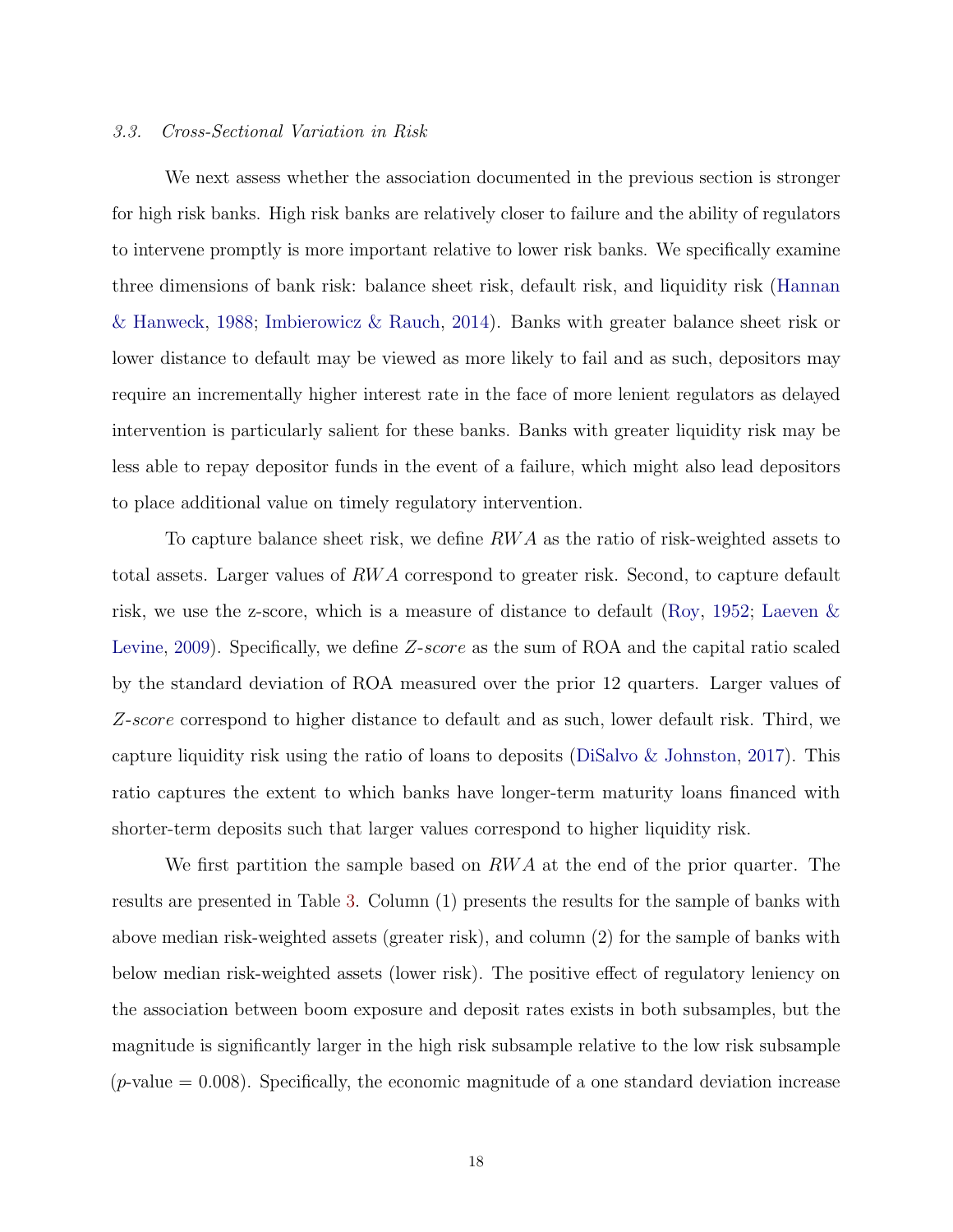in Leniency is 11.4 basis points larger in column  $(1)$  compared to column  $(2)$ . We provide a similar analysis in columns (3) and (4) after further including state-quarter fixed effects. Again, the difference in coefficients on the interaction term is significantly different across the two columns  $(p\text{-value} = 0.003)$  and the economic magnitude of the difference corresponds to a 13.2 basis point increase for a one standard deviation increase in leniency. These findings suggest that depositors exhibit greater price discipline with respect to regulatory leniency for banks with greater balance sheet risk.

### [Insert Table [3\]](#page-37-0)

Table [4](#page-38-0) reports the results of these cross-sectional analyses when we partition the sample based on default risk  $(Z\text{-}Score)$  at the end of the prior quarter. The table shows that the positive effect of Leniency on the association between Boom Exposure and deposit rates is present in both low risk (high z-score) banks (Columns 1 and 3) and high risk (low z-score) banks (Columns 2 and 4). However, the effect of a one standard deviation change in regulatory leniency on the relation between *Boom\_Exposure* and uninsured deposit rates in the low z-score subsample is 6.5 (7.3) basis points larger than the effect in the high z-score subsample when we include quarter (state-quarter) fixed effects. This difference is only statistically significant at conventional levels when including state-quarter fixed effects (*p*-values of 0.129 and 0.083, respectively). Thus, Table [4](#page-38-0) indicates that greater default risk is associated with stronger leniency price discipline.

# [Insert Table [4\]](#page-38-0)

Table [5](#page-39-0) reveals a similar picture when we partition based on liquidity risk at the end of the prior quarter. Higher loans-to-deposits represents higher risk, so Columns (1) and (3) present the high risk subsample and Columns (2) and (4) present the low risk subsample. Similar to the previous results, we report that the effect of a one standard deviation change in regulatory leniency on the relation between  $Boom\_{Exposure}$  and uninsured deposit rates in the high risk subsample is 8.6 (8.3) basis points larger than the effect in the low risk subsample when we include quarter (state-quarter) fixed effects. These differences are both statistically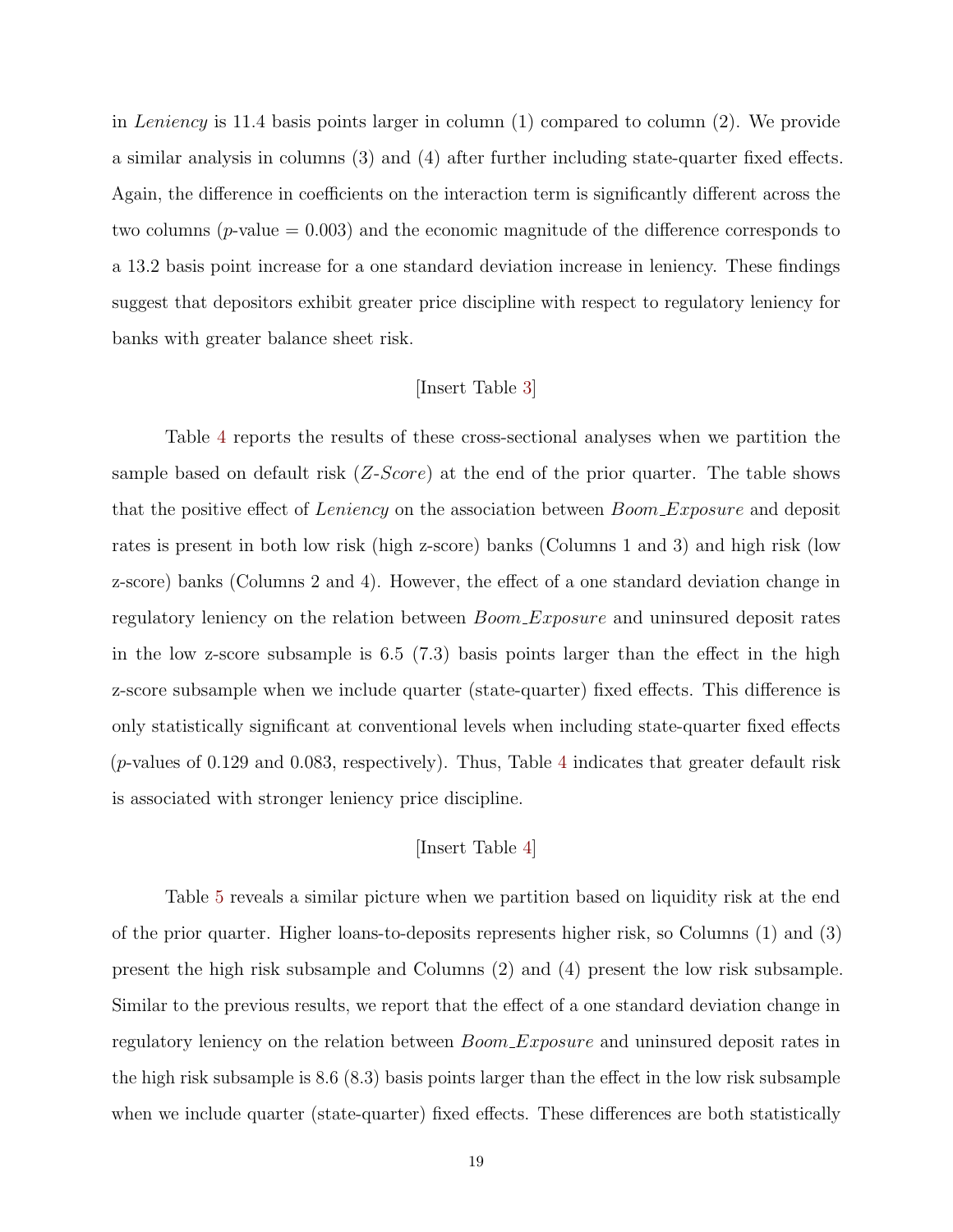significant at conventional levels ( $p$ -values of 0.090 and 0.086 respectively). This result indicates that liquidity risk is relevant to depositor price discipline surrounding regulatory leniency.

## [Insert Table [5\]](#page-39-0)

Taken together the results in these three tables provide evidence that depositors exhibit greater price discipline with respect to regulatory leniency for banks that, based on realized risk outcomes, appear to put depositors at greater risk of losing their funds. This is consistent with the notion that depositors are particularly sensitive to downside risk and withdraw funds ahead of bank failure [\(Goldberg & Hudgins,](#page-31-15) [2002\)](#page-31-15).

## 4. Additional Analyses

#### <span id="page-21-0"></span>4.1. National Bank Falsification Test

One concern with our research design is that, by construction, banks with boom exposures and banks without boom exposures are either located in different parts of the state or in a different time period holding location constant. We include bank fixed effects to account for time-invariant factors associated with bank location. However, if there is a county-level, time-varying risk factor that is correlated with boom exposure and regulatory leniency, this may confound our inferences. In an effort to mitigate this concern, we perform a falsification test using nationally-chartered banks. The advantage of this test is that national banks located in boom counties have similar shale boom exposures, but given that these banks are regulated by the national bank regulator (the Office of the Comptroller of the Currency), price discipline should not be systematically associated with leniency of state regulators. Thus, if the associations we observe are the result of regulatory leniency, we should not find any differential effect of the state leniency measure on price discipline during the boom period for a sample of national banks. However, if the results are driven by geographic factors correlated with boom exposure and leniency, such as a change in the competitive landscape during the boom period, we would expect to document similar results for national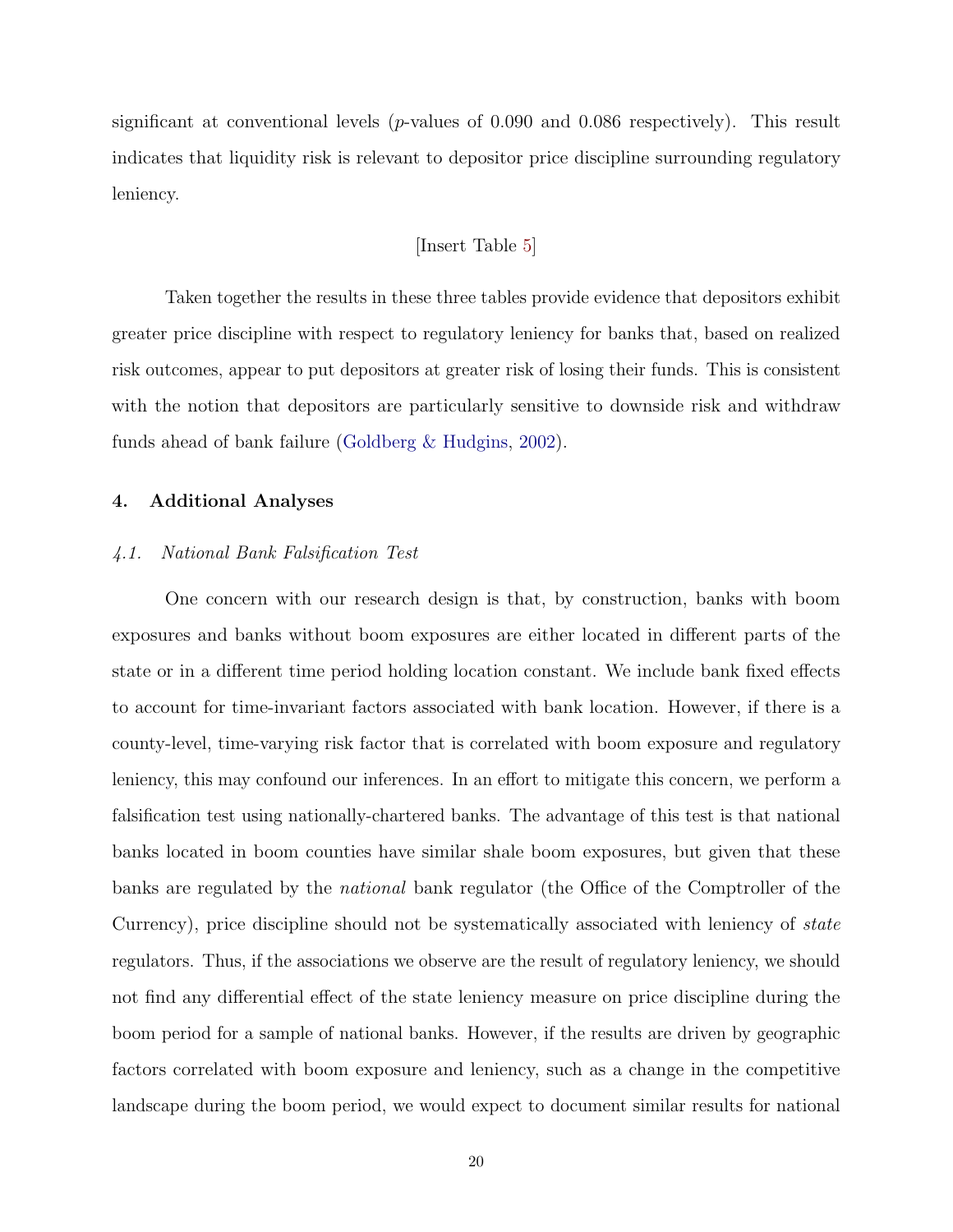banks to those documented for our state bank main sample.

To implement this test, we replicate our main analysis using a sample of national banks. Specifically, we assign the regulatory leniency measure to each national bank based on the headquarters location of that bank. We present the results of estimating equation [\(1\)](#page-14-0) for national banks in Table [6.](#page-40-0) Column (1) presents the results with bank and quarter fixed effects, and Column (2) presents the results with bank and state-quarter fixed effects. Across both columns, we find an insignificant coefficient estimate on the interaction term, LeniencyXBoom\_Exposure. Additionally, the coefficient estimates reported in Table  $6$  are significantly different from the estimates reported for the state banks in Table [2](#page-36-0) ( $p$ -value of 0.043 (0.047) for Column 1 (2)). These results provide further support for our conclusion that the effects we document in our main analysis are indeed associated with differences in regulatory leniency as opposed to other unobservable factors that are correlated with bank location.

## [Insert Table [6\]](#page-40-0)

#### <span id="page-22-0"></span>4.2. Insured Deposit Rates

We next run the our main specification examining the association between regulatory leniency and the boom exposure/deposit rate relation but focus on insured rates instead of uninsured rates. While some prior papers document evidence consistent with price discipline by insured depositors, the magnitude is generally smaller relative to uninsured depositors (Demirgüç-Kunt & Huizinga, [2004;](#page-30-6) [Berger & Turk-Ariss,](#page-30-11) [2015\)](#page-30-11). Therefore, this test allows us to assess the plausibility of our interpretation. This analysis also helps to rule out the alternative explanation that the shale booms result in changes to bank competition that is correlated with regulatory leniency. If our main results are driven by banks with more lenient regulators competing more fiercely for deposits after the boom, then we would expect these effects to also be present when examining insured rates. Moreover, we would expect a potentially stronger effect on insured rates relative to uninsured rates since insured deposits represent a cheaper source of funding for banks.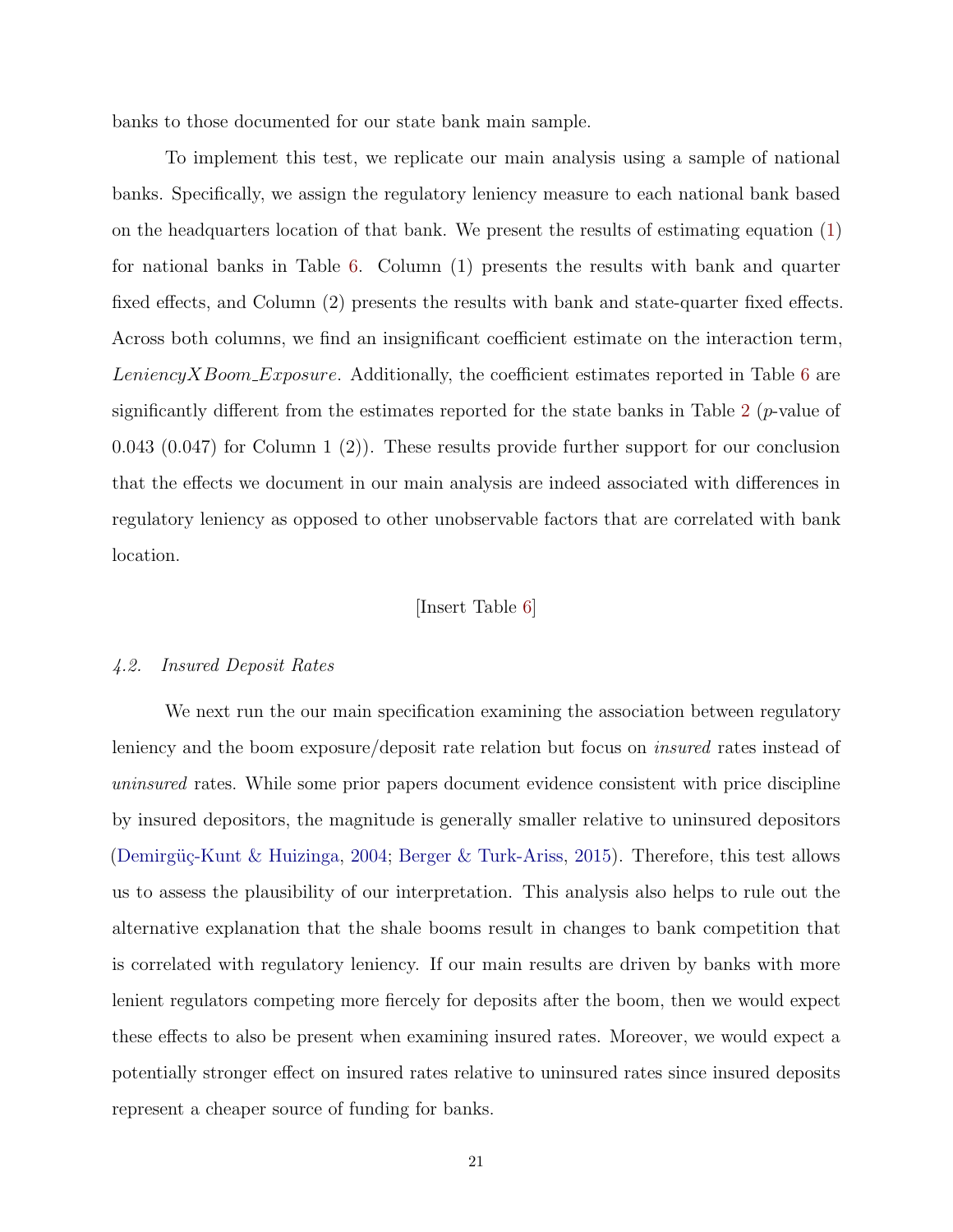Table [7](#page-41-0) presents the results of estimating equation [\(1\)](#page-14-0) but replacing the dependent variable with insured deposit rates  $(Ins_Rate)$ . Column (1) presents the results with bank and quarter fixed effects, while column (2) replaces the quarter fixed effects with state-quarter fixed effects. Across both columns, we find a negative association between boom exposure and insured deposit rates for banks subject to the mean level of leniency as evidenced by the negative coefficient on *Boom\_Exposure*. This finding is consistent with the supply shock effect dominating the information asymmetry effect for insured depositors who are fully protected in the case of bank failure.<sup>13</sup> We next find no evidence of an association between regulatory leniency and boom period insured deposit rates. This result corroborates the evidence in prior research documenting more limited effects of price discipline by insured depositors compared to uninsured depositors. In addition, this test also helps us mitigate concerns regarding the alternative explanation that banks in states with lenient regulators face higher deposit competition and simply raise deposit rates to attract more funding without depositors realizing the risks associated with lenient regulators. Collectively, these results provide further corroboration of our main finding and interpretation.

# [Insert Table [7\]](#page-41-0)

## 4.3. Depositor Sophistication

Uninsured depositors likely obtain information regarding regulatory leniency from a number of different sources, including public information on regulatory enforcement actions or failures and private information obtained from bank management. However, it is difficult to empirically assess the extent to which depositors rely on each information source and the period during which they obtain this information. Regardless, we argue that more sophisticated depositors have a greater ability to acquire this information and if our results are driven by leniency, we would expect the results to be stronger when depositor sophistication is relatively higher. Similar to [Chen et al.](#page-30-8) [\(2019\)](#page-30-8), we measure depositor sophistication as the

 $13$ [Gilje et al.](#page-30-9) [\(2016\)](#page-30-9) do not separately examine insured and uninsured deposit rates, but find a negative association between total deposit rates and boom exposure. Our result for insured deposit rates is consistent with their findings.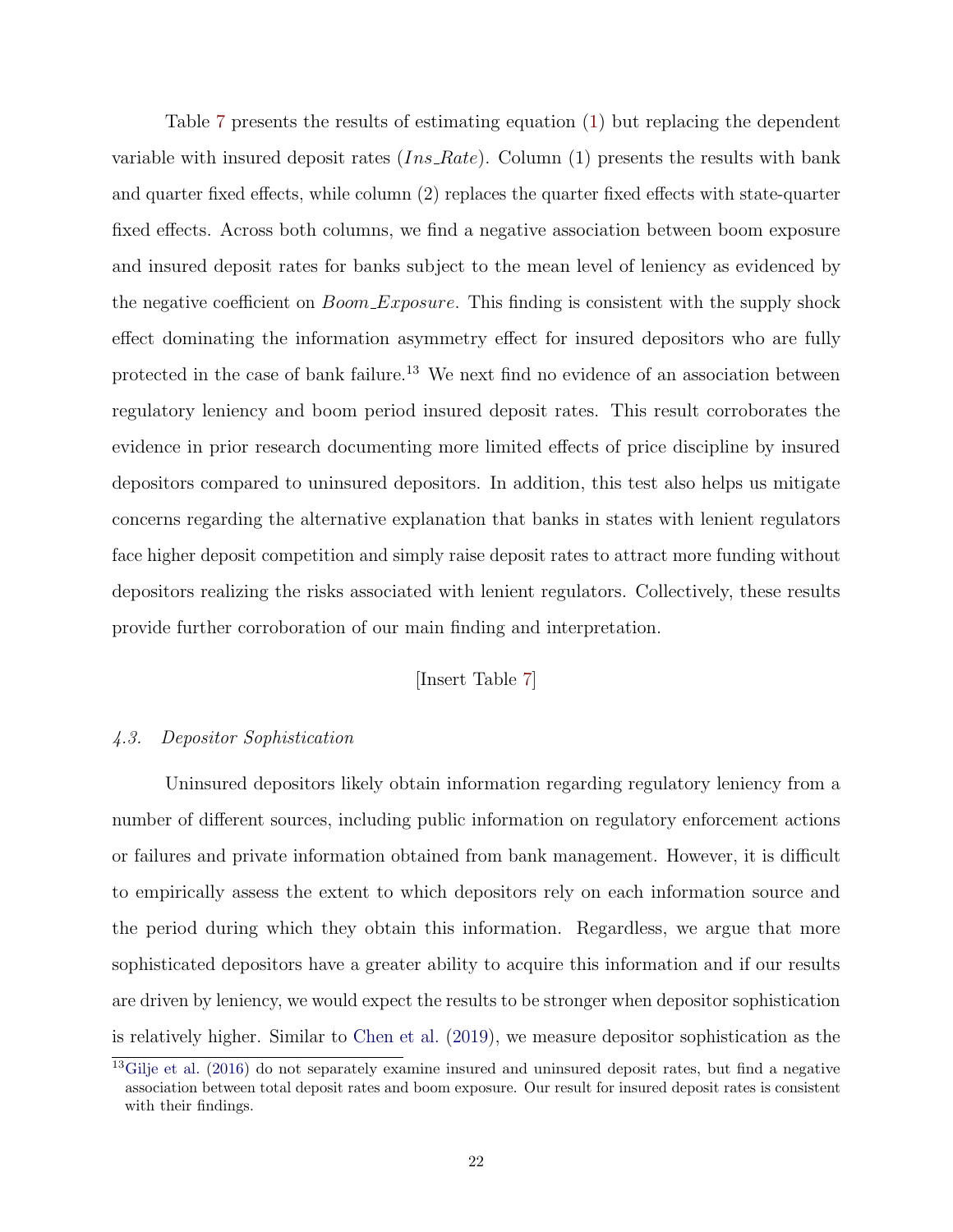percentage of residents in a county that hold a college degree.<sup>14</sup> Given that this information is taken from the Census and only available every ten years, we use the percentages from the year 2000 to capture sophistication. Because sophistication information is available at the county-level, we use branch-level analyses to construct more powerful tests. In addition, aggregating sophistication information to the bank-level is challenging, because it is unclear what summarization metric (e.g., the average sophistication, maximum level of sophistication) should be used to capture bank-level depositor sophistication. To capture sophistication, we create an indicator variable *Education* that is equal to one if the percentage of county residents with college degrees in 2000 is greater than the sample median and zero otherwise. By construction, *Education* is fixed during our sample period.

To capture branch-level interest rates, we obtain data from a third party data provider called RateWatch. RateWatch conducts weekly surveys of over 100,000 branches and collects advertised deposit rates and annual percentage yields on new accounts for many different products. We focus on rates quoted on certificate of deposit (CD) accounts, because they are one of the most frequently quoted products. Specifically, we define Unins\_Rate\_Branch as the annual rate offered on CDs with balances of at least \$100,000 from 2000 - 2010 and with balances of at least \$250,000 from 2011 - 2012 to maintain the largest sample size. RateWatch began surveying at \$250,000 in 2011, because the deposit insurance limit permanently increased from \$100,000 to \$250,000 during 2010. Thus, the chosen rates should largely capture deposit accounts above the FDIC's insurance limit.

We use a similar research design to our main, bank-level analyses by estimating the following regression, where the unit of observation is the branch-quarter and b indexes the branch,  $i$  indexes the bank,  $q$  indexes the quarter,  $c$  indexes the county location of the branch,

<sup>14</sup>The United States Department of Agriculture Economic Research service reports this data at https://data.ers.usda.gov/reports.aspx?ID=17829.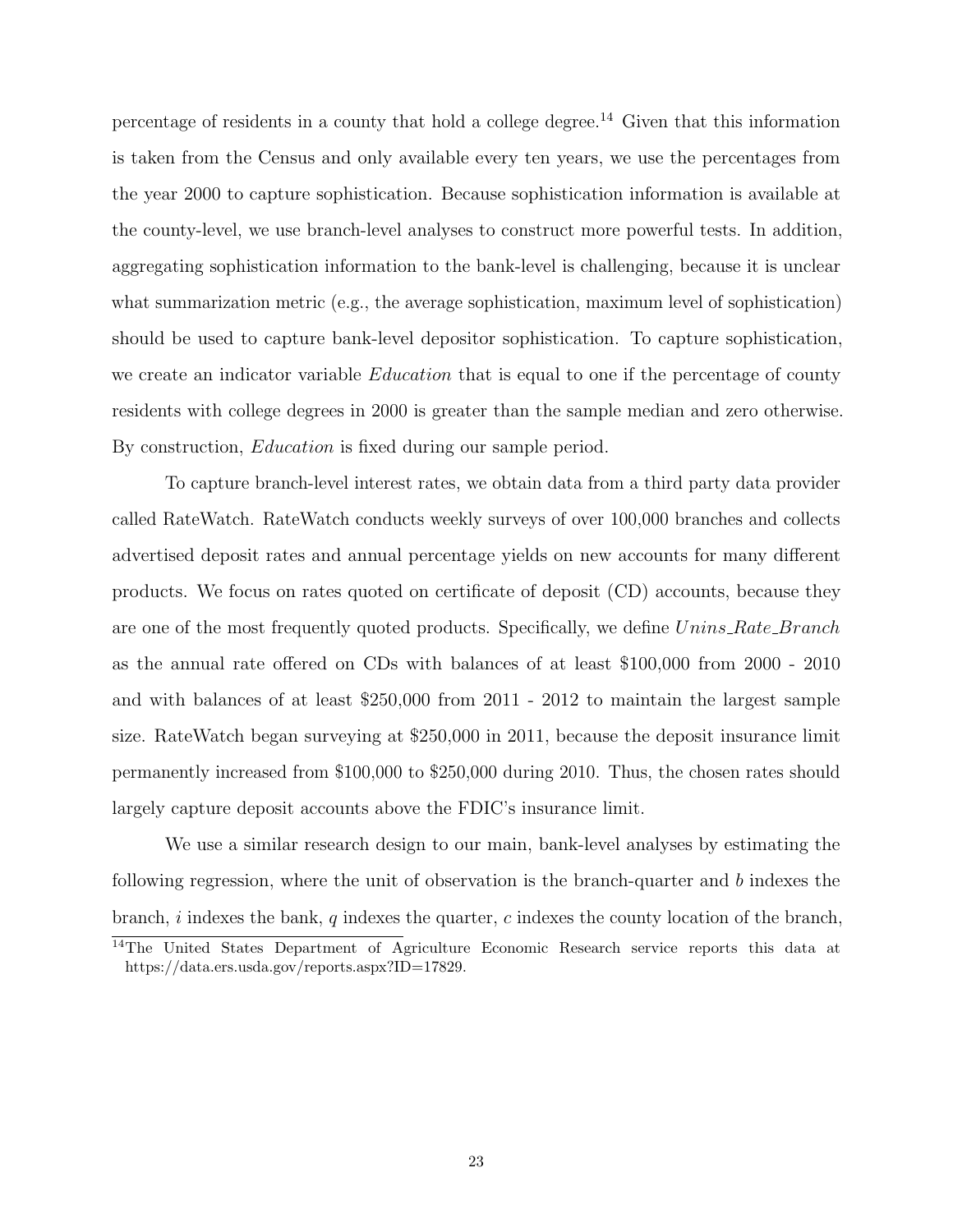and s indexes the state location of the bank headquarters.<sup>15</sup>

<span id="page-25-0"></span>
$$
Unins_Rate\_Branch_{b,q} = \beta_1 Boom\_Exposure_{i,q} + \beta_2 Leniency_s * Boom\_Exposure_{i,q} + \beta_3 Size_{i,q-1} + \beta_4 Tier1_{i,q-1} + \beta_5 NPL_{i,q-1} + \beta_6 ROA_{i,q-1} + \beta_7 Loans-to-Deposits_{i,q-1} + \beta_8 RealEstateLoans_{i,q-1} + \beta_9 C&ILoans_{i,q-1} + \beta_{10} LoanRate_{i,q-1} + \beta_{11} Z-Score_{i,q-1} + \beta_{12} RWA_{i,q-1} + \lambda_{c,q} + \epsilon_{b,q}
$$
\n(2)

We estimate the above regression separately for branches in counties with relatively more sophisticated depositors  $(Education = 1)$  and those in counties with relatively less sophisticated depositors (*Education* = 0). Importantly, both subsamples have variation in both  $Boom\_{Exposure}$ as well as Leniency, which allows us to determine whether our main result is driven by branches in counties with more sophisticated depositors.

The dependent variable is measured at the branch-level while all independent variables are measured at the bank-level. We include county by quarter fixed effects to account for time-varying unobservable characteristics that are common to all branches operating in the same county in a given quarter. Therefore, the variation that we exploit is within county-quarter variation in bank-level exposure to the boom. We continue to control for bank-level characteristics to mitigate concerns regarding observable characteristics driving the results.<sup>16</sup> We would expect the positive  $\beta_2$  to be concentrated in the higher sophistication subsample if depositors understand and exhibit discipline over regulatory leniency.

The results of estimating equation [\(2\)](#page-25-0) are presented in Table [8.](#page-42-0) Column (1) first presents results for the full sample of branch-quarter observations and shows that our main result documented in Table [2](#page-36-0) holds at the branch-level. Specifically, we document a positive and significant coefficient on  $LenencyXBound$ . A one standard deviation increase in leniency corresponds to an increase in branch-level uninsured deposit rates of 4.8 basis points for a bank that operates entirely within boom counties relative to banks that operate entirely outside of boom counties. We next partition the sample based on depositor sophistication

<sup>&</sup>lt;sup>15</sup>The sample size in the branch-level analysis does not increase substantially, because RateWatch does not cover every bank in our sample, and RateWatch coverage is more limited in the early part of our sample period.

 $16$ We do not include branch fixed effects, because there is limited variation in the rate variable for some branches due to RateWatch surveying frequency. However, inferences are qualitatively similar if we do include branch fixed effects.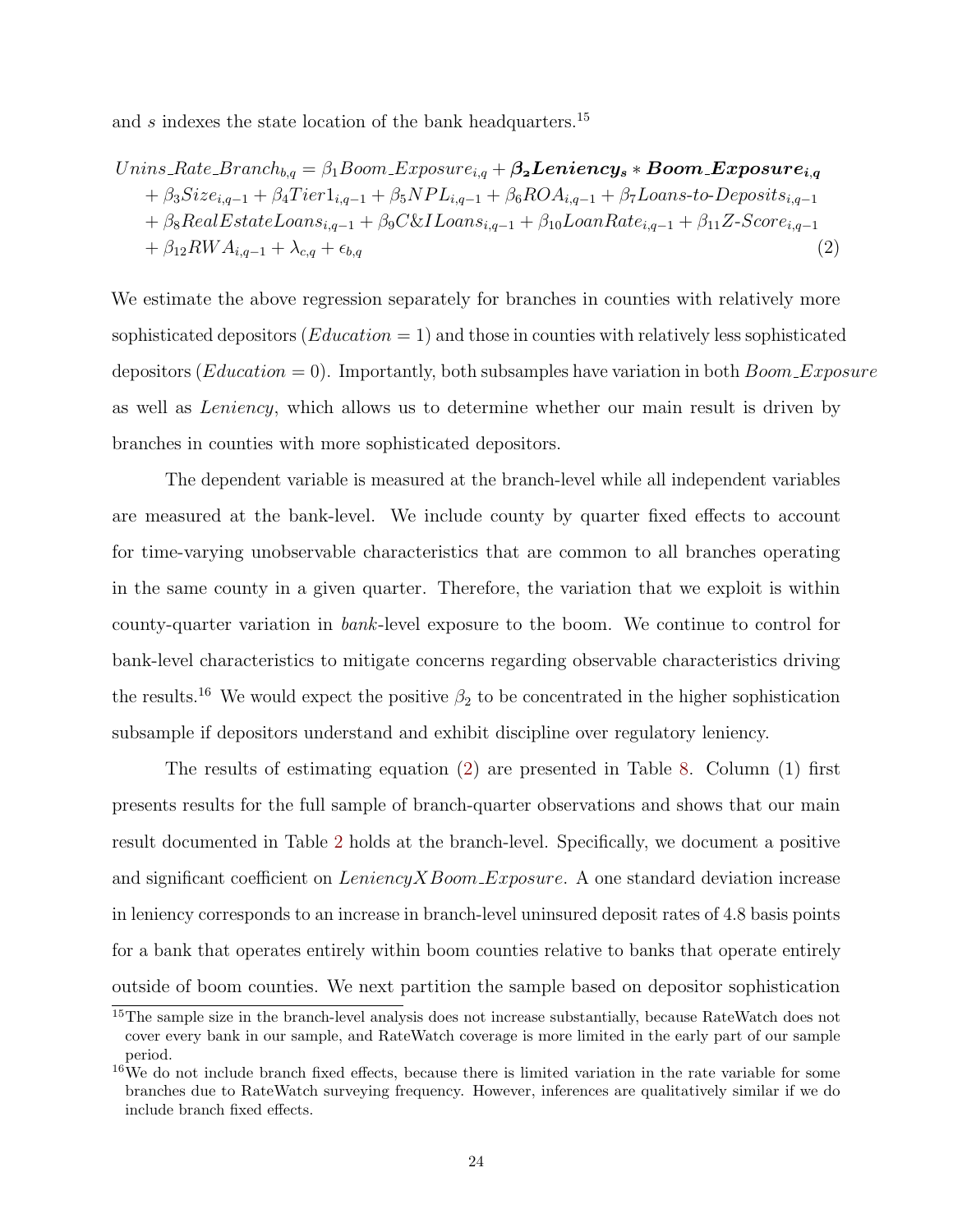with the below median *Education* subsample tabulated in column  $(2)$  and the above median subsample tabulated in column  $(3)$ .<sup>17</sup> In column  $(2)$ , we find no evidence of an effect of leniency on the association between boom exposure and uninsured deposit rates. However, in column (3), we document a positive and significant coefficient on the interaction term, suggesting that depositors in counties with above median depositor sophistication understand and engage in price discipline surrounding leniency. Additionally, the coefficient estimates on the interaction term are significantly different across the two columns ( $p$ -value = 0.082). This finding provides further support that the associations we document are consistent with depositors understanding leniency rather than other observable characteristics.

[Insert Table [8\]](#page-42-0)

# 5. External Validity

In this section, we provide evidence regarding whether our main finding holds outside of the shale boom setting. As previously discussed, the primary advantage of the shale boom setting is that it allows us to mitigate concerns regarding bank-level and state-level correlated omitted variables associated with the time-invariant, state-level leniency measure. One concern with this setting is that the results may be specific to banks located in boom states and not reflective of deposit rates outside of boom states or during non-boom periods. In an effort to mitigate this concern, we perform a matched sample analysis using a broader panel of banks. Specifically, we examine the association between regulatory leniency and deposit rates at state-chartered banks across all states and use national banks headquartered in the same county as a control group to account for local economic conditions.

The sample for this specification includes observations meeting all of our sample selection criteria described in Section [2.3](#page-16-0) except that we remove banks that switch their charters at any time during the sample period, and we do not require the bank to be headquartered in a boom state. To increase the comparability between national and state

<sup>&</sup>lt;sup>17</sup>The sample size in column (1) is slightly larger than the total sample size across columns (2) and (3) because there are some counties for which we do not have education data.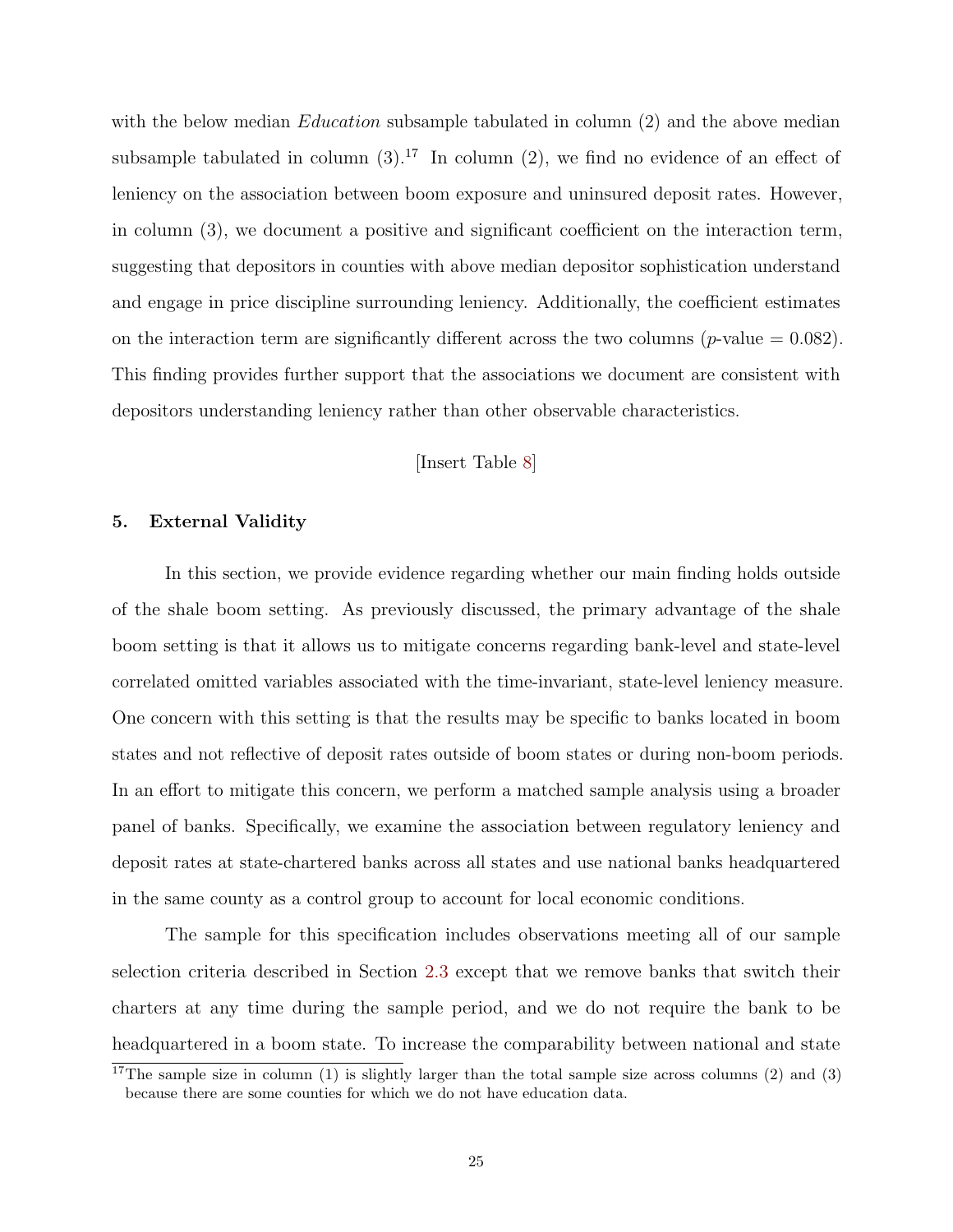banks in the sample, we perform a one-to-one match with replacement by matching each state bank-quarter observation to a national bank-quarter observation located in the same county that is closest in asset size. Using this sample, we estimate the following regression:

<span id="page-27-0"></span>
$$
Unins_Rate_{i,q} = \beta_1 State_{\text{Character}_{i,q}} + \beta_2 State_{\text{Character}_{i,q}} * \text{Lenency}_{s}
$$
  
+ 
$$
\beta_3 Size_{i,q-1} + \beta_4 Tier1_{i,q-1} + \beta_5 NPL_{i,q-1} + \beta_6 ROA_{i,q-1}
$$
  
+ 
$$
\beta_7 Loans\text{-}to\text{-}Deposits_{i,q-1} + \beta_8 RealEstateLoans_{i,q-1} + \beta_9 C&\text{LLoans}_{i,q-1}
$$
  
+ 
$$
\beta_{10} LoanRate_{i,q-1} + \beta_{11} Z \text{-}Score_{i,q-1} + \beta_{12} RWA_{i,q-1} + \alpha_q * \lambda_s + \epsilon_{i,q}
$$
 (3)

State Charter is an indicator variable equal to one if the bank is chartered by the state and zero for nationally-chartered banks. All other variables are as previously defined. In contrast to our previous specification, we do not include bank fixed effects since both Leniency and State Charter are fixed within a bank. However, because of the national bank control group, we are able to include state-quarter fixed effects to account for fluctuating state-level economic conditions under the assumption that national and state banks operating in the same state face similar conditions. The coefficient estimate on  $State\_Character$ ,  $\beta_1$ , captures the average difference in deposit rates for state relative to national banks located in states with mean level regulatory leniency of the state regulator.  $\beta_2$  represents the effect of a one standard deviation change in Leniency on deposit rates at state banks and is expected to be positive.

We first present descriptive statistics for the full sample of 213,816 bank-quarter observations in Panel A of Table [9.](#page-43-0) The mean interest rate on uninsured deposits is approximately 3.4%, which is similar to the average magnitude in the shale boom setting. The average bank size is \$342 million in total assets, average Tier 1 capital ratio is 15.6% and average annual ROA is 1.2%. These statistics are in line with those documented in the shale boom setting, although the average bank size is larger because banks in boom states tend to be smaller than the average bank in the country. To assess the comparability of the state and national banks in our sample, we next present descriptive statistics separately for each group of banks in Panel B of Table [9.](#page-43-0) We again calculate normalized differences for each covariate between the two groups and note that all differences are below the 0.25 recommended by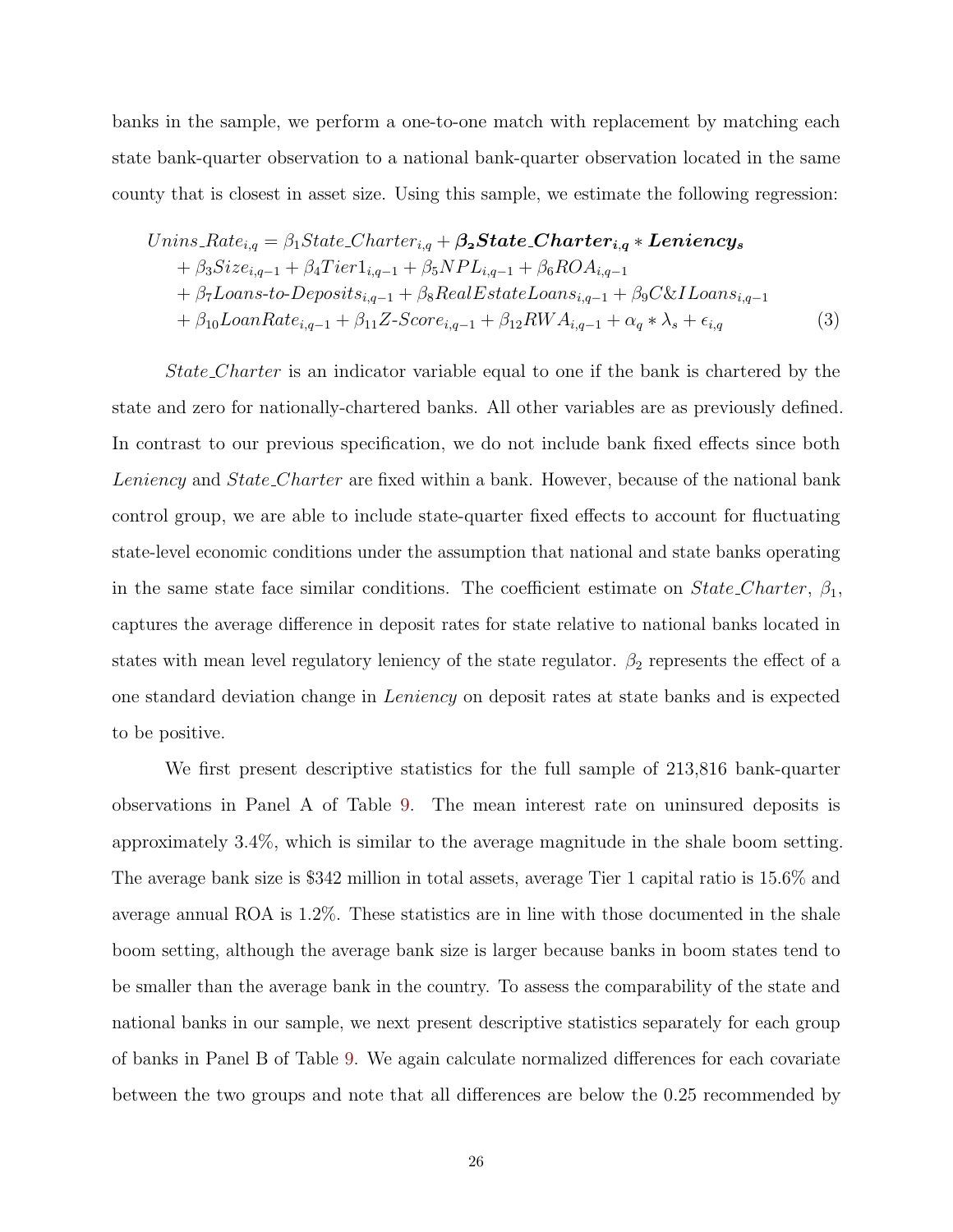[Imbens & Wooldridge](#page-31-18) [\(2009\)](#page-31-18). Overall, these descriptive statistics suggest that our treatment and control observations are relatively similar on observable dimensions.

# [Insert Table [9\]](#page-43-0)

The results of estimating equation [\(3\)](#page-27-0) are provided in Table [10.](#page-44-0) Column (1) provides the results including state and quarter fixed effects, while column (2) includes state-quarter fixed effects. We document a positive coefficient on *State\_CharterXLeniency* across both columns, indicating that leniency has a positive incremental effect on deposit rates for statechartered banks relative to similarly-sized national banks operating in the same county. This finding corroborates the results from our main analyses and suggests that our results can be generalized beyond the shale boom setting.

[Insert Table [10\]](#page-44-0)

# 6. Conclusion

In this paper, we ask whether depositors engage in price discipline of regulatory leniency using the setting of shale booms stemming from fracking technology [\(Gilje et al.,](#page-30-9) [2016;](#page-30-9) [Gilje,](#page-30-10) [2019\)](#page-30-10). This setting represents an increase in the information asymmetry problem between depositors and managers and makes regulatory monitoring more important to uninsured depositors. Our main finding is that regulatory leniency is associated with higher interest rates paid on uninsured deposits following a shale boom. This result is consistent with depositors engaging in price discipline for banks with more lenient regulators.

We perform several additional analyses in the shale boom setting to corroborate our interpretation. First, we show that the results are stronger for riskier banks, consistent with depositor price discipline being stronger when the depositors are already at a higher risk of loss. Second, to mitigate concerns regarding other risk factors that are correlated with shale booms and regulatory leniency, we perform a falsification test using national banks and find no effect of state-level regulatory leniency on price discipline for these banks. Third, we find no evidence of an effect of regulatory leniency on the association between boom exposure and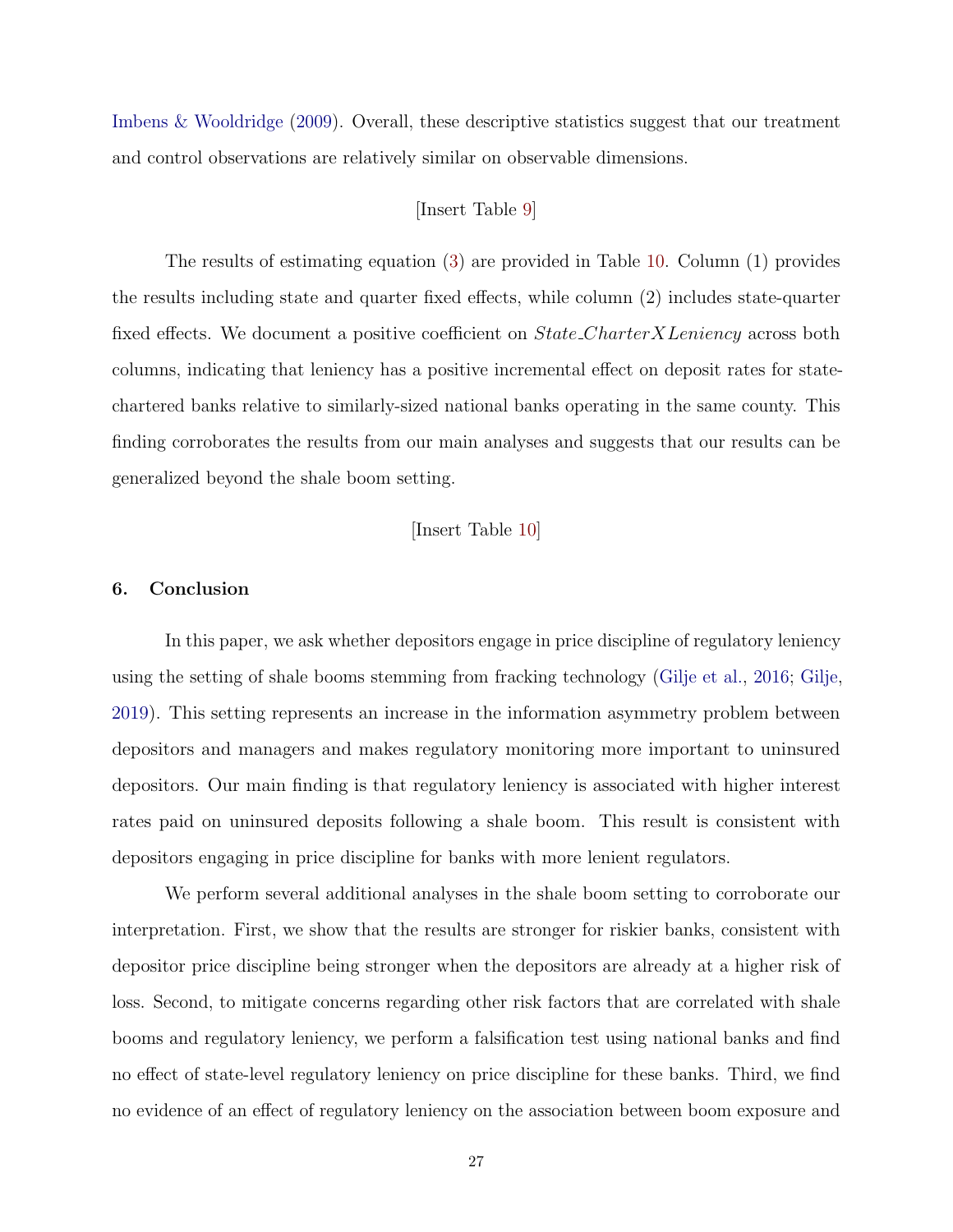insured deposit rates, suggesting that there is not a geographic factor correlated with leniency and the boom that explains our results. Fourth, branch-level analyses suggest that our results are driven by depositors in counties with a relatively more sophisticated population, which provides support for our interpretation that uninsured depositors understand regulatory leniency.

As a final test, we assess external validity of our results and provide evidence that they generalize beyond the shale boom setting. Specifically, we show that regulatory leniency is positively associated with uninsured deposit rates at state banks relative to matched national banks similar in size and located in the same county. We argue that while each of our findings are subject to certain drawbacks, the combination of tests provides consistent evidence that uninsured depositors exhibit price discipline when banks have more lenient regulators. However, we are careful to note that because we do not examine exogenous variation in regulatory leniency, we are unable to definitively rule out endogeneity concerns.

These findings contribute to the literature in two ways. First, our results suggest that depositors appear to understand the potential future costly outcomes of leniency and provide price discipline on an ex-ante basis. Importantly, our conclusion speaks only to market discipline by depositors and does not address other stakeholders (e.g., equity holders) or externalities of lenient regulators beyond individual banks. Second, prior research documents evidence consistent with depositor discipline of ex-post, poor performance or greater realized risk-taking. We show that depositors also appear to price ex-ante indicators of potential future negative outcomes.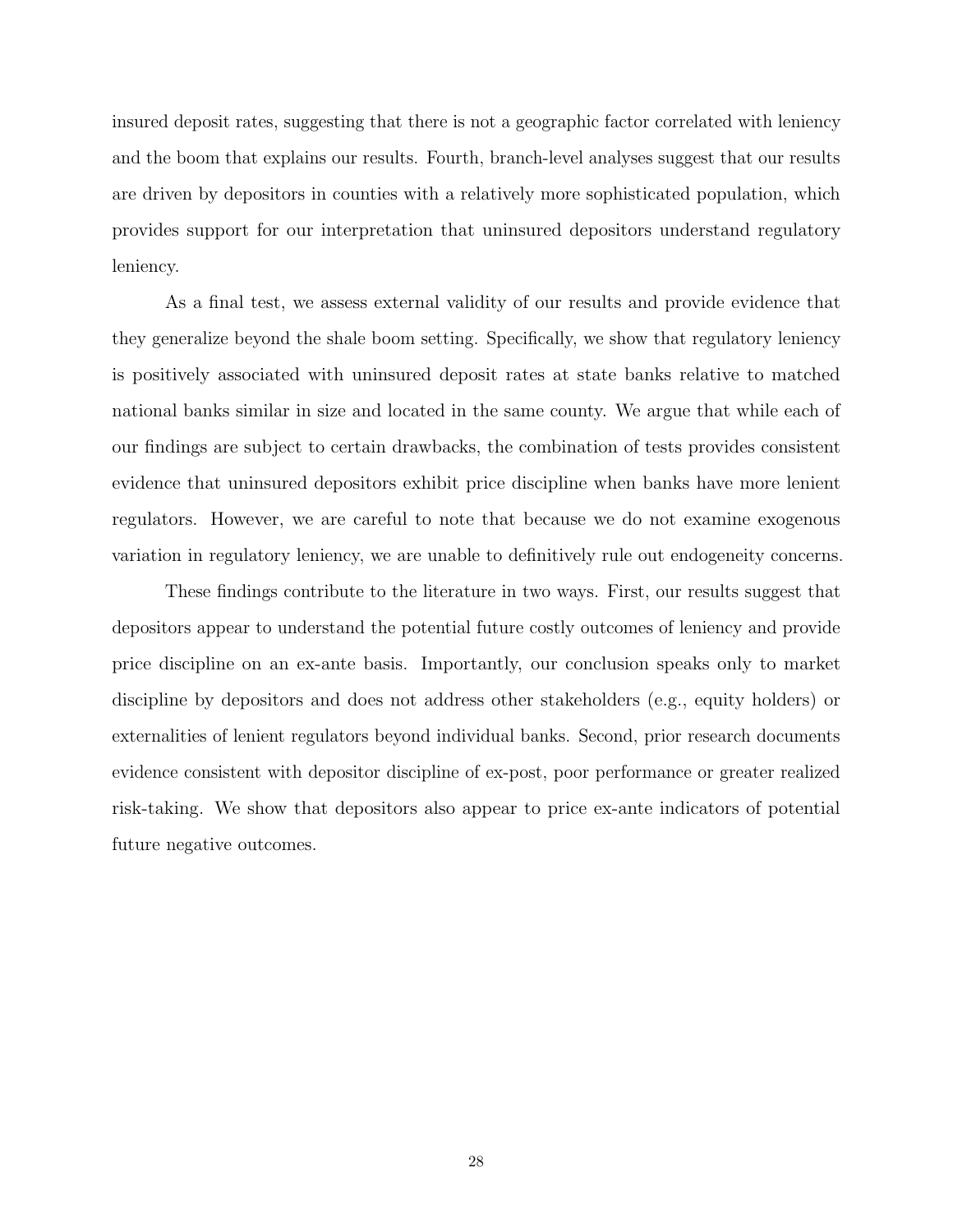#### References

- <span id="page-30-2"></span>Agarwal, S., Lucca, D., Seru, A., & Trebbi, F. (2014). Inconsistent regulators: Evidence from banking. The Quarterly Journal of Economics, 129 (2), 889–938.
- <span id="page-30-0"></span>Barth, J., Caprio Jr., G., & Levine, R. (2004). Bank regulation and supervision: what works best? Journal of Financial Intermediation, 13 , 205–248.
- <span id="page-30-14"></span>Barth, J., Lin, C., Ma, Y., Seade, J., & Song, F. M. (2013). Do bank regulation, supervision and monitoring enhance or impede bank efficiency? Journal of Banking  $\mathscr{C}$  Finance, 37(8), 2879–2892.
- <span id="page-30-11"></span>Berger, A., & Turk-Ariss, R. (2015). Do Depositors Discipline Banks and Did Government Actions During the Recent Crisis Reduce this Discipline? An International Perspective. Journal of Financial Services Research, 48, 103-126.
- <span id="page-30-17"></span>Billett, M. T., Garfinkel, J. A., & O'Neal, E. S. (1998). The cost of market versus regulatory discipline in banking. *Journal of Financial Economics*, 48(3), 333–358.
- <span id="page-30-1"></span>Bischof, J., Daske, H., Elfers, F., & Hail, L. (2020). A tale of two supervisors: Compliance with risk disclosure regulation in the banking sector. Working Paper.
- <span id="page-30-8"></span>Chen, Q., Goldstein, I., Huang, Z., & Vashishtha, R. (2019). Bank transparency and deposit flows. Working Paper.
- <span id="page-30-15"></span>Costello, A. M., Granja, J., & Weber, J. (2019). Do strict regulators increase the transparency of banks? Journal of Accounting Research, 57 (3), 603–637.
- <span id="page-30-5"></span>Demirgüç-Kunt, A., & Detragiache, E. (2002). Does deposit insurance increase banking system stability? an empirical investigation. Journal of Monetary Economics,  $49(7)$ , 1373–1406.
- <span id="page-30-6"></span>Demirgüç-Kunt, A., & Huizinga, H. (2004). Market discipline and deposit insurance. *Journal of Monetary* Economics, 51 (2), 375–399.
- <span id="page-30-4"></span>Dewatripont, M., & Tirole, J. (1994). The prudential regulation of banks. MIT press.
- <span id="page-30-7"></span>DeYoung, R., Lang, W. W., & Nolle, D. L. (2007). How the internet affects output and performance at community banks. Journal of Banking & Finance,  $31(4)$ , 1033-1060.
- <span id="page-30-3"></span>Diamond, D. W., & Dybvig, P. H. (1983). Bank runs, deposit insurance, and liquidity. Journal of Political Economy,  $91(3)$ ,  $401-419$ .
- <span id="page-30-19"></span>DiSalvo, J., & Johnston, R. (2017). The rise in loan-to-deposit ratios: Is 80 the new 60? Economic Insights,  $\mathcal{2}(3), 18-23.$
- <span id="page-30-13"></span>Dlugosz, J., Gam, Y. K., Gopalan, R., & Skrastins, J. (2019). Decision-making delegation in banks. Available at SSRN 3155683 .
- <span id="page-30-12"></span>Drechsler, I., Savov, A., & Schnabl, P. (2017). The deposits channel of monetary policy. The Quarterly Journal of Economics, 132 (4), 1819–1876.
- <span id="page-30-18"></span>Feyrer, J., Mansur, E. T., & Sacerdote, B. (2017). Geographic dispersion of economic shocks: Evidence from the fracking revolution. American Economic Review,  $107(4)$ , 1313–34.
- <span id="page-30-16"></span>Flannery, M. J. (2014). Maintaining adequate bank capital. Journal of Money, Credit and Banking, 46 (s1), 157–180.
- <span id="page-30-10"></span>Gilje, E. P. (2019). Does local access to finance matter? evidence from us oil and natural gas shale booms. Management Science, 65 (1), 1–18.
- <span id="page-30-9"></span>Gilje, E. P., Loutskina, E., & Strahan, P. E. (2016). Exporting liquidity: Branch banking and financial integration. The Journal of Finance, 71 (3), 1159–1184.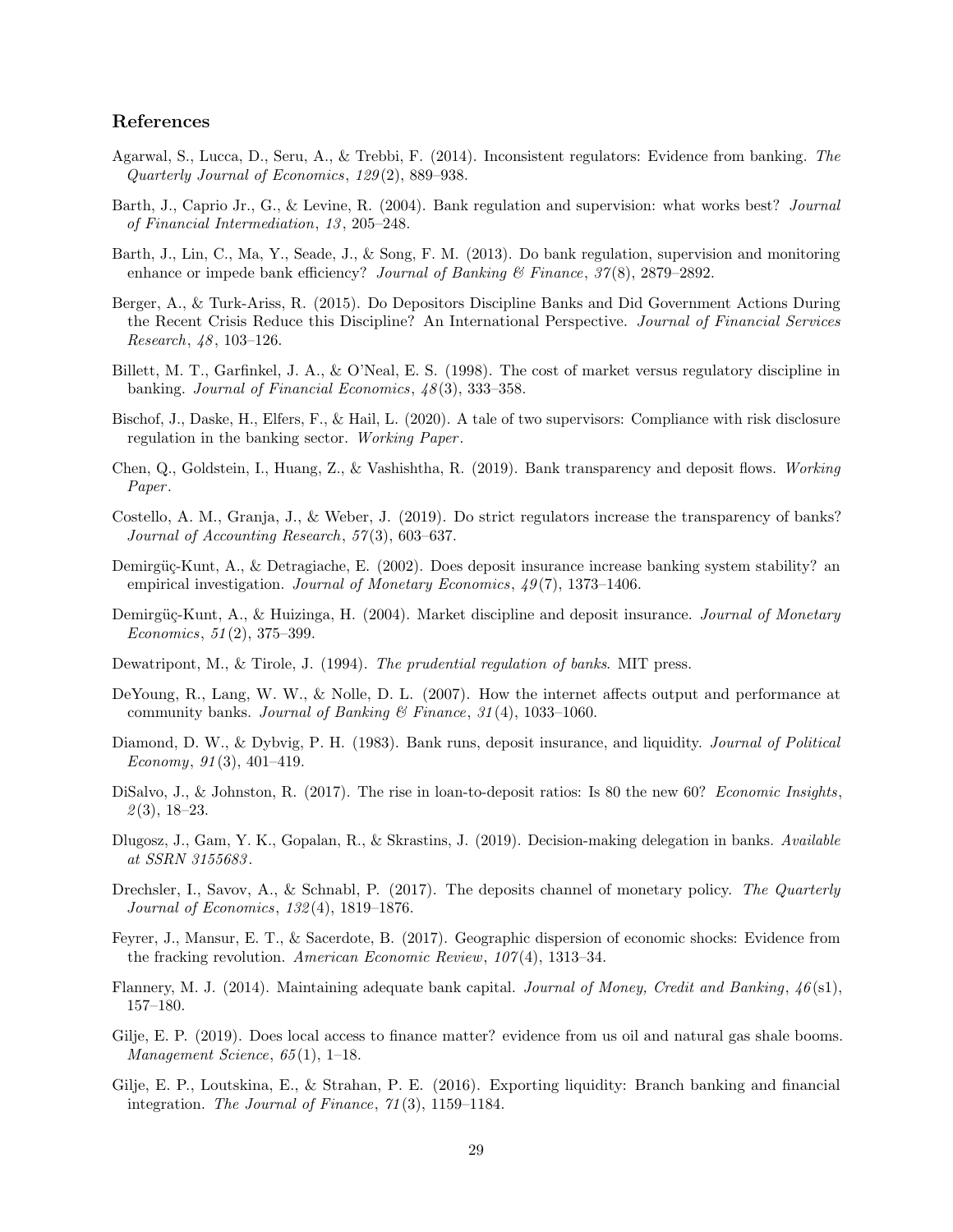- <span id="page-31-15"></span>Goldberg, L. G., & Hudgins, S. C. (2002). Depositor discipline and changing strategies for regulating thrift institutions. Journal of Financial Economics, 63 (2), 263–274.
- <span id="page-31-11"></span>Gonzalez, F. (2005). Bank regulation and risk-taking incentives: An international comparison of bank risk. Journal of Banking & Finance, 29(5), 1153-1184.
- <span id="page-31-14"></span>Granja, J., & Leuz, C. (2018). The death of a regulator: Strict supervision, bank lending and business activity. Working paper .
- <span id="page-31-9"></span>Hannan, T. H., & Hanweck, G. A. (1988). Bank insolvency risk and the market for large certificates of deposit. Journal of Money, Credit and Banking,  $20(2)$ , 203-211.
- <span id="page-31-18"></span>Imbens, G., & Wooldridge, J. (2009). Recent Developments in the Econometrics of Program Evaluation. Journal of Economic Literature,  $\frac{47}{1}$ , 5–86.
- <span id="page-31-10"></span>Imbierowicz, B., & Rauch, C. (2014). The relationship between liquidity risk and credit risk in banks. Journal of Banking & Finance,  $40, 242-256$ .
- <span id="page-31-6"></span>Iyer, R., Puri, M., & Ryan, N. (2016). A tale of two runs: Depositor responses to bank solvency risk. The Journal of Finance, 71 (6), 2687–2726.
- <span id="page-31-5"></span>Jayaratne, J., & Morgan, D. P. (2000). Capital market frictions and deposit constraints at banks. Journal of Money, Credit & Banking,  $32(1)$ .
- <span id="page-31-7"></span>Jordan, J. S. (2000). Depositor discipline at failing banks. New England Economic Review, 15–28.
- <span id="page-31-0"></span>Kroszner, R. S., & Strahan, P. E. (1996). Regulatory incentives and the thrift crisis: Dividends, mutual-tostock conversions, and financial distress. The Journal of Finance, 51 (4), 1285–1319.
- <span id="page-31-12"></span>Laeven, L., & Levine, R. (2009). Bank governance, regulation and risk taking. Journal of Financial Economics, 93 (2), 259–275.
- <span id="page-31-4"></span>Martinez Peria, M. S., & Schmukler, S. L. (2001). Do depositors punish banks for bad behavior? market discipline, deposit insurance, and banking crises. The Journal of Finance, 56(3), 1029–1051.
- <span id="page-31-8"></span>Morgan, D. P. (2002). Rating banks: Risk and uncertainty in an opaque industry. American Economic  $Review, 92(4), 874-888.$
- <span id="page-31-2"></span>Morrison, A. D., & White, L. (2013). Reputational contagion and optimal regulatory forbearance. Journal of Financial Economics,  $110(3)$ , 642-658.
- <span id="page-31-13"></span>Ongena, S., Popov, A., & Udell, G. (2013). When the cat's away the mice will play: Does regulation at home affect bank risk-taking abroad? Journal of Financial Economics, 108 , 727–750.
- <span id="page-31-3"></span>Park, S., & Peristiani, S. (1998). Market discipline by thrift depositors. Journal of Money, Credit and Banking, 347–364.
- <span id="page-31-16"></span>Plosser, M. C. (2014). Bank heterogeneity and capital allocation: Evidence from 'fracking' shocks. FRB of New York Staff Report(693).
- <span id="page-31-19"></span>Roy, A.  $(1952)$ . Safety First and the Holding of Assets. *Econometrica*,  $20(3)$ ,  $431-449$ .
- <span id="page-31-1"></span>White, E. N. (2011). To establish a more effective supervision of banking: How the birth of the fed altered bank supervision. *Working paper*.
- <span id="page-31-17"></span>Wu, X. (2018). Liquidity windfalls and bank reporting quality: Evidence from shale booms. Working Paper.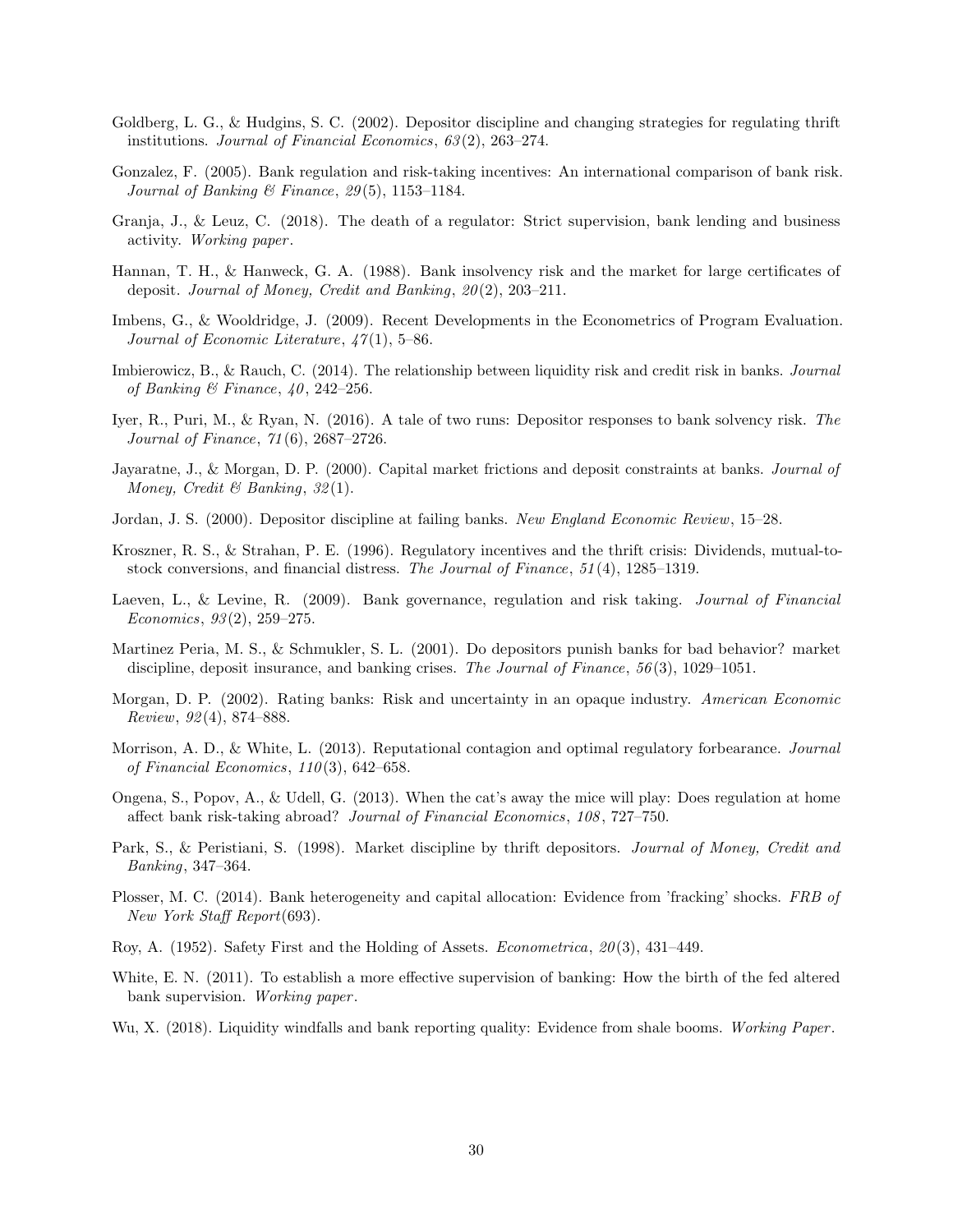# Appendix A: Variable Definitions

This table provides variable definitions for all variables. Variable names correspond to the respective database.

| Variable name     | Variable definition                                                                                                                                                                                                                                     | Calculation                                                                                                                                                              | Source                                                                                     |
|-------------------|---------------------------------------------------------------------------------------------------------------------------------------------------------------------------------------------------------------------------------------------------------|--------------------------------------------------------------------------------------------------------------------------------------------------------------------------|--------------------------------------------------------------------------------------------|
| Boom_Exposure     | Share of a bank's deposits that<br>are located within counties that are<br>currently booming scaled by the<br>bank's total deposits. Counties are<br>defined to be booming during the<br>initial year of a shale boom and the<br>subsequent four years. | $deposits_i$<br>branches of bank $i$ that are<br>in counties which are <i>currently</i><br>booming.                                                                      | SOD                                                                                        |
| C&I Loans         | Commercial and industrial loans<br>divided by net loans and leases.                                                                                                                                                                                     | lnci<br>lnlsnet                                                                                                                                                          | <b>SDI</b>                                                                                 |
| County_Exposure   | Share of a bank's deposits that are<br>located within counties that ever<br>boom scaled by the bank's total<br>deposits.                                                                                                                                | $\frac{\sum_{n=0}^{k}deposits_{k}}{\sum_{n=0}^{k}deposits_{k}}$ where $k$ indexes<br>$deposits_i$<br>branches of bank $i$ that are in<br>counties that <i>ever</i> boom. | SOD                                                                                        |
| Education         | Percentage of adults within a county<br>who completed college as of the year<br>2000.                                                                                                                                                                   |                                                                                                                                                                          | United<br><b>States</b><br>Department<br>οf<br>Agriculture<br>Economic<br>Research service |
| Ins_Rate          | Annualized interest rate on deposits<br>other than large time deposits<br>(expressed as a percent).                                                                                                                                                     |                                                                                                                                                                          | Call Report & SDI                                                                          |
| Leniency          | Standardized regulatory leniency<br>index, which captures the average<br>in CAMELS<br>difference<br>ratings<br>assigned by state regulators relative<br>to federal regulators in each state.                                                            |                                                                                                                                                                          | Amit<br>Seru's<br>website                                                                  |
| Loans-to-Deposits | Net loans and leases divided by total<br>deposits.                                                                                                                                                                                                      | lnlsnet<br>dep                                                                                                                                                           | <b>SDI</b>                                                                                 |
| Loan Rate         | Annualized quarterly interest rate on<br>loans (expressed as a percent)                                                                                                                                                                                 | $ilndom_q$<br>$*400$<br>$lnlsnet_{q-1}$<br><i>ilndom</i> is adjusted to the<br>quarterly amount (reported year-<br>to-date)                                              | <b>SDI</b>                                                                                 |
| <b>NPL</b>        | Loans and leases 90 days past due and<br>non-accrual loans and leases divided<br>by net loans and leases.                                                                                                                                               | nclnls<br><i>lnlsnet</i>                                                                                                                                                 | SDI                                                                                        |
| Real Estate Loans | Real estate loans divided by net loans<br>and leases.                                                                                                                                                                                                   | <i>lnre</i><br>$Inlsnet$                                                                                                                                                 | ${\rm SDI}$                                                                                |
| <b>ROA</b>        | Annualized<br>$pre$ -tax<br>income<br>$_{\rm net}$<br>divided by average total assets.                                                                                                                                                                  | roaptx                                                                                                                                                                   | SDI                                                                                        |

Continued on following page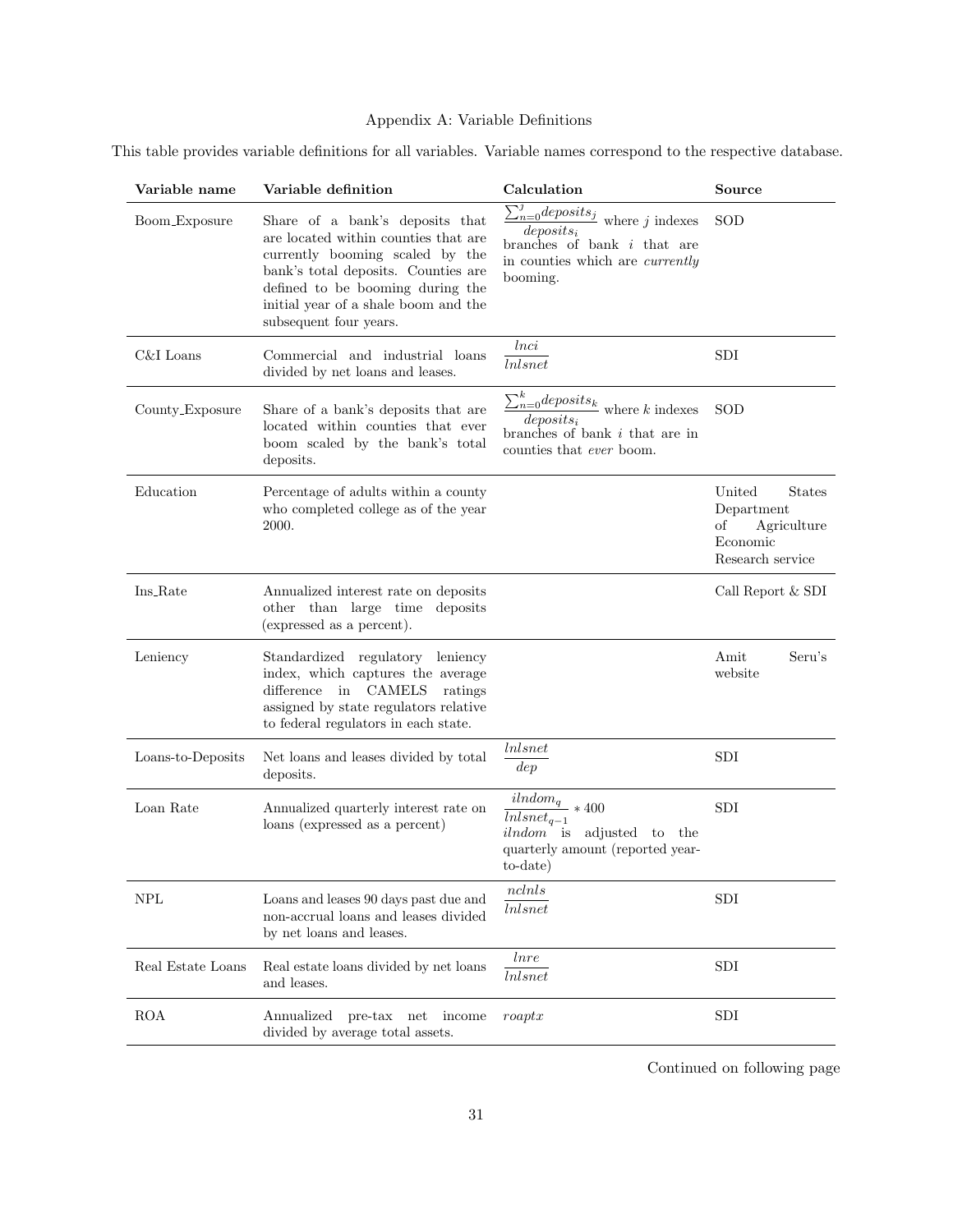# Appendix A: Variable Definitions (cont'd)

This table provides variable definitions for all variables. Variable names correspond to the respective database.

| Variable name     | Variable definition                                                                                                                                         | Calculation                                                                                                                            | Source      |
|-------------------|-------------------------------------------------------------------------------------------------------------------------------------------------------------|----------------------------------------------------------------------------------------------------------------------------------------|-------------|
| <b>RWA</b>        | Risk-weighted assets scaled by<br>total assets.                                                                                                             | rwajt<br>asset                                                                                                                         | SDI         |
| Size              | Natural log of total assets.                                                                                                                                | log(asset)                                                                                                                             | <b>SDI</b>  |
| State_Charter     | Indicator variable equal to one if<br>the bank is state-chartered and<br>zero if the bank is nationally-<br>chartered                                       |                                                                                                                                        | Call report |
| Tier1             | Tier 1 (core) capital divided by<br>risk-weighted assets.                                                                                                   | rbclrwa<br>100                                                                                                                         | SDI         |
| Unins_Rate        | Annualized quarterly interest<br>rate on large time deposits<br>(expressed as a percent).                                                                   | $\overline{riada517}_q$ * 400<br>$r_{\text{cona}514_{q}}$<br>$riada517$ is adjusted to the quarterly amount<br>(reported year-to-date) | Call Report |
| Unins_Rate_Branch | Annual interest rate offered on<br>certificate of deposits (CDs)<br>of $$100,000$ until 2010 and of<br>$$250,000$ after $2010$ (expressed<br>as a percent). |                                                                                                                                        | RateWatch   |
| Z-Score           | Bank z-score measured as the<br>natural log of the sum of<br>ROA and capital scaled by the<br>standard deviation of ROA over<br>the past 12 quarters.       | $ROA +$<br>$\overline{asset}$<br>Log(<br>$\sigma RCA_{t.t-11}$                                                                         | <b>SDI</b>  |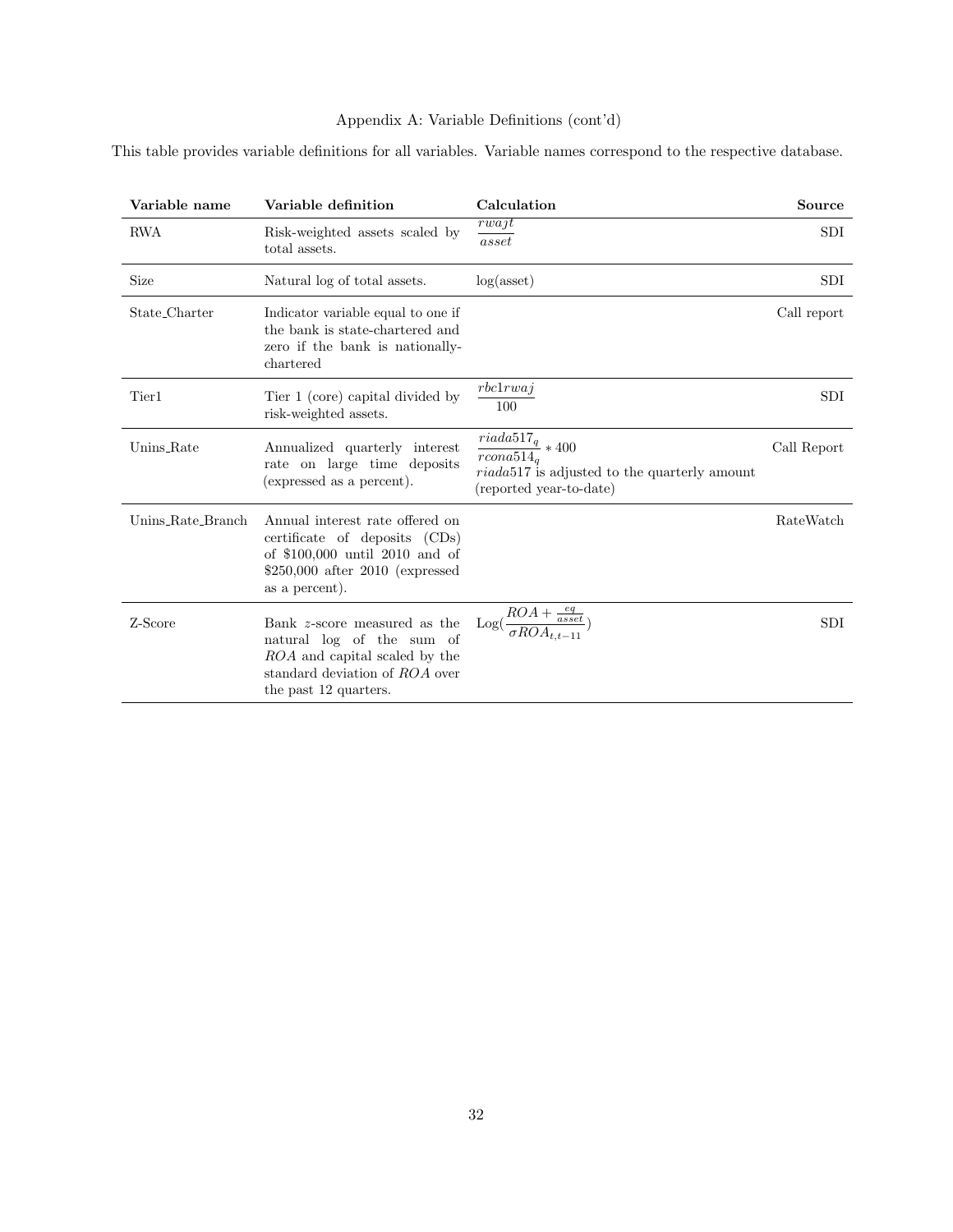# Appendix B: Shale Boom Counties

This table provides a list of the states and counties that experienced a shale boom during our sample and the initial year of the boom.

| State         | County          | Initial<br><b>Boom</b><br>Year | <b>State</b> | County          | Initial<br><b>Boom Year</b> | <b>State</b>                                 | County        | Initial<br><b>Boom Year</b> |
|---------------|-----------------|--------------------------------|--------------|-----------------|-----------------------------|----------------------------------------------|---------------|-----------------------------|
| AR            | Cleburne        | 2004                           | OK           | Coal            | 2005                        | ${\rm TX}$                                   | Tarrant       | 2003                        |
| AR            | Conway          | 2004                           | OK           | Hughes          | 2005                        | TX                                           | Wheeler       | 2003                        |
| AR            | Faulkner        | 2004                           | OK           | Johnston        | 2005                        | ${\rm TX}$                                   | Wise          | 2003                        |
| AR            | Independence    | 2004                           | OK           | Marshall        | 2005                        | ${\rm TX}$                                   | Andrews       | 2004                        |
| AR            | Pope            | 2004                           | OK           | Pittsburg       | 2005                        | ${\rm TX}$                                   | Crockett      | 2004                        |
| AR            | Van Buren       | 2004                           | OK           | Blaine          | 2007                        | ${\rm TX}$                                   | Ector         | 2004                        |
| AR            | White           | 2004                           | OK           | Canadian        | 2007                        | ${\rm TX}$                                   | Glasscock     | 2004                        |
| KS            | Barber          | 2010                           | OK           | Dewey           | 2007                        | ${\rm TX}$                                   | Harrison      | 2004                        |
| <b>KS</b>     | Comanche        | 2010                           | OK           | Alfalfa         | 2008                        | <b>TX</b>                                    | Howard        | 2004                        |
| <b>KS</b>     | Harper          | 2010                           | OK           | Grant           | 2008                        | ${\rm TX}$                                   | Irion         | 2004                        |
| $\rm{LA}$     | Bienville       | 2007                           | OK           | Harper          | 2008                        | ${\rm TX}$                                   | Martin        | 2004                        |
| LA            | <b>Bossier</b>  | 2007                           | OK           | Kay             | 2008                        | ${\rm TX}$                                   | Midland       | 2004                        |
| LA            | Caddo           | 2007                           | OK           | Pawnee          | 2008                        | ${\rm TX}$                                   | Nacogdoches   | 2004                        |
| LA            | De Soto         | 2007                           | OK           | Woods           | 2008                        | ${\rm TX}$                                   | Panola        | 2004                        |
| LA            | Red River       | 2007                           | PA           | <b>Bradford</b> | 2007                        | ${\rm TX}$                                   | Reagan        | 2004                        |
| LA            | Sabine          | 2007                           | PA           | Clearfield      | 2007                        | ${\rm TX}$                                   | Rusk          | 2004                        |
| ND            | <b>Billings</b> | 2004                           | PA           | Clinton         | 2007                        | ${\rm TX}$                                   | San Augustine | 2004                        |
| ND            | Burke           | 2004                           | PA           | Fayette         | 2007                        | ${\rm TX}$                                   | Shelby        | 2004                        |
| ND            | Dunn            | 2004                           | PA           | Greene          | 2007                        | ${\rm TX}$                                   | Upton         | 2004                        |
| ND            | Golden Valley   | 2004                           | PA           | Lycoming        | 2007                        | ${\rm TX}$                                   | Culberson     | $2005\,$                    |
| $\rm ND$      | Mckenzie        | 2004                           | ${\rm PA}$   | Susquehanna     | 2007                        | ${\rm TX}$                                   | Pecos         | 2005                        |
| ND            | Mclean          | 2004                           | PA           | Tioga           | 2007                        | ${\rm TX}$                                   | Reeves        | 2005                        |
| ND            | Mountrail       | 2004                           | PA           | Washington      | 2007                        | ${\rm TX}$                                   | Ward          | $2005\,$                    |
| $\rm ND$      | Stark           | 2004                           | ${\rm PA}$   | Westmoreland    | 2007                        | ${\rm TX}$                                   | Atascosa      | 2008                        |
| ND            | Williams        | 2004                           | PA           | Wyoming         | 2007                        | ${\rm TX}$                                   | De witt       | 2008                        |
| OH            | Belmont         | 2009                           | <b>TX</b>    | Cooke           | 2003                        | ${\rm TX}$                                   | Dimmit        | 2008                        |
| OH            | Carroll         | 2009                           | <b>TX</b>    | Denton          | 2003                        | ${\rm TX}$                                   | Frio          | 2008                        |
| OH            | Columbiana      | 2009                           | <b>TX</b>    | Ellis           | 2003                        | ${\rm TX}$                                   | Gonzales      | 2008                        |
| OH            | Guernsey        | 2009                           | <b>TX</b>    | Erath           | 2003                        | ${\rm TX}$                                   | Karnes        | 2008                        |
| OH            | Harrison        | 2009                           | <b>TX</b>    | HempHill        | 2003                        | ${\rm TX}$                                   | La Salle      | 2008                        |
| OH            | Jefferson       | 2009                           | <b>TX</b>    | Hill            | 2003                        | ${\rm TX}$                                   | Live Oak      | 2008                        |
| OH            | Monroe          | 2009                           | <b>TX</b>    | Hood            | 2003                        | TX                                           | Mcmullen      | 2008                        |
| OH            | Noble           | 2009                           | <b>TX</b>    | <b>Jack</b>     | 2003                        | ${\rm TX}$                                   | Webb          | 2008                        |
| OK            | Beckham         | 2004                           | <b>TX</b>    | Johnson         | 2003                        | ${\rm TX}$                                   | Wilson        | 2008                        |
| OK            | Ellis           | 2004                           | <b>TX</b>    | Lipscomb        | 2003                        | <b>TX</b>                                    | Zavala        | 2008                        |
| OK            | Lincoln         | 2004                           | <b>TX</b>    | Montague        | 2003                        | <b>WV</b>                                    | Doddridge     | 2007                        |
| $\mathrm{OK}$ | Roger Mills     | 2004                           | ${\rm TX}$   | Ochiltree       | $\,2003\,$                  | $\ensuremath{\text{W}}\ensuremath{\text{V}}$ | Harrison      | 2007                        |
| OK            | Seminole        | 2004                           | <b>TX</b>    | Palo Pinto      | 2003                        | <b>WV</b>                                    | Marshall      | 2007                        |
| $\mathrm{OK}$ | Washita         | 2004                           | ${\rm TX}$   | Parker          | 2003                        | <b>WV</b>                                    | Upshur        | 2007                        |
| OK            | Atoka           | 2005                           | <b>TX</b>    | Roberts         | 2003                        | WV                                           | Wetzel        | 2007                        |
| OK            | Carter          | 2005                           | <b>TX</b>    | Somervell       | 2003                        |                                              |               |                             |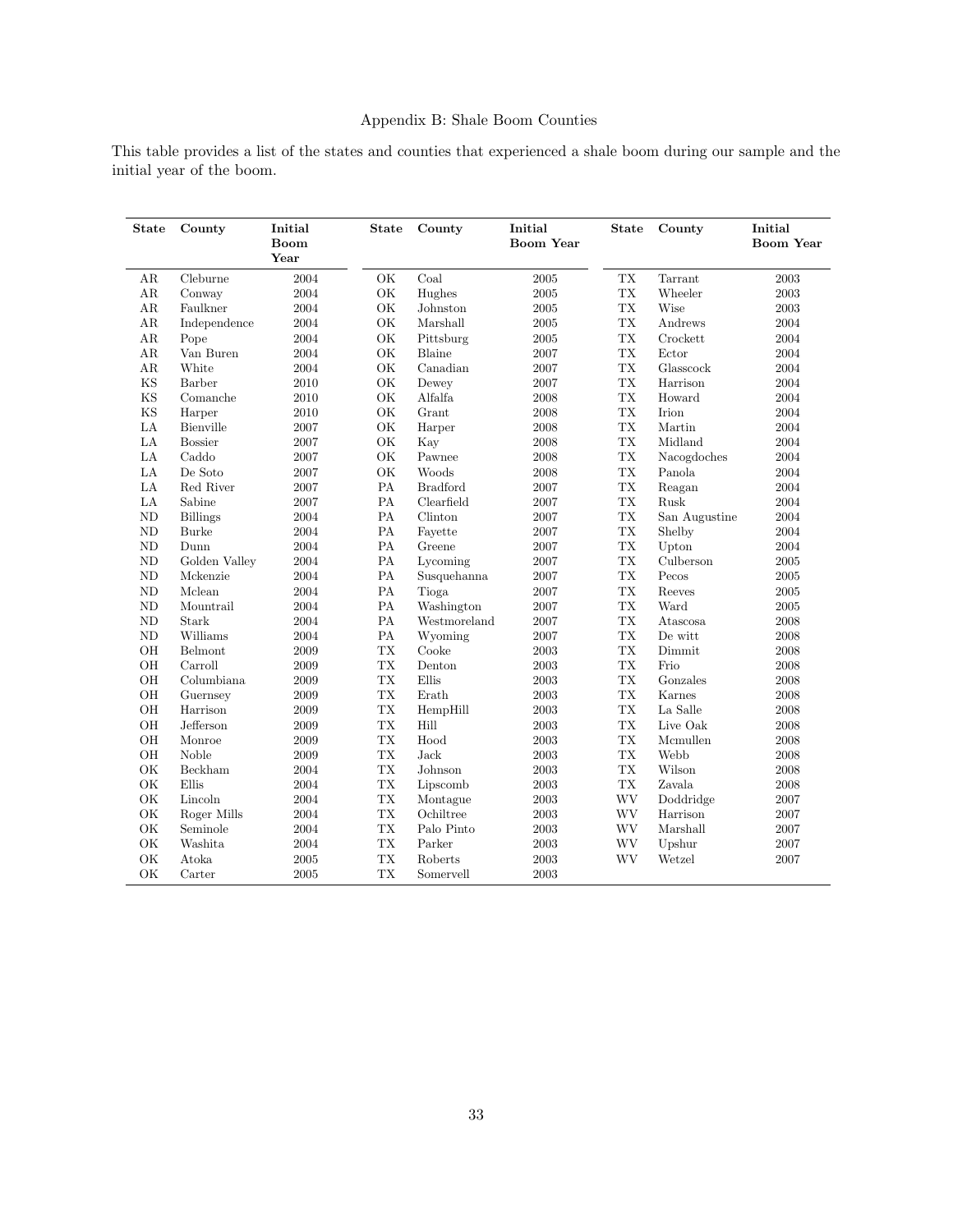#### Table 1: Descriptive statistics

<span id="page-35-0"></span>This table presents descriptive statistics of the variables used in the main analysis. Panel A presents statistics for the pooled sample of bank-quarter level observations for state-chartered banks used in the main analysis. Panel B presents means and standard deviations separately for banks with  $Boom$  Exposure  $> 0$ and  $Boom\_Exposure = 0$ . The final two columns present the difference in means across these two subsamples and the normalized differences. Normalized differences are calculated as:  $\frac{\bar{X}_a - \bar{X}_b}{\sqrt{2}}$  $\frac{\Lambda_a - \Lambda_b}{s_a^2 + s_b^2}$  where  $\bar{X}$  and  $s^2$  are the subsample mean and subsample variance, respectively. Continuous variables are winsorized at the 1st and 99th percentiles.

|                   | Mean   | StDev | P 10     | Median   | P 90   |
|-------------------|--------|-------|----------|----------|--------|
| Unins_Rate        | 3.281  | 1.541 | 1.323    | 3.119    | 5.494  |
| Boom_Exposure     | 0.047  | 0.195 | 0.000    | 0.000    | 0.000  |
| Leniency          | 0.000  | 1.000 | $-0.624$ | $-0.279$ | 2.522  |
| County_Exposure   | 0.123  | 0.303 | 0.000    | 0.000    | 0.786  |
| Size              | 11.491 | 1.158 | 10.079   | 11.415   | 13.027 |
| Tier1             | 0.170  | 0.082 | 0.101    | 0.146    | 0.269  |
| NPL               | 0.014  | 0.018 | 0.000    | 0.008    | 0.034  |
| <b>ROA</b>        | 0.013  | 0.009 | 0.004    | 0.013    | 0.022  |
| Loans-to-Deposits | 0.709  | 0.207 | 0.429    | 0.72     | 0.962  |
| Real Estate Loans | 0.617  | 0.202 | 0.339    | 0.634    | 0.872  |
| C&I Loans         | 0.154  | 0.098 | 0.045    | 0.139    | 0.282  |
| Loan Rate         | 7.718  | 1.425 | 5.984    | 7.563    | 9.673  |
| Z-Score           | 3.656  | 0.805 | 2.642    | 3.738    | 4.587  |
| RWA               | 0.639  | 0.129 | 0.468    | 0.644    | 0.800  |

Panel A: Distributional statistics for the pooled sample

Panel B: Normalized differences of  $Boom\_Exposure > 0$  vs  $Boom\_Exposure = 0$ 

|                   | Boom_Share $>0$ |       |        | Boom Share $= 0$ |            | Normalized |
|-------------------|-----------------|-------|--------|------------------|------------|------------|
|                   | Mean            | StDev | Mean   | StDev            | Difference | Difference |
| Observations      | 4,862           |       | 60,933 |                  |            |            |
| County_Exposure   | 0.645           | 0.373 | 0.081  | 0.255            | 0.564      | 1.248      |
| <b>Size</b>       | 12.015          | 1.356 | 11.449 | 1.130            | 0.566      | 0.321      |
| Tier <sub>1</sub> | 0.158           | 0.077 | 0.171  | 0.082            | $-0.013$   | 0.116      |
| NPL               | 0.013           | 0.016 | 0.014  | 0.018            | $-0.001$   | 0.042      |
| <b>ROA</b>        | 0.014           | 0.008 | 0.013  | 0.009            | 0.001      | 0.083      |
| Loans-to-Deposits | 0.696           | 0.205 | 0.710  | 0.207            | $-0.014$   | 0.048      |
| Real Estate Loans | 0.616           | 0.188 | 0.617  | 0.203            | $-0.001$   | 0.004      |
| C&I Loans         | 0.172           | 0.099 | 0.153  | 0.098            | 0.019      | 0.136      |
| Loan Rate         | 7.471           | 1.213 | 7.738  | 1.439            | $-0.267$   | 0.142      |
| Z-Score           | 3.722           | 0.713 | 3.650  | 0.812            | 0.072      | 0.067      |
| RWA               | 0.650           | 0.133 | 0.638  | 0.129            | 0.012      | 0.065      |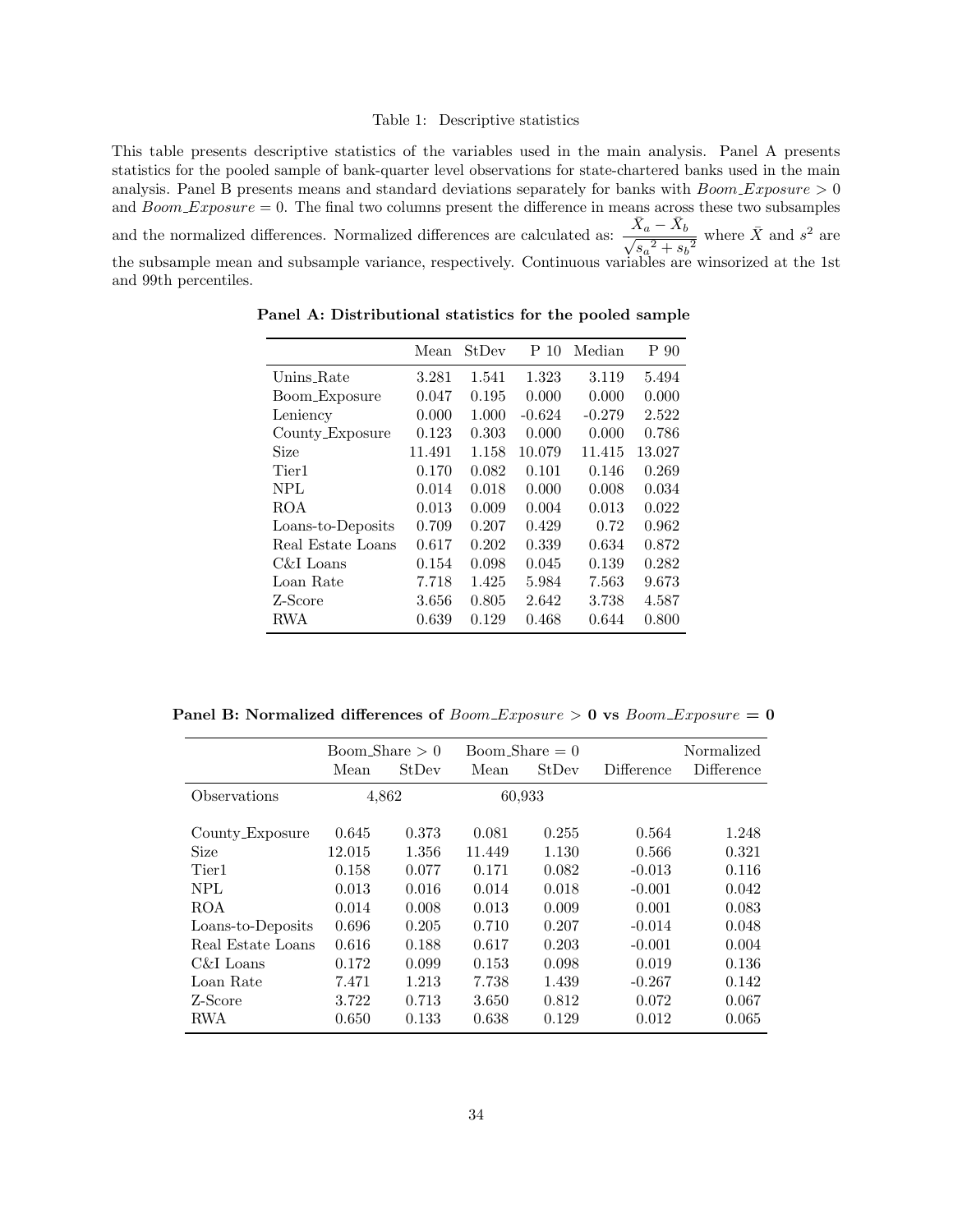Table 2: The effect of regulatory leniency on uninsured deposit interest rates for state banks

<span id="page-36-0"></span>This table presents the results of OLS regressions where the dependent variable is the average interest rate on uninsured deposits (Unins Rate) for state-chartered banks. The main independent variables of interest are Boom Exposure and Leniency X Boom Exposure. Boom Exposure is the percentage of a bank's deposits located within a county that experienced a shale boom in the current year or any of the prior four years and zero for all other observations. Leniency X Boom Exposure is the interaction between Boom Exposure and the regulatory leniency measure from [Agarwal et al.](#page-30-2) [\(2014\)](#page-30-2) based on the bank's state of headquarters and normalized by subtracting its mean and dividing by its standard deviation. The main effect of Leniency is subsumed by the bank fixed effects. Control variables are defined in Appendix A. Column (1) includes bank and quarter fixed effects and Column (2) includes bank and state-quarter fixed effects. Numbers below the coefficient estimates in parentheses are t-statistics. Standard errors are clustered by bank. \*\*\*, \*\*, and \* represent statistical significance at the 1%, 5%, and 10% levels, respectively.

|                          | (1)                        | (2)         |
|--------------------------|----------------------------|-------------|
|                          | Unins_Rate                 | Unins_Rate  |
| Boom_Exposure            | $-0.036$                   | $-0.029$    |
|                          | $(-1.06)$                  | $(-0.86)$   |
| Leniency X Boom_Exposure | $0.099***$                 | $0.069***$  |
|                          | (3.95)                     | (2.79)      |
| County_Exposure          | $-0.055$                   | $-0.035$    |
|                          | $(-0.53)$                  | $(-0.34)$   |
| Size                     | $0.083***$                 | $0.077***$  |
|                          | (3.17)                     | (2.96)      |
| Tier1                    | $-1.107***$                | $-0.990***$ |
|                          | $(-5.15)$                  | $(-4.64)$   |
| NPL                      | $-0.263$                   | $-0.299$    |
|                          | $(-0.79)$                  | $(-0.91)$   |
| <b>ROA</b>               | $-4.751***$                | $-5.216***$ |
|                          | $(-6.01)$                  | $(-6.55)$   |
| Loans-to-Deposits        | $0.306***$                 | $0.430***$  |
|                          | (3.90)                     | (5.49)      |
| Real Estate Loans        | 0.087                      | 0.049       |
|                          | (0.84)                     | (0.46)      |
| C&I Loans                | $0.282**$                  | $0.230*$    |
|                          | (2.10)                     | (1.69)      |
| Loan Rate                | $0.090***$                 | $0.069***$  |
|                          | (11.05)                    | (8.94)      |
| Z-Score                  | 0.008                      | 0.006       |
|                          | (0.90)                     | (0.68)      |
| RWA                      | $-0.262**$                 | $-0.335***$ |
|                          | $(-2.07)$                  | $(-2.71)$   |
| Constant                 | $1.711***$                 | $1.932***$  |
|                          | (4.86)                     | (5.62)      |
| Observations             | 65,795                     | 65,795      |
| Adj R-Squared            | 0.854                      | 0.859       |
| <b>Bank FE</b>           | Yes                        | Yes         |
| Quarter FE<br>35         | $\operatorname{Yes}$<br>No | No<br>Yes   |
| State-Quarter FE         |                            |             |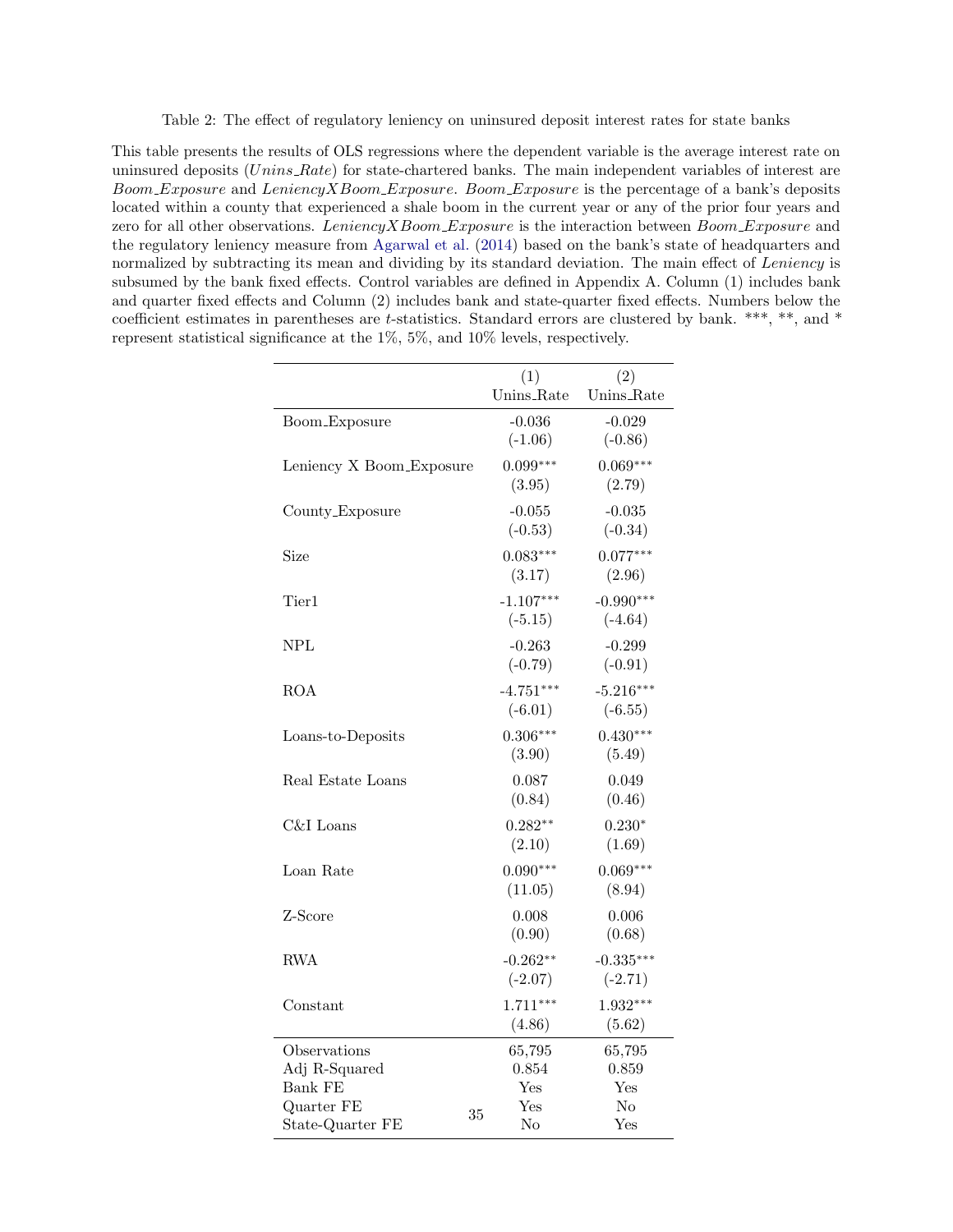#### <span id="page-37-0"></span>Table 3: The cross-sectional effect of balance sheet risk on the association between regulatory leniency and uninsured deposit rates

This table presents the results of OLS regressions where the dependent variable is the average interest rate on uninsured deposits (Unins Rate) for state-chartered banks. The main independent variables of interest are Boom Exposure and Leniency X Boom Exposure. Boom Exposure is the percentage of a bank's deposits located within a county that experienced a shale boom in the current year or any of the prior four years and zero for all other observations. Leniency X Boom Exposure is the interaction between Boom Exposure and the regulatory leniency measure from [Agarwal et al.](#page-30-2) [\(2014\)](#page-30-2) based on the bank's state of headquarters and normalized by subtracting its mean and dividing by its standard deviation. The main effect of Leniency is subsumed by the bank fixed effects. Control variables are defined in Appendix A. The full sample of bank quarters is split between those with above median versus below median values of  $RWA$  (at the end of the prior quarter), which is the ratio of risk-weighted assets to total assets. Columns (1) and (3) present results for bank quarters with above median values for  $RWA$  and Columns (2) and (4) present results for bank quarters with below median values for  $RWA$ . Columns (1) and (2) include bank and quarter fixed effects and Columns (3) and (4) include bank and state-quarter fixed effects. Numbers below the coefficient estimates in parentheses represent t-statistics. Standard errors are clustered by bank. \*\*\*, \*\*, and \* represent statistical significance at the 1%, 5%, and 10% levels, respectively.

|                          | High RWA             | Low RWA    | High RWA       | Low RWA    |
|--------------------------|----------------------|------------|----------------|------------|
|                          | (1)                  | (2)        | (3)            | (4)        |
|                          | Unins_Rate           | Unins_Rate | Unins_Rate     | Unins_Rate |
| Boom_Exposure            | $-0.029$             | $-0.052$   | $-0.051$       | $-0.034$   |
|                          | $(-0.61)$            | $(-1.28)$  | $(-1.09)$      | $(-0.78)$  |
| Leniency X Boom_Exposure | $0.170***$           | $0.056*$   | $0.146***$     | 0.014      |
|                          | (5.48)               | (1.76)     | (4.65)         | (0.43)     |
|                          |                      |            |                |            |
| Difference in Coeff      | $0.114***$           |            | $0.132***$     |            |
| p-Value                  |                      | 0.008      | 0.003          |            |
| Observations             | 32,857               | 32,835     | 32,857         | 32,835     |
| Adj R-Squared            | 0.865                | 0.853      | 0.869          | 0.859      |
| Controls                 | Yes                  | Yes        | Yes            | Yes        |
| Bank FE                  | Yes                  | Yes        | Yes            | Yes        |
| Quarter FE               | $\operatorname{Yes}$ | Yes        | N <sub>o</sub> | No         |
| State-Quarter FE         |                      |            |                |            |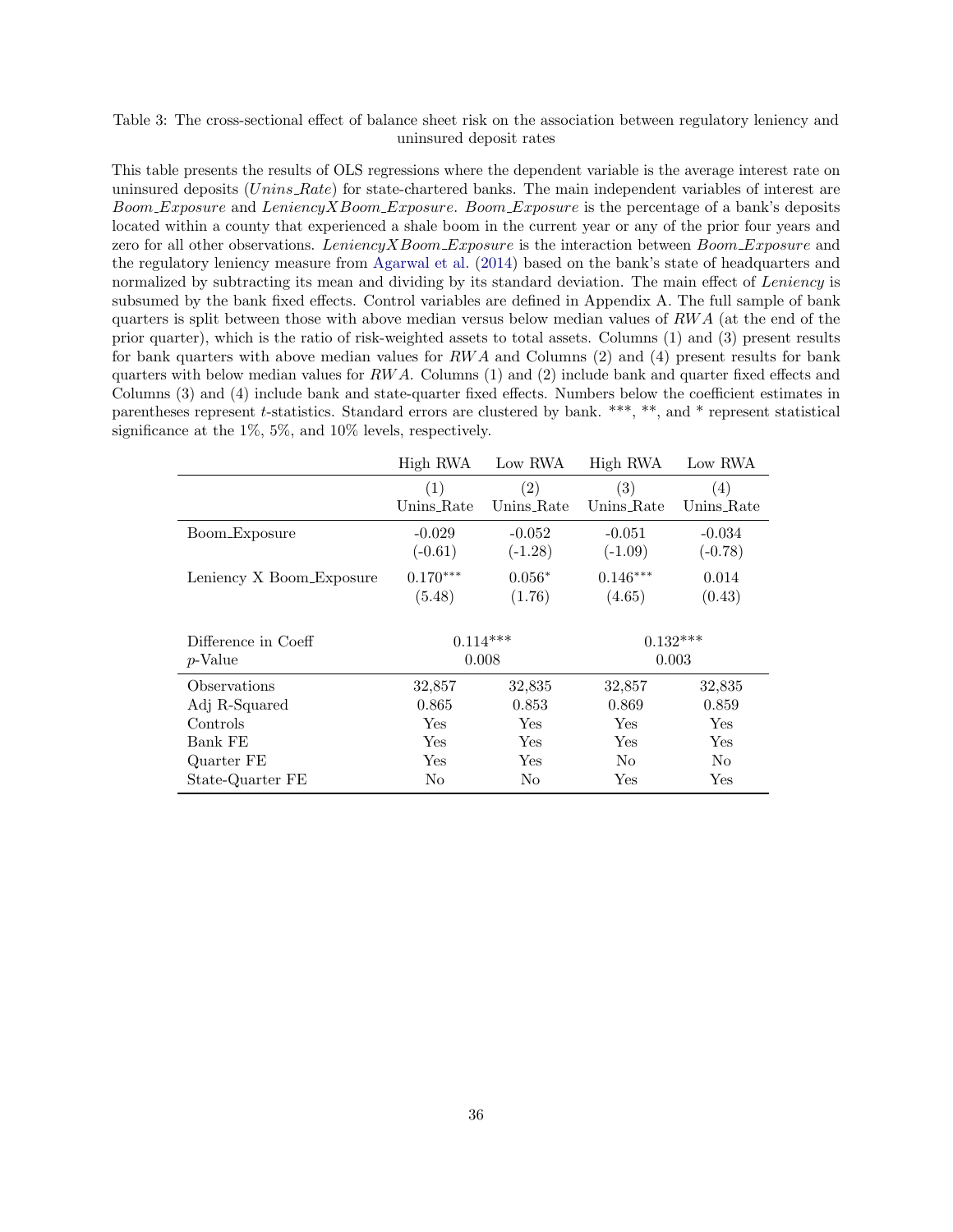#### <span id="page-38-0"></span>Table 4: The cross-sectional effect of default risk on the association between regulatory leniency and uninsured deposit rates

This table presents the results of OLS regressions where the dependent variable is the average interest rate on uninsured deposits  $(Unins_Rate)$  for state-chartered banks. The main independent variables of interest are Boom Exposure and Leniency X Boom Exposure. Boom Exposure is the percentage of a bank's deposits located within a county that experienced a shale boom in the current year or any of the prior four years and zero for all other observations. Leniency X Boom Exposure is the interaction between Boom Exposure and the regulatory leniency measure from [Agarwal et al.](#page-30-2) [\(2014\)](#page-30-2) based on the bank's state of headquarters and normalized by subtracting its mean and dividing by its standard deviation. The main effect of Leniency is subsumed by the bank fixed effects. Control variables are defined in Appendix A. The full sample of bank quarters is split between those with above median versus below median values of ZScore (at the end of the prior quarter), which is the z-score of the bank calculated over the prior 12 quarters. Columns (1) and  $(3)$  present results for bank quarters with above median values for  $ZScore$  and  $(2)$  and  $(4)$ present results for bank quarters with below median values for ZScore. Columns (1) and (2) include bank and quarter fixed effects and Columns (3) and (4) include bank and state-quarter fixed effects. Numbers below the coefficient estimates in parentheses represent t-statistics. Standard errors are clustered by bank. \*\*\*, \*\*, and \* represent statistical significance at the 1%, 5%, and 10% levels, respectively.

|                          | High ZScore          | Low ZScore | High ZScore          | Low ZScore           |
|--------------------------|----------------------|------------|----------------------|----------------------|
|                          | (1)                  | (2)        | (3)                  | $\left(4\right)$     |
|                          | Unins_Rate           | Unins_Rate | Unins_Rate           | Unins_Rate           |
| Boom_Exposure            | $-0.037$             | $-0.021$   | $-0.023$             | $-0.027$             |
|                          | $(-0.75)$            | $(-0.53)$  | $(-0.49)$            | $(-0.66)$            |
| Leniency X Boom_Exposure | $0.075**$            | $0.140***$ | 0.038                | $0.111***$           |
|                          | (2.39)               | (3.99)     | (1.29)               | (3.14)               |
|                          |                      |            |                      |                      |
| Difference in Coeff      | 0.065                |            | $0.073*$             |                      |
| <i>p</i> -Value          |                      | 0.129      |                      | 0.083                |
| Observations             | 32,840               | 32,864     | 32,840               | 32,864               |
| Adj R-Squared            | 0.867                | 0.852      | 0.873                | 0.855                |
| Controls                 | $\operatorname{Yes}$ | Yes        | Yes                  | Yes                  |
| Bank FE                  | $\operatorname{Yes}$ | Yes        | Yes                  | $\operatorname{Yes}$ |
| Quarter FE               | $\operatorname{Yes}$ | Yes        | No                   | No                   |
| State-Quarter FE         | No                   | No         | $\operatorname{Yes}$ | Yes                  |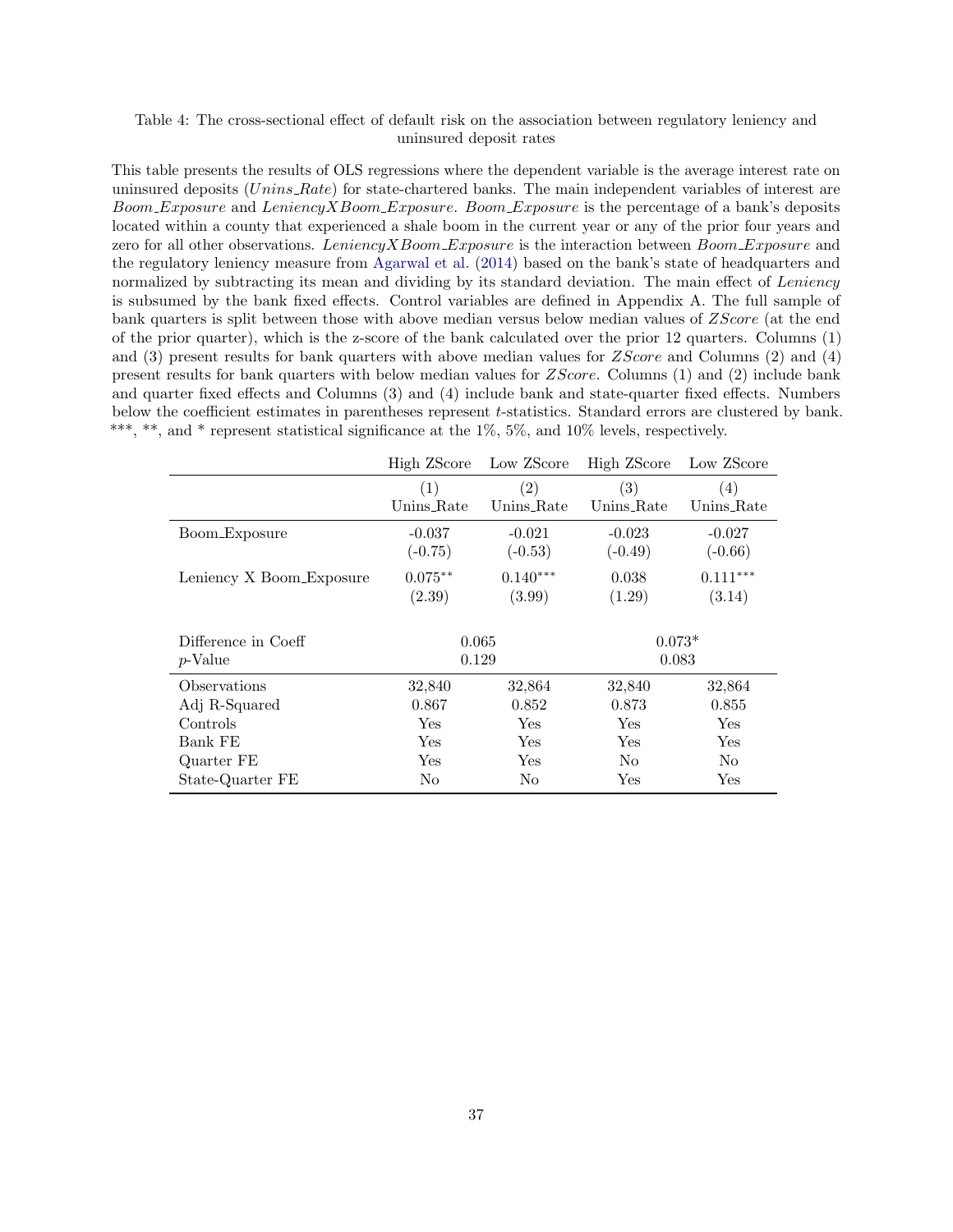#### <span id="page-39-0"></span>Table 5: The cross-sectional effect of liquidity risk on the association between regulatory leniency and uninsured deposit rates

This table presents the results of OLS regressions where the dependent variable is the average interest rate on uninsured deposits  $(Unins_Rate)$  for state-chartered banks. The main independent variables of interest are Boom Exposure and Leniency X Boom Exposure. Boom Exposure is the percentage of a bank's deposits located within a county that experienced a shale boom in the current year or any of the prior four years and zero for all other observations. Leniency X Boom Exposure is the interaction between Boom Exposure and the regulatory leniency measure from [Agarwal et al.](#page-30-2) [\(2014\)](#page-30-2) based on the bank's state of headquarters and normalized by subtracting its mean and dividing by its standard deviation. The main effect of Leniency is subsumed by the bank fixed effects. Control variables are defined in Appendix A. The full sample of bank quarters is split between those with above median versus below median values of Loans-to-Deposits (at the end of the prior quarter), which is the ratio of loans to deposits. Columns (1) and (3) present results for bank quarters with above median values for Loans-to-Deposits and Columns (2) and (4) present results for bank quarters with below median values for Loans-to-Deposits. Columns (1) and (2) include bank and quarter fixed effects and Columns (3) and (4) include bank and state-quarter fixed effects. Numbers below the coefficient estimates in parentheses represent t-statistics. Standard errors are clustered by bank. \*\*\*, \*\*, and \* represent statistical significance at the 1%, 5%, and 10% levels, respectively.

|                          | High LTD               | Low LTD    | High LTD             | Low LTD              |
|--------------------------|------------------------|------------|----------------------|----------------------|
|                          | (1)                    | (2)        | (3)                  | (4)                  |
|                          | Unins_Rate             | Unins Rate | Unins_Rate           | Unins_Rate           |
| Boom_Exposure            | 0.068                  | $-0.080*$  | 0.049                | $-0.056$             |
|                          | (1.38)                 | $(-1.89)$  | (0.97)               | $(-1.37)$            |
| Leniency X Boom_Exposure | $0.156^{\ast\ast\ast}$ | $0.066**$  | $0.119***$           | 0.034                |
|                          | (4.67)                 | (2.09)     | (3.55)               | (1.06)               |
|                          |                        |            |                      |                      |
| Difference in Coeff      | $0.090**$              |            | $0.086*$             |                      |
| p-Value                  | 0.050                  |            | 0.060                |                      |
| Observations             | 32,869                 | 32,832     | 32,869               | 32,832               |
| Adj R-Squared            | 0.853                  | 0.861      | 0.858                | 0.865                |
| Controls                 | Yes                    | Yes        | Yes                  | Yes                  |
| Bank FE                  | $\operatorname{Yes}$   | Yes        | Yes                  | Yes                  |
| Quarter FE               | $\operatorname{Yes}$   | Yes        | N <sub>o</sub>       | No                   |
| State-Quarter FE         | No                     | No         | $\operatorname{Yes}$ | $\operatorname{Yes}$ |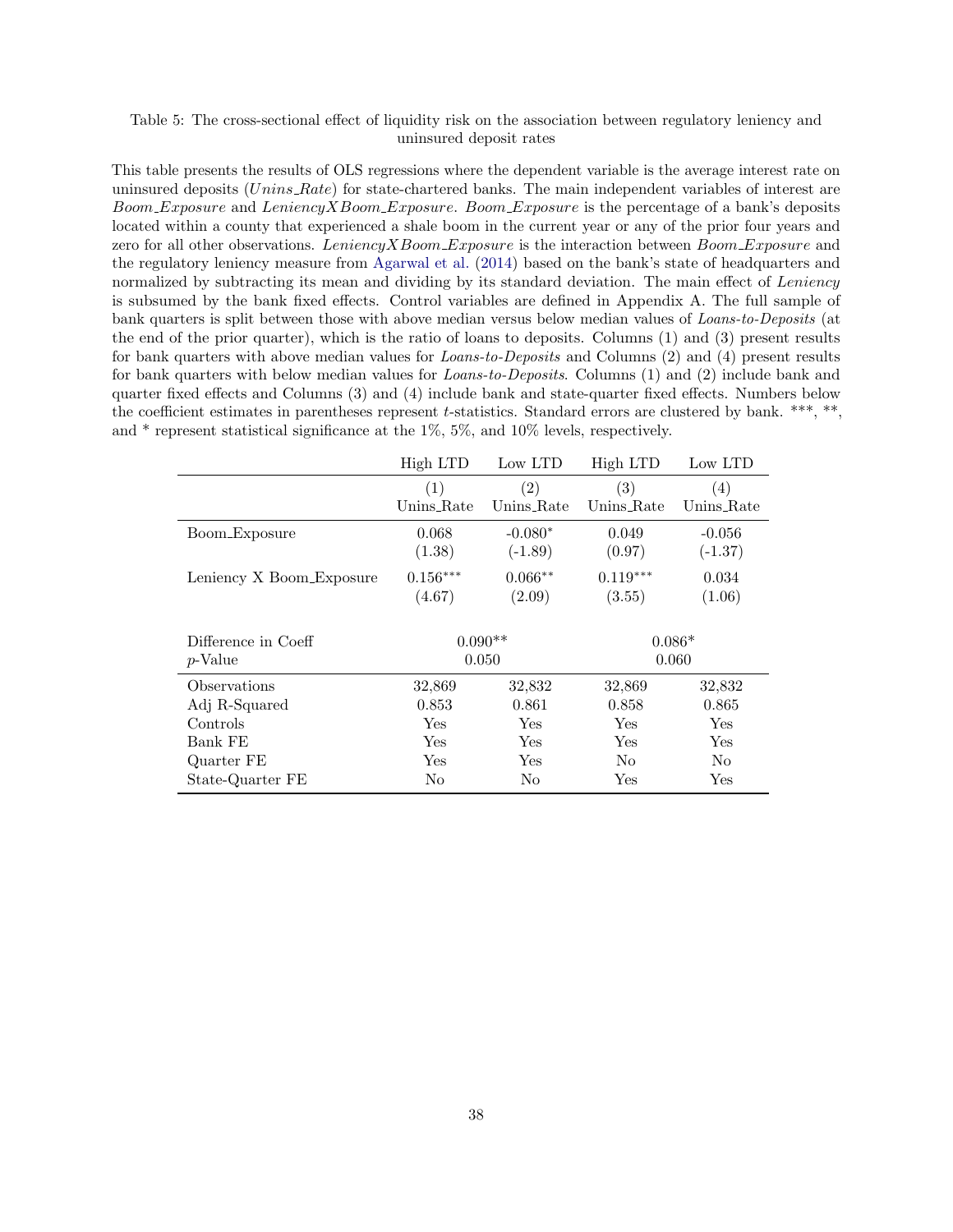<span id="page-40-0"></span>Table 6: The effect of regulatory leniency on uninsured deposit interest rates for national banks

This table presents the results of OLS regressions where the dependent variable is the average interest rate on uninsured deposits (Unins Rate) for nationally-chartered banks. The main independent variables of interest are Boom Exposure and LeniencyXBoom Exposure. Boom Exposure is the percentage of a bank's deposits located within a county that experienced a shale boom in the current year or any of the prior four years and zero for all other observations. LeniencyXBoom Exposure is the interaction between Boom Exposure and the regulatory leniency measure from [Agarwal et al.](#page-30-2) [\(2014\)](#page-30-2) based on the bank's state of headquarters and normalized by subtracting its mean and dividing by its standard deviation. The main effect of Leniency is subsumed by the bank fixed effects. Control variables are defined in Appendix A. Column (1) includes bank and quarter fixed effects and Column (2) includes bank and state-quarter fixed effects. Numbers below the coefficient estimates in parentheses represent t-statistics. Standard errors are clustered by bank. \*\*\*, \*\*, and \* represent statistical significance at the 1%, 5%, and 10% levels, respectively.

|                          | (1)<br>Unins Rate | (2)<br>Unins Rate     |
|--------------------------|-------------------|-----------------------|
| Boom_Exposure            | 0.037<br>(0.98)   | 0.045<br>(1.15)       |
| Leniency X Boom_Exposure | 0.016<br>(0.48)   | $-0.014$<br>$(-0.40)$ |
| Observations             | 31,273            | 31,273                |
| Adj R-Squared            | 0.892             | 0.896                 |
| Controls                 | Yes               | Yes                   |
| Bank FE                  | Yes               | Yes                   |
| Quarter FE               | Yes               | No                    |
| State-Quarter FE         | No                | Yes                   |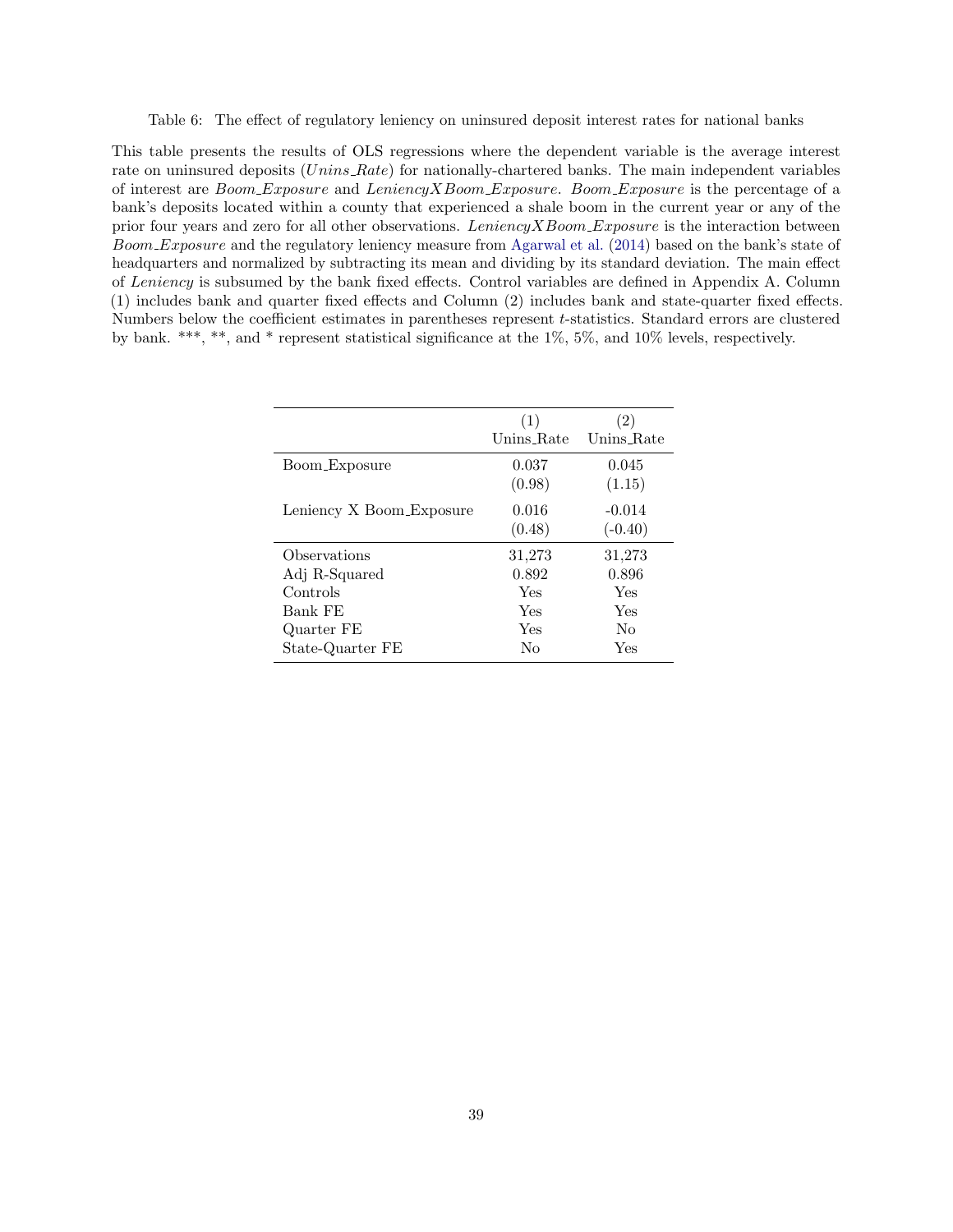Table 7: The effect of regulatory leniency on insured deposit interest rates for state banks

<span id="page-41-0"></span>This table presents the results of OLS regressions where the dependent variable is the average interest rate on insured deposits  $(Ins_Rate)$  for state-chartered banks. The main independent variables of interest are Boom Exposure and LeniencyXBoom Exposure. Boom Exposure is the percentage of a bank's deposits located within a county that experienced a shale boom in the current year or any of the prior four years and zero for all other observations. LeniencyXBoom Exposure is the interaction between Boom Exposure and the regulatory leniency measure from [Agarwal et al.](#page-30-2) [\(2014\)](#page-30-2) based on the bank's state of headquarters and normalized by subtracting its mean and dividing by its standard deviation. The main effect of Leniency is subsumed by the bank fixed effects. Control variables are defined in Appendix A. Column (1) includes bank and quarter fixed effects and Column (2) includes bank and state-quarter fixed effects. Numbers below the coefficient estimates in parentheses are t-statistics. Standard errors are clustered by bank. \*\*\*, \*\*, and \* represent statistical significance at the 1%, 5%, and 10% levels, respectively.

|                          | (1)<br>Ins Rate         | (2)<br>Ins Rate         |
|--------------------------|-------------------------|-------------------------|
| Boom_Exposure            | $-0.070**$<br>$(-2.10)$ | $-0.077**$<br>$(-2.27)$ |
| Leniency X Boom_Exposure | 0.050<br>(1.62)         | 0.039<br>(1.32)         |
| Observations             | 65,795                  | 65,795                  |
| Adj R-Squared            | 0.908                   | 0.913                   |
| Controls                 | Yes                     | Yes                     |
| Bank FE                  | Yes                     | Yes                     |
| Quarter FE               | Yes                     | No                      |
| State-Quarter FE         | Nο                      | Yes                     |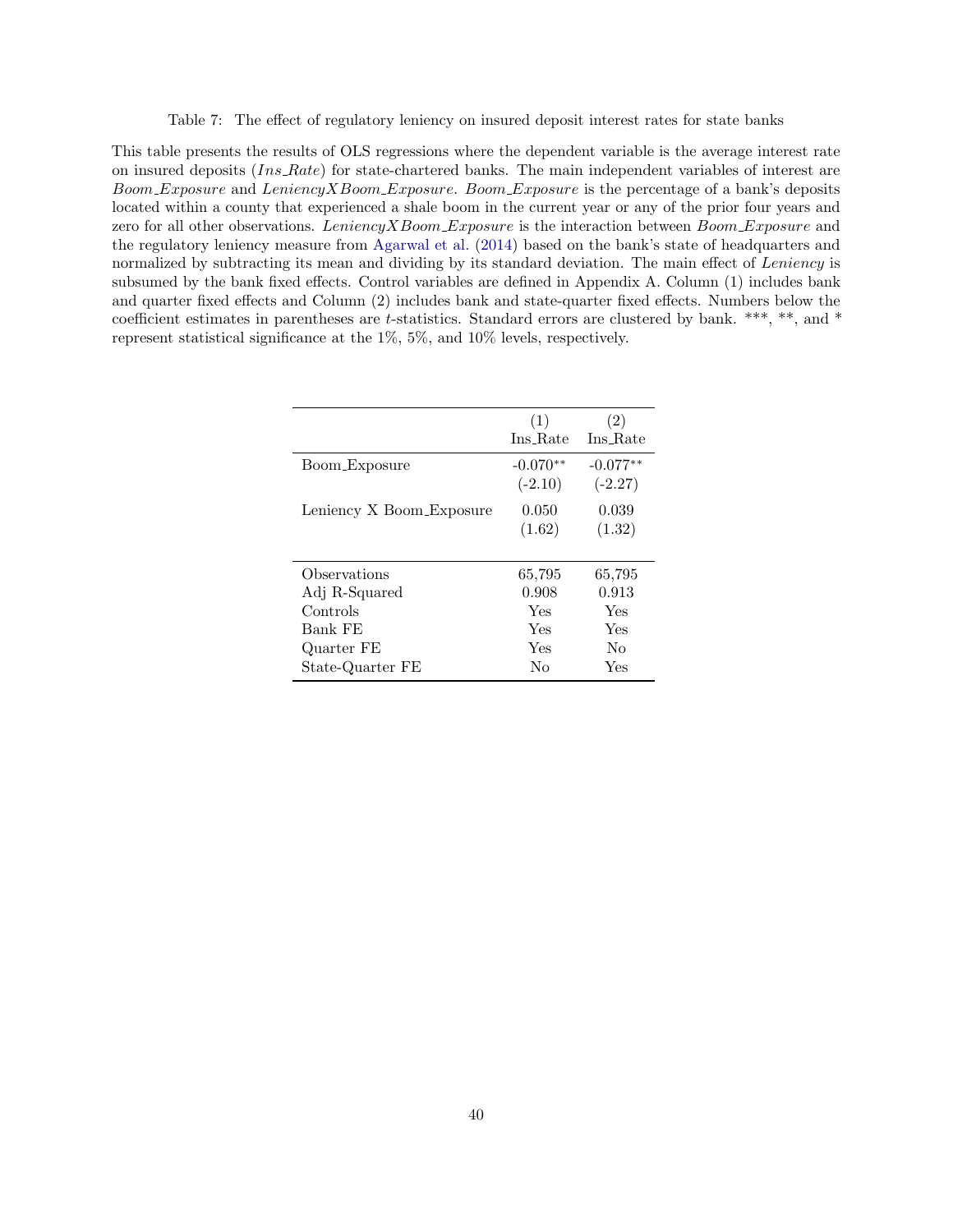#### <span id="page-42-0"></span>Table 8: The cross-sectional effect of depositor sophistication on the association between regulatory leniency and uninsured deposit rates

This table presents the results of OLS regressions where the dependent variable is the branch-level interest rate on uninsured deposits (Unins Rate Branch) for state-chartered banks. The main independent variables of interest are Boom Exposure and LeniencyXBoom Exposure. Boom Exposure is the percentage of a bank's deposits located within a county that experienced a shale boom in the current year or any of the prior four years and zero for all other observations. Leniency X Boom Exposure is the interaction between Boom Exposure and the regulatory leniency measure from [Agarwal et al.](#page-30-2) [\(2014\)](#page-30-2) based on the bank's state of headquarters and normalized by subtracting its mean and dividing by its standard deviation. The main effect of Leniency is subsumed by the fixed effects. Control variables are defined in Appendix A. Column (1) presents the regression with the full sample of branch-quarters. The sample is then split between those with above median versus below median values of *Education*, which is the percentage of adults within a county who completed college as of the year 2000. Column (2) presents results for branch-quarters with below median values for Education and Column (3) presents results for branch-quarters with above median values for *Education*. All columns include county-quarter fixed effects. Numbers below the coefficient estimates in parentheses represent t-statistics. Standard errors are clustered by bank. \*\*\*, \*\*, and \* represent statistical significance at the 1%, 5%, and 10% levels, respectively.

|                                | Full Sample       | Low Education     | High Education    |
|--------------------------------|-------------------|-------------------|-------------------|
|                                | (1)               | (2)               | $\left( 3\right)$ |
|                                | Unins_Rate_Branch | Unins_Rate_Branch | Unins_Rate_Branch |
| Boom_Exposure                  | $-0.054*$         | $-0.037$          | $-0.064$          |
|                                | $(-1.87)$         | $(-0.84)$         | $(-1.54)$         |
| Leniency X Boom_Exposure       | $0.049**$         | $-0.012$          | $0.070**$         |
|                                | (2.18)            | $(-0.34)$         | (2.24)            |
| Difference in Coeff<br>p-Value |                   |                   | $0.082*$<br>0.084 |
| Observations                   | 72,040            | 32,220            | 31,950            |
| Adj R-Squared                  | 0.959             | 0.963             | 0.960             |
| Controls                       | Yes               | Yes               | Yes               |
| County-Quarter FE              | Yes               | Yes               | Yes               |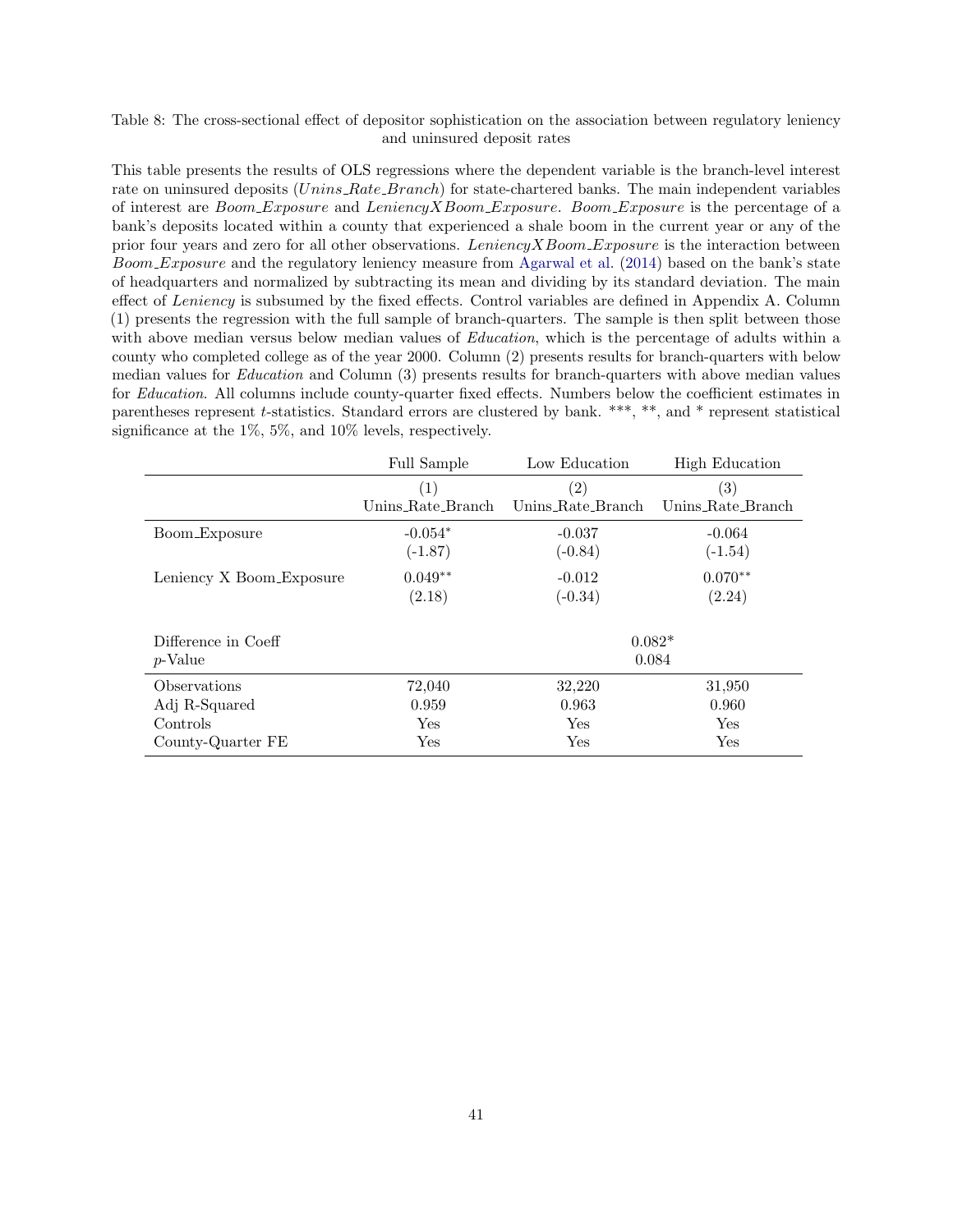#### Table 9: Matched sample descriptive statistics

<span id="page-43-0"></span>This table presents descriptive statistics of the variables used in the matched sample analysis. Panel A presents statistics for the pooled sample of bank-quarter level observations. Panel B presents means and standard deviations separately for state-chartered banks and matched nationally-chartered banks. The final two columns present the difference in means across these two subsamples and the normalized differences. Normalized differences are calculated as:  $\frac{\bar{X}_a - \bar{X}_b}{\sqrt{2\pi}}$  $\frac{\Lambda_a - \Lambda_b}{s_a^2 + s_b^2}$  where  $\bar{X}$  and  $s^2$  are the subsample mean and subsample variance, respectively. Continuous variables are winsorized at the 1st and 99th percentiles.

|                   | Mean   | Std. Dev | P <sub>10</sub> | Median | P90    |
|-------------------|--------|----------|-----------------|--------|--------|
| Uninsured Rate    | 3.414  | 1.561    | 1.401           | 3.270  | 5.634  |
| Leniency          | 0.000  | 1.000    | $-1.032$        | 0.009  | 0.916  |
| Size              | 11.850 | 1.184    | 10.404          | 11.763 | 13.381 |
| Tier <sub>1</sub> | 0.156  | 0.074    | 0.096           | 0.134  | 0.242  |
| NPL               | 0.015  | 0.021    | 0.000           | 0.008  | 0.040  |
| <b>ROA</b>        | 0.012  | 0.011    | 0.001           | 0.013  | 0.023  |
| Loans-to-Deposits | 0.751  | 0.201    | 0.489           | 0.763  | 0.995  |
| Real Estate Loans | 0.679  | 0.196    | 0.413           | 0.703  | 0.917  |
| C&I Loans         | 0.154  | 0.103    | 0.040           | 0.137  | 0.287  |
| Loan Rate         | 7.452  | 1.494    | 5.697           | 7.263  | 9.427  |
| Z-Score           | 3.592  | 0.902    | 2.409           | 3.713  | 4.614  |
| RWA               | 0.674  | 0.133    | 0.493           | 0.683  | 0.840  |

Panel A: Distributional statistics for the pooled sample

Panel B: Normalized differences of state versus national banks

|                   | State  |          | National |          |            | Normalized |
|-------------------|--------|----------|----------|----------|------------|------------|
|                   | Mean   | Std. Dev | Mean     | Std. Dev | Difference | Difference |
| Observations      |        | 106,908  |          | 106,908  |            |            |
|                   |        |          |          |          |            |            |
| Size              | 11.729 | 1.223    | 11.971   | 1.130    | $-0.242$   | $-0.15$    |
| Tier <sub>1</sub> | 0.157  | 0.077    | 0.155    | 0.071    | 0.002      | 0.02       |
| NPL               | 0.015  | 0.021    | 0.016    | 0.022    | $-0.001$   | $-0.03$    |
| ROA               | 0.012  | 0.01     | 0.012    | 0.011    | 0.000      | 0.00       |
| Loans-to-Deposits | 0.759  | 0.202    | 0.744    | 0.199    | 0.015      | 0.05       |
| Real Estate Loans | 0.681  | 0.202    | 0.676    | 0.190    | 0.005      | 0.02       |
| C&I Loans         | 0.151  | 0.105    | 0.158    | 0.101    | $-0.007$   | $-0.05$    |
| Loan Rate         | 7.518  | 1.484    | 7.387    | 1.502    | 0.131      | 0.06       |
| Z-Score           | 3.580  | 0.88     | 3.605    | 0.923    | $-0.025$   | $-0.02$    |
| RWA               | 0.677  | 0.134    | 0.671    | 0.132    | 0.006      | 0.03       |